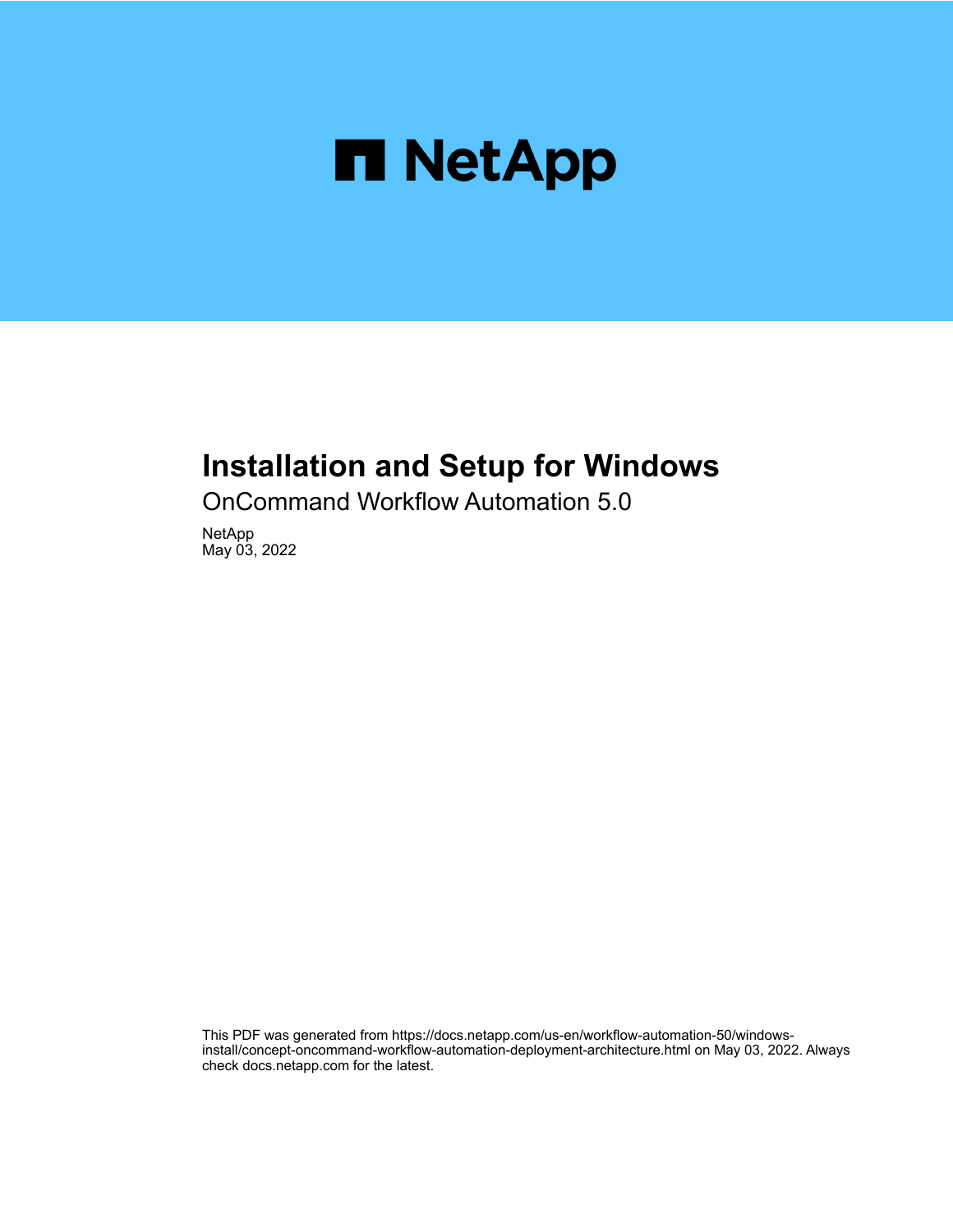# **Table of Contents**

| Backing up the OnCommand Workflow Automation database manufactured contained and 44     |  |
|-----------------------------------------------------------------------------------------|--|
|                                                                                         |  |
|                                                                                         |  |
|                                                                                         |  |
|                                                                                         |  |
|                                                                                         |  |
| Managing OnCommand Workflow Automation SSL certificate manufacture in the content of 55 |  |
|                                                                                         |  |
|                                                                                         |  |
|                                                                                         |  |
|                                                                                         |  |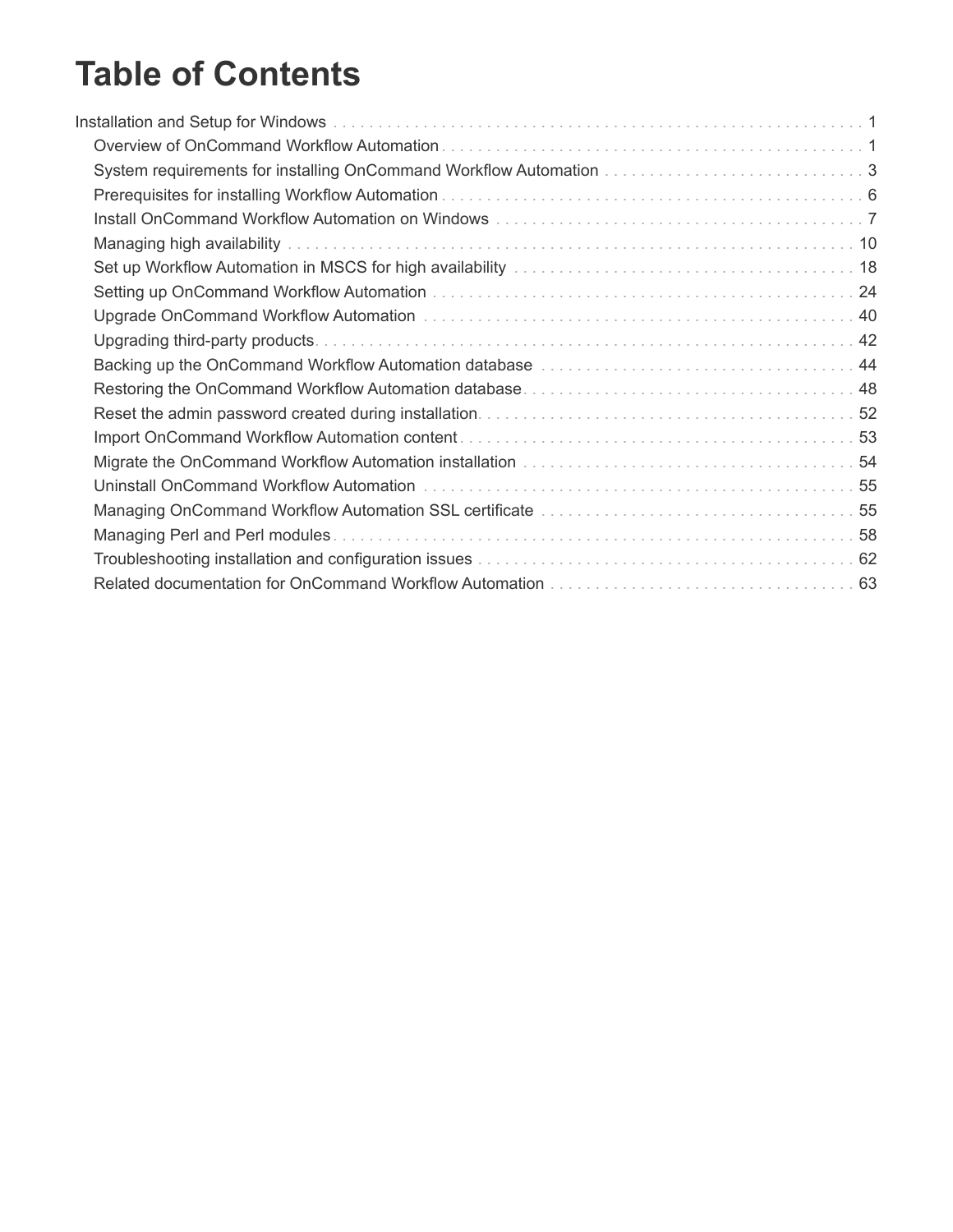# <span id="page-2-0"></span>**Installation and Setup for Windows**

# <span id="page-2-1"></span>**Overview of OnCommand Workflow Automation**

OnCommand Workflow Automation (WFA) is a software solution that helps to automate storage management tasks, such as provisioning, migration, decommissioning, data protection configurations, and cloning storage. You can use WFA to build workflows to complete tasks that are specified by your processes. WFA supports both ONTAP and Data ONTAP operating in 7-Mode.

A workflow is a repetitive and procedural task that consists of sequential steps, including the following types of tasks:

- Provisioning, migrating, or decommissioning storage for databases or file systems
- Setting up a new virtualization environment, including storage switches and datastores
- Setting up storage for an application as part of an end-to-end orchestration process

Storage architects can define workflows to follow best practices and meet organizational requirements, such as the following:

- Using required naming conventions
- Setting unique options for storage objects
- Selecting resources
- Integrating internal configuration management database (CMDB) and ticketing applications

# **WFA features**

• Designer portal to build workflows

The designer portal includes several building blocks, such as commands, templates, finders, filters, and functions, that are used to create workflows. The designer enables you to include advanced capabilities to workflows such as automated resource selection, row repetition (looping), and approval points.

The designer portal also includes building blocks, such as dictionary entries, cache queries, and data source types, for caching data from external systems.

- Execution portal to execute workflows, verify status of workflow execution, and access logs
- Administration/Settings option for tasks such as setting up WFA, connecting to data sources, and configuring user credentials
- Web services interfaces to invoke workflows from external portals and data center orchestration software
- Storage Automation Store to download WFA packs

# **WFA license information**

No license is required for using the OnCommand Workflow Automation server.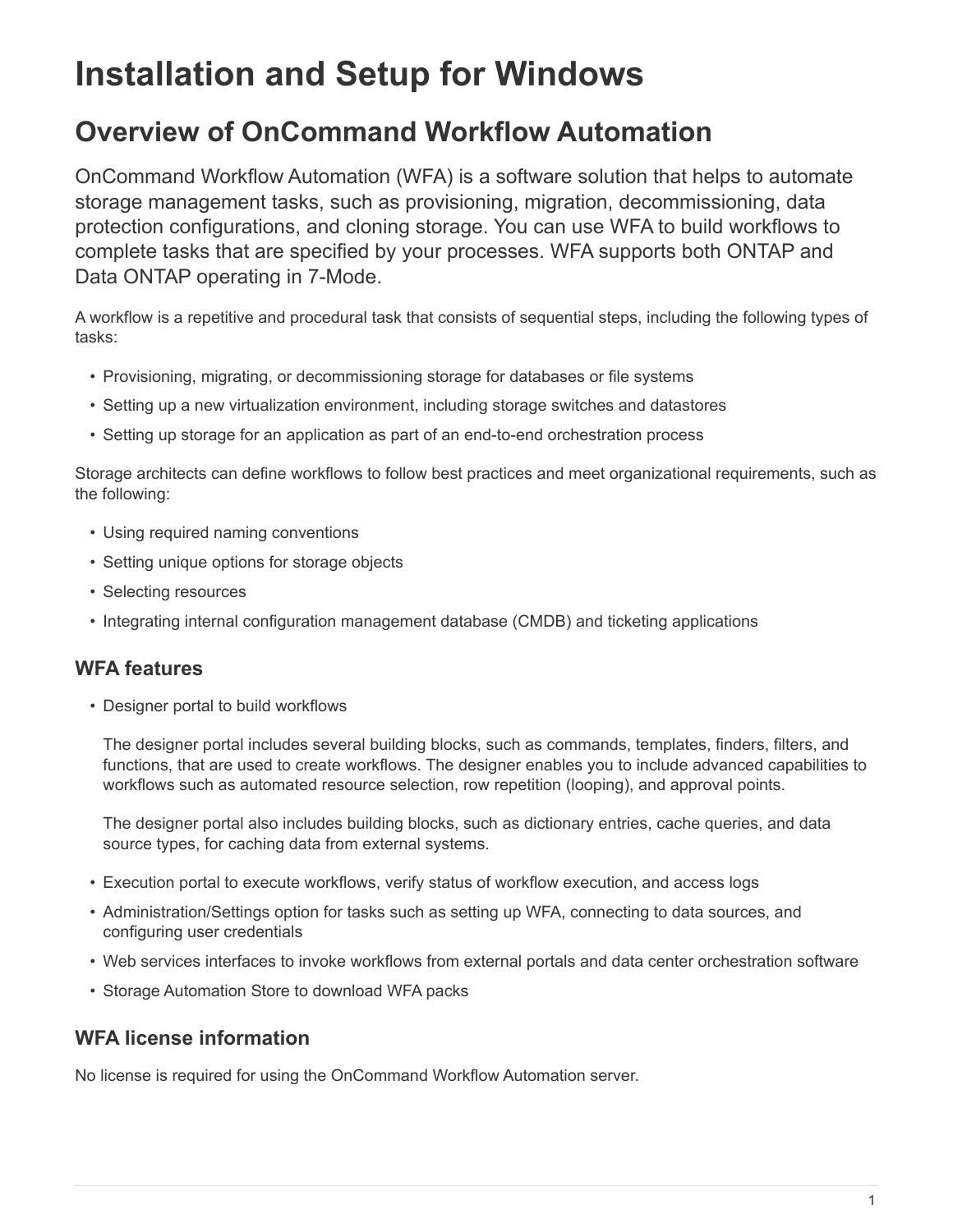# **OnCommand Workflow Automation deployment architecture**

OnCommand Workflow Automation (WFA) server is installed to orchestrate the workflow operations across several datacenters.

You can centrally manage your automation environment by connecting your WFA server to several Active IQ Data Center Manager deployments and VMware vCenters.

The following illustration shows a deployment example:



OnCommand Workflow Automation (WFA) deployment

# **OnCommand Workflow Automation installation and setup overview**

Installing OnCommand Workflow Automation (WFA) includes performing tasks such as preparing for the installation, downloading the WFA installer, and running the installer. After the installation is complete, you can configure WFA to meet your requirements.

The following flowchart illustrates the installation and configuration tasks: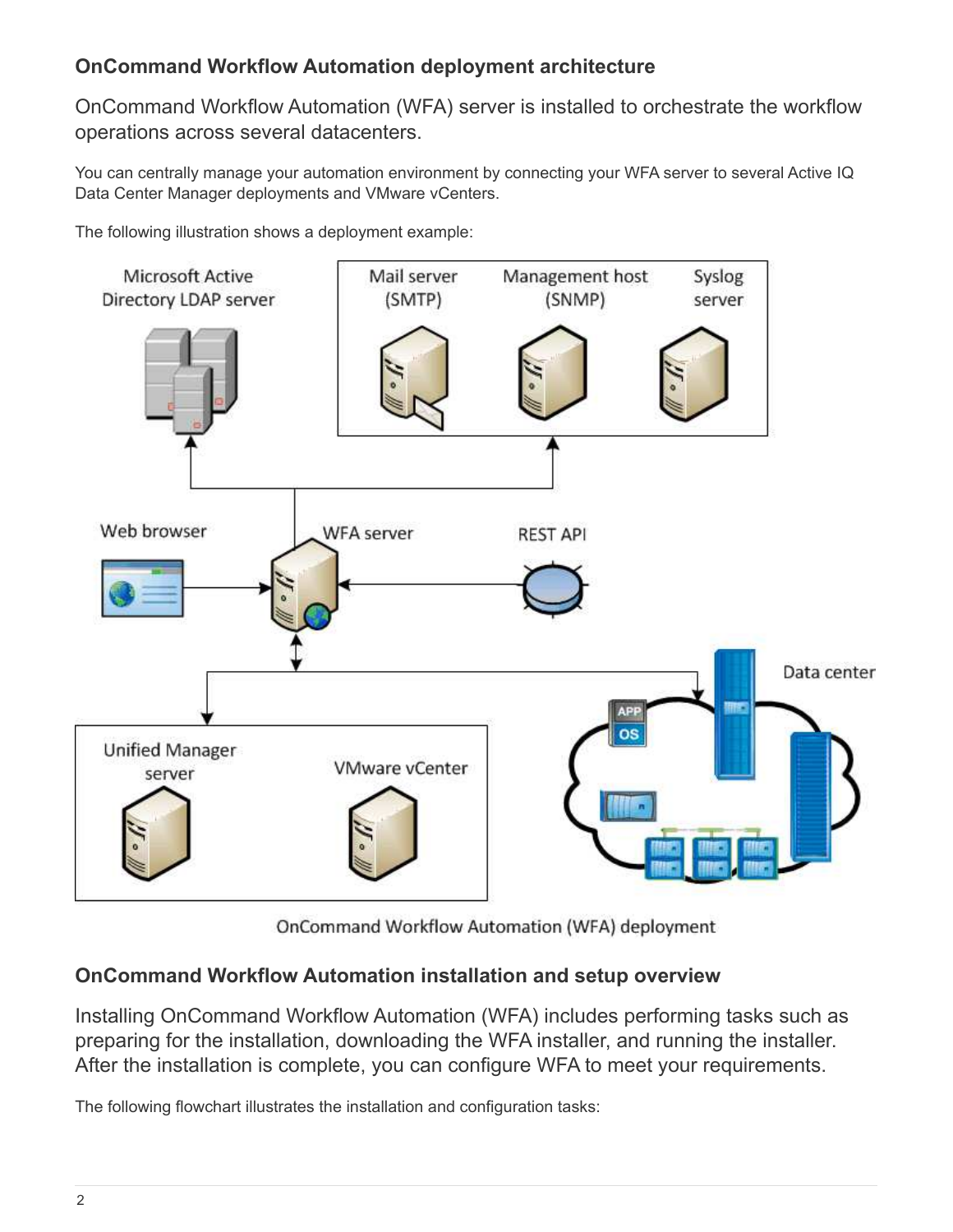

# <span id="page-4-0"></span>**System requirements for installing OnCommand Workflow Automation**

You must be aware of the OnCommand Workflow Automation (WFA) hardware and software requirements before installing WFA.

# **Hardware requirements for installing WFA**

The following table lists the minimum hardware requirements and the recommended hardware specifications for the WFA server.

| <b>Component</b> | <b>Minimum requirements</b>        | <b>Recommended specifications</b>  |
|------------------|------------------------------------|------------------------------------|
| <b>CPU</b>       | 2.27 GHz or faster, 2 core, 64-bit | 2.27 GHz or faster, 2 core, 64-bit |
| <b>RAM</b>       | 4 GB                               | 8 GB                               |
| Free disk space  | 5 GB                               | 20 GB                              |

If you are installing WFA on a virtual machine (VM), you should reserve the required memory and CPU so that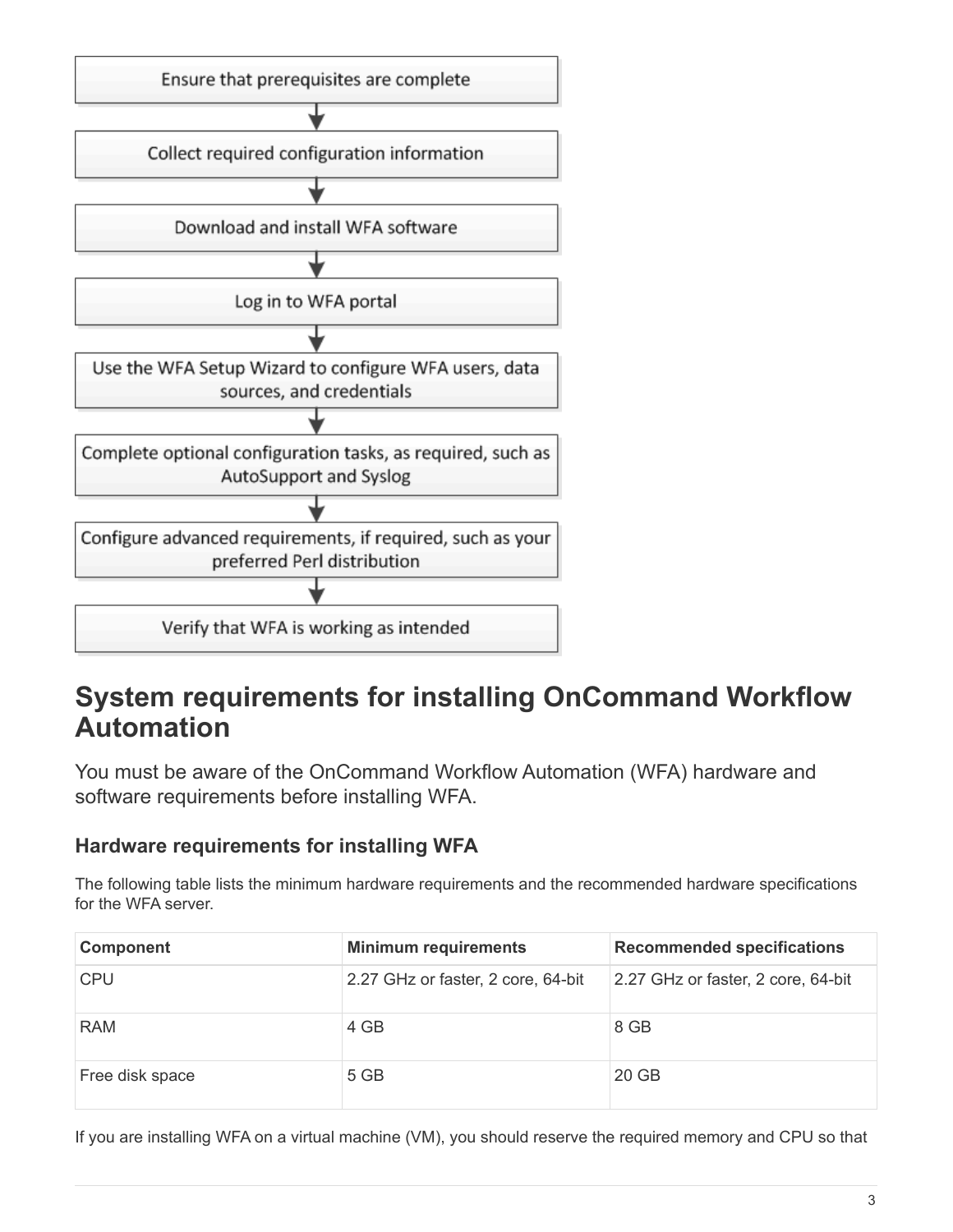the VM has sufficient resources. The installer does not verify the CPU speed.

# **Software requirements for installing WFA**

WFA runs on a 64-bit Windows operating system, and should be installed on dedicated physical machines or VMs. You must not install any other application on the server that runs WFA.

WFA runs from Microsoft Windows Server 2012 Enterprise Edition to Microsoft Windows Server 2016 (all editions). Enterprise Edition is the recommended Windows operating system.

#### **Other minimum required software**

- One of the following supported browsers:
	- Mozilla Firefox
	- Microsoft Internet Explorer
	- Google Chrome
- The latest version of Adobe Flash Player for your browser
- PowerShell 3.0
- VMware PowerCLI version 5



The PowerShell extension for VMware APIs is required only if you are using WFA to execute workflows on VMware vSphere.

For more details, see the [Interoperability Matrix Tool](https://mysupport.netapp.com/matrix).

# **Ports required for Workflow Automation**

If you are using a firewall, you must be aware of the required ports for Workflow Automation (WFA).

The default port numbers are listed in this section. If you want to use a non-default port number, you must open that port for communication. For more details, see the documentation on your firewall.

The following table lists the default ports that should be open on the WFA server:

| <b>Port</b>        | <b>Protocol</b>                                            | <b>Direction</b> | <b>Purpose</b>                                           |
|--------------------|------------------------------------------------------------|------------------|----------------------------------------------------------|
| 80, 443            | HTTP, HTTPS                                                | Incoming         | Opening WFA and logging<br>$\mathsf{In}$                 |
| 80, 443, 22        | HTTP, HTTPS, SSH                                           | Outgoing         | Command execution<br>(ZAPI, PowerCLI)                    |
| 445, 139, 389, 636 | Microsoft-DS, NetBIOS-<br>ssn, AD LDAP, AD<br><b>LDAPS</b> | Outgoing         | <b>Microsoft Active Directory</b><br>LDAP authentication |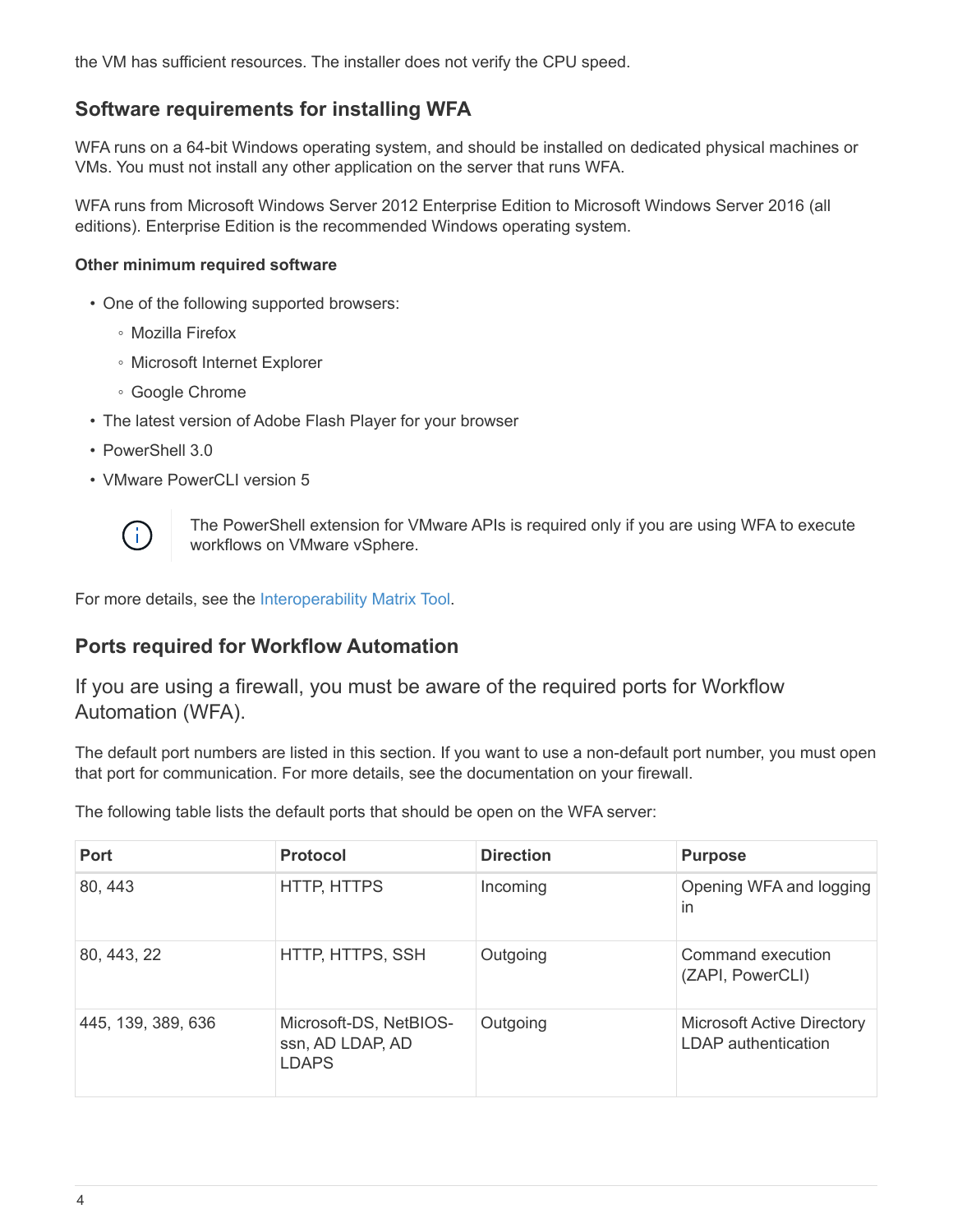| <b>Port</b> | <b>Protocol</b>   | <b>Direction</b> | <b>Purpose</b>                                      |
|-------------|-------------------|------------------|-----------------------------------------------------|
| 161         | <b>SNMP</b>       | Outgoing         | Sending SNMP messages<br>on the status of workflows |
| 3306        | <b>MySQL</b>      | Incoming         | Caching read-only user                              |
| 25          | <b>SMTP</b>       | Outgoing         | Mail notification                                   |
| 80, 443, 25 | HTTP, HTTPS, SMTP | Outgoing         | <b>Sending AutoSupport</b><br>messages              |
| 514         | Syslog            | Outgoing         | Sending logs to a syslog<br>server                  |

The following table lists the default ports that should be open on the Data Center Manager server:

| <b>Port</b> | <b>Protocol</b>    | <b>Direction</b> | <b>Purpose</b>                                                                                                       |
|-------------|--------------------|------------------|----------------------------------------------------------------------------------------------------------------------|
| 2638        | Sybase             | Incoming         | Caching data from Active<br>IQ Data Center Manager<br>earlier than 6.0                                               |
| 3306        | <b>MySQL</b>       | Incoming         | Caching data from Active<br>IQ Data Center Manager<br>6.0 and later                                                  |
| 8088, 8488  | <b>HTTP, HTTPS</b> | Incoming         | Caching data from<br>Performance Advisor,<br>which is a part of Active<br>IQ Data Center Manager<br>earlier than 6.0 |

The following table lists the default port that should be open on the VMware vCenter:

| <b>Port</b> | <b>Protocol</b> | <b>Direction</b> | <b>Purpose</b>                             |
|-------------|-----------------|------------------|--------------------------------------------|
| 443         | <b>HTTPS</b>    | Incoming         | Caching data from<br><b>VMware vCenter</b> |

The following table lists the default port that should be open on the SNMP host machine:

| <b>Port</b> | <b>Protocol</b> | <b>Direction</b> | <b>Purpose</b>                                                  |
|-------------|-----------------|------------------|-----------------------------------------------------------------|
| 162         | <b>SNMP</b>     | Incoming         | <b>Receiving SNMP</b><br>messages on the status of<br>workflows |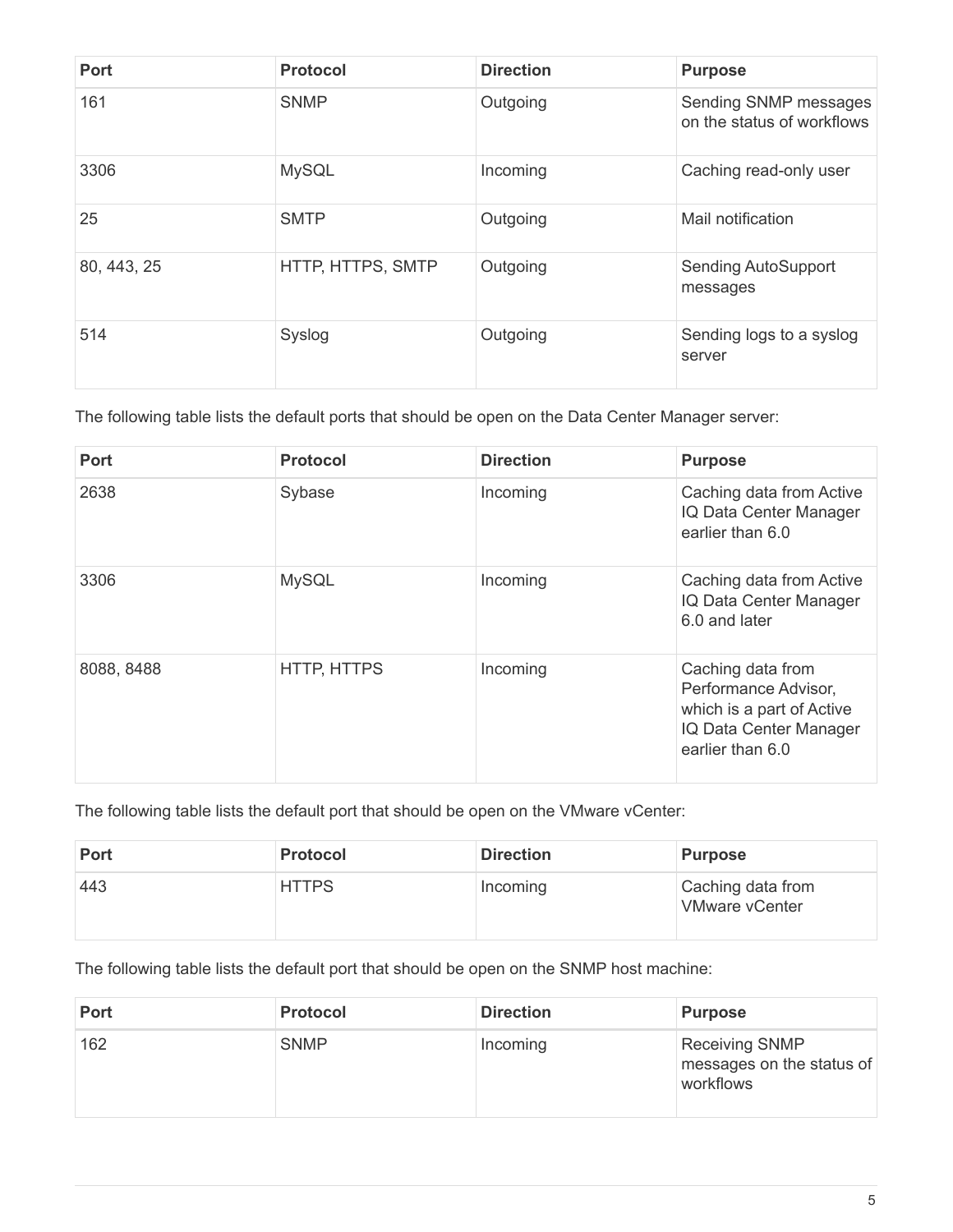# <span id="page-7-0"></span>**Prerequisites for installing Workflow Automation**

Before installing OnCommand Workflow Automation (WFA), you must ensure that you have the required information and you have completed certain tasks.

Before you install WFA on a system, you must have completed the following tasks:

• Downloading the WFA installation file from the NetApp Support Site and copying the file to the server on which you want to install WFA



You must have valid credentials to log in to the NetApp Support Site. If you do not have valid credentials, you can register on the NetApp Support Site to obtain the credentials.

- Verifying that the system has access to the following, as applicable:
	- Storage controllers
	- Active IQ Data Center Manager
	- VMware vCenter



If your environment requires Secure Shell (SSH) accessibility, you must ensure that SSH is enabled on the target controllers.

- Verifying that PowerShell 3.0 or later is installed
- Ensuring that VMware Power CLI is installed, if you are using WFA to execute workflows on VMware vSphere
- Collecting the required configuration information
- Ensuring that the MySQL .Net connector is installed, if you are using the Invoke-MysqlQuery cmdlet

# **Required configuration information**

| Unit or system | <b>Details</b>                                             | <b>Purpose</b>     |                                                                               |  |
|----------------|------------------------------------------------------------|--------------------|-------------------------------------------------------------------------------|--|
| Arrays         | • IP address<br>• User name and password                   | systems            | Perform operations on storage                                                 |  |
|                |                                                            |                    | Root or admin<br>account credentials<br>are required for<br>storage (arrays). |  |
| vSphere        | • IP address                                               | Acquire data       |                                                                               |  |
|                | • User name and password of an<br>admin for vCenter server | <b>VMware APIs</b> | Perform operations by using                                                   |  |
|                |                                                            |                    | You must have<br>installed VMware<br>Power CLI.                               |  |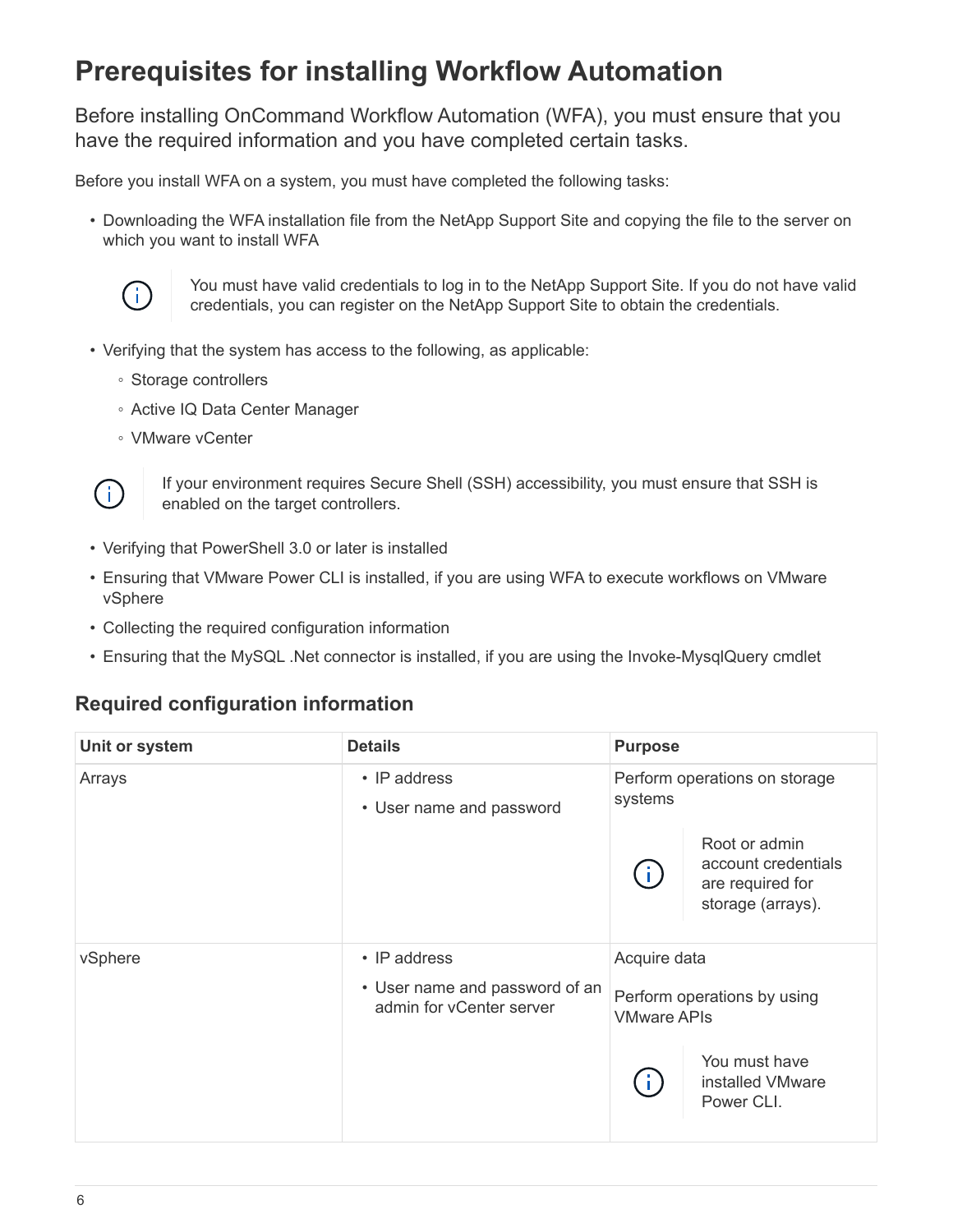| Unit or system                                                             | <b>Details</b>                                                                                                                                 | <b>Purpose</b>                                                                                                                                                                                             |
|----------------------------------------------------------------------------|------------------------------------------------------------------------------------------------------------------------------------------------|------------------------------------------------------------------------------------------------------------------------------------------------------------------------------------------------------------|
| External repositories such as<br>OnCommand Balance and custom<br>databases | • IP address<br>• User name and password of a<br>read-only user account                                                                        | Acquire data<br>You must create the relevant WFA<br>content, such as dictionary entries<br>and cache queries for the external<br>repositories, in order to acquire<br>data from the external repositories. |
| Mail server                                                                | $\cdot$ IP address<br>• User name and password<br>User name and<br>password are<br>required if your mail<br>server requires<br>authentication. | Receive WFA notifications through<br>email                                                                                                                                                                 |
| AutoSupport server                                                         | • Mail host                                                                                                                                    | Send AutoSupport messages<br>through SMTP<br>If you do not have a mail host<br>configured, you can use HTTP or<br>HTTPS to send AutoSupport<br>messages.                                                   |
| Microsoft Active Directory (AD)<br><b>LDAP</b> server                      | • IP address<br>• User name and password<br>• Group name                                                                                       | Authenticate and authorize using<br>AD LDAP or AD LDAPS                                                                                                                                                    |
| SNMP management application                                                | • IP address<br>• Port                                                                                                                         | Receive WFA SNMP notifications                                                                                                                                                                             |
| Syslog server                                                              | • IP address                                                                                                                                   | Send log data                                                                                                                                                                                              |

# **Related information**

[NetApp Support](http://mysupport.netapp.com)

# <span id="page-8-0"></span>**Install OnCommand Workflow Automation on Windows**

You can install OnCommand Workflow Automation (WFA) to create and customize storage workflows for automating the storage tasks that are performed in your environment.

**What you'll need**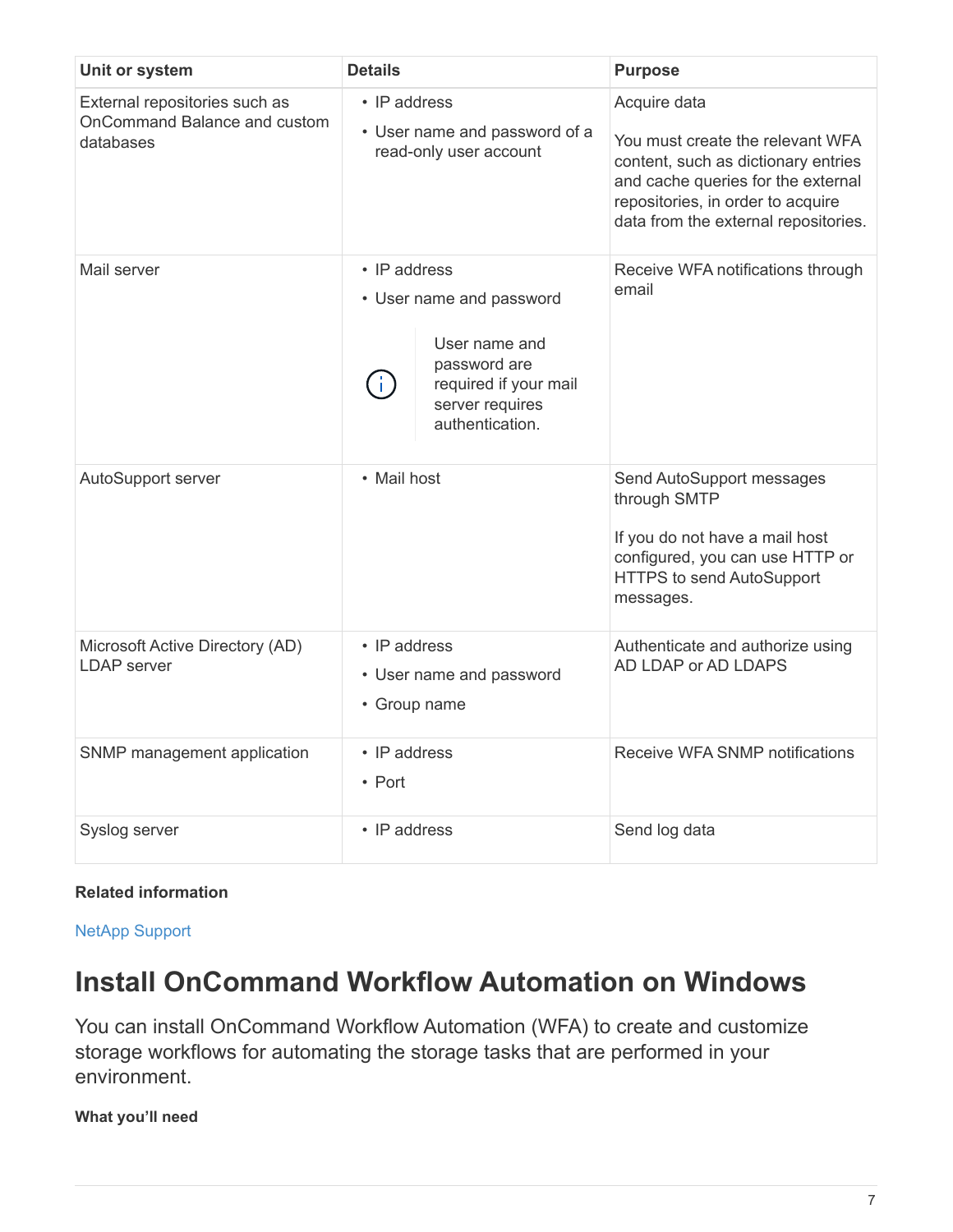• You must have reviewed the installation prerequisites.

[Prerequisites for installing Workflow Automation](#page-7-0)

- If you are installing WFA on a system where WFA was previously installed and then uninstalled, you must ensure that there are no WFA services on that system.
- You must have downloaded the WFA installer from the NetApp Support Site.
- You must disable the Auto upgrade feature of Java.

#### **About this task**

- If you are installing WFA on a virtual machine (VM), the name of the VM must not include the underscore (\_) character.
- ActiveState ActivePerl is installed before you install WFA.

This installation does not affect any other instances of ActivePerl that you have installed on your WFA server.

- Before you reinstall WFA 4.2 or later, you must delete MySQL data directory if you have uninstalled MySQL.
- If you install MySQL on your own, WFA sets the secure-file-privilege and the sql-mode properties in MySQL my.ini file to blank.

#### **Steps**

- 1. Log in to Windows using an account with administrative permissions.
- 2. Open Windows Explorer, and then navigate to the directory where the installation file is located.
- 3. Install WFA:
	- Interactive installation
		- i. Right-click and run the WFA installer executable (. exe) file as an admin user.
		- ii. Click **Next**.
		- iii. Enter the credentials for the default admin user, and then click **Next**.

The default admin password must satisfy the following criteria:

- Minimum of six characters
- One uppercase character
- One lowercase character
- One numeral
- One special character **Note:** You must note the credentials of the admin user.
- iv. Select the ports for the WFA configuration, and then click **Next**.
- v. Enter a site name and your company name, and then click **Next**.

The site name can include the location of the WFA installation, for example, Pittsburgh, PA.

- vi. If you want to change the default installation location, select the location where you want to install WFA, and then click **Next**.
- vii. If you do not want to change the default location of the WFA database, click **Next**.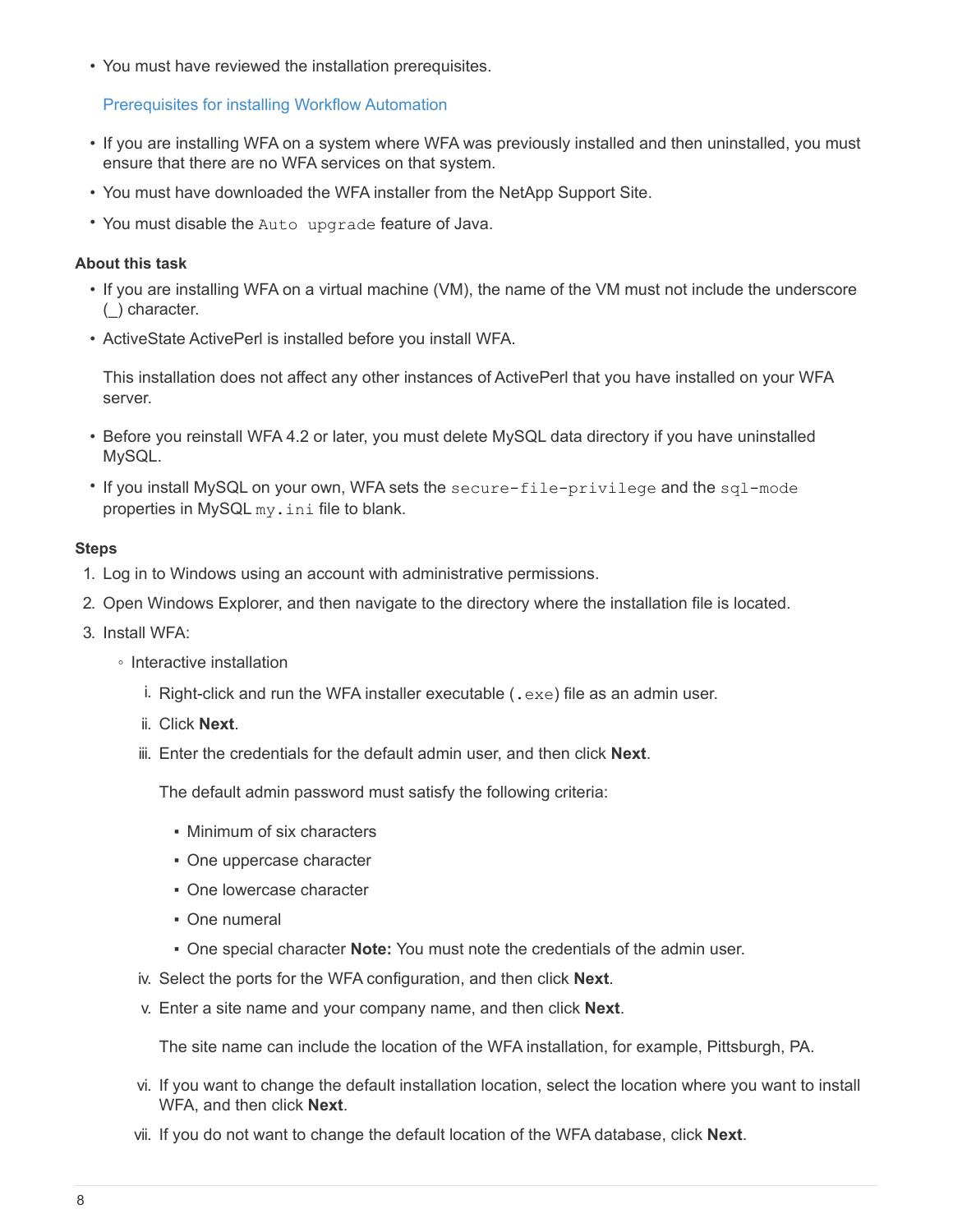- viii. Click **Install** to continue the installation.
- ix. Click **Finish** to complete the installation.
- x. Verify that WFA was installed successfully by choosing one of the following actions:
	- **Access WFA through a web browser.**
	- **.** Use the Windows Services console to verify that the NetApp WFA Server service and the NetApp WFA Database service are running.

◦ Silent installation (from the command prompt):

WFA-version number-build number.exe /s /v"WFA ADMIN USERNAME=wfa username WFA ADMIN PASSWORD=password WFA ADMIN CONFIRM PASSWORD=confirm admin password / WFA\_MYSQL\_PASS=password CONFIRM\_WFA\_MYSQL\_PASS=confirm MySQL password WFA\_INSTALL\_SITE=site WFA\_INSTALL\_ORGANIZATION=organization\_name WFA\_HTTP\_PORT=port WFA\_HTTPS\_PORT=port INSTALLDIR=install\_directory DATABASEDIR=database directory /qr /l\*v C:\install.log"

# **Example**

```
WFA-x64-v4.2.0.0.0-B2973881.exe /s /v"WFA ADMIN USERNAME=admin
WFA_ADMIN_PASSWORD=Company*234 WFA_ADMIN_CONFIRM_PASSWORD=Company*234
WFA MYSQL PASS=MySQL*234 CONFIRM WFA MYSQL PASS=MySQL*234
WFA INSTALL SITE=nb WFA INSTALL ORGANIZATION=netapp WFA HTTP PORT=9090
WFA HTTPS PORT=8443 INSTALLDIR=\"C:\Program Files\NetApp\WFA\"
DATABASEDIR=\"C:\Program Files\NetApp\WFA\Database\" /qr /l*v
C:\install.log"
```


The /qn option is not supported by WFA.

The command parameters are as follows:

| <b>Parameter</b>          | <b>Description</b>                                                                                                                                                                                                                                  |
|---------------------------|-----------------------------------------------------------------------------------------------------------------------------------------------------------------------------------------------------------------------------------------------------|
| <b>WFA_ADMIN_USERNAME</b> | Admin user name<br>Optional parameter. If you do not specify a value,<br>then the default value admin is used.                                                                                                                                      |
| WFA_ADMIN_PASSWORD        | Admin user password<br>Mandatory parameter. The default admin<br>password must satisfy the following criteria:<br>• Minimum of six characters<br>• One uppercase character<br>• One lowercase character<br>• One numeral<br>• One special character |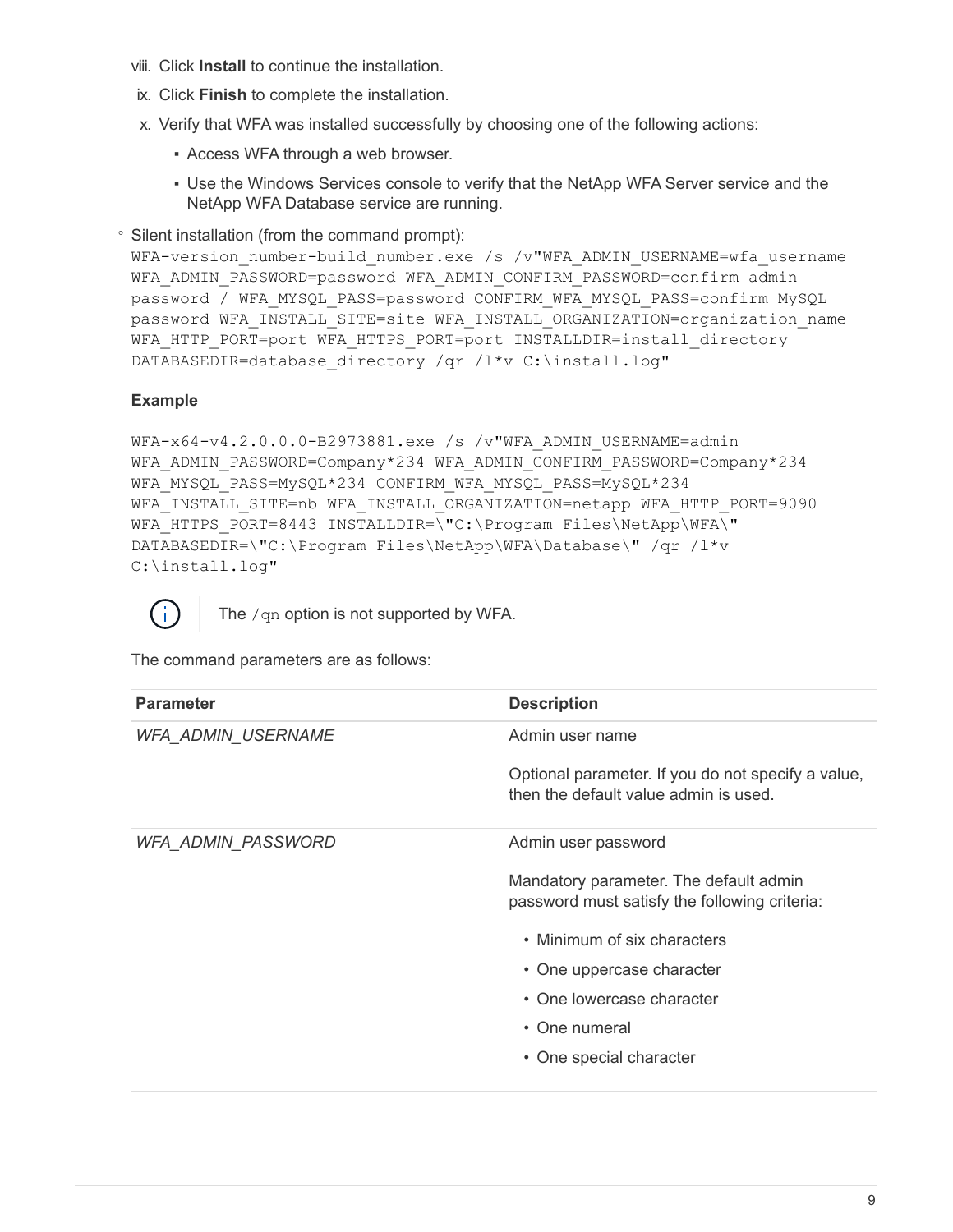| <b>Parameter</b>           | <b>Description</b>                                                                                      |
|----------------------------|---------------------------------------------------------------------------------------------------------|
| WFA_ADMIN_CONFIRM_PASSWORD | Admin user password                                                                                     |
|                            | Mandatory parameter                                                                                     |
| <b>WFA MYSQL PASS</b>      | MySQL user password                                                                                     |
|                            | Mandatory parameter                                                                                     |
| CONFIRM_WFA_MYSQL_PASS     | MySQL user password                                                                                     |
|                            | Mandatory parameter                                                                                     |
| WFA_INSTALL_SITE           | Organizational unit where WFA is being installed<br>Mandatory parameter                                 |
| WFA_INSTALL_ORGANIZATION   | Organization or company name where WFA is<br>being installed                                            |
|                            | Mandatory parameter                                                                                     |
| <b>WFA_HTTP_PORT</b>       | HTTP port Optional parameter. If you do not<br>specify a value, then the default value 80 is used.      |
| <b>WFA HTTPS PORT</b>      | HTTPS port Optional parameter. If you do not<br>specify a value, then the default value 443 is<br>used. |
| <b>INSTALLDIR</b>          | Installation directory path                                                                             |
|                            | Optional parameter. If you do not specify a value,<br>then the default path "C: \Program                |
|                            | Files\NetApp\WFA\" is used.                                                                             |

# **Related information**

[NetApp Support](http://mysupport.netapp.com)

# <span id="page-11-0"></span>**Managing high availability**

You can configure a high-availability setup to provide constant support for network operations. If one of the components fail, the mirrored component in the setup takes over the operation and provides uninterrupted network resources. You can also back up the WFA database and supported configurations so that you can recover the data in case of a disaster.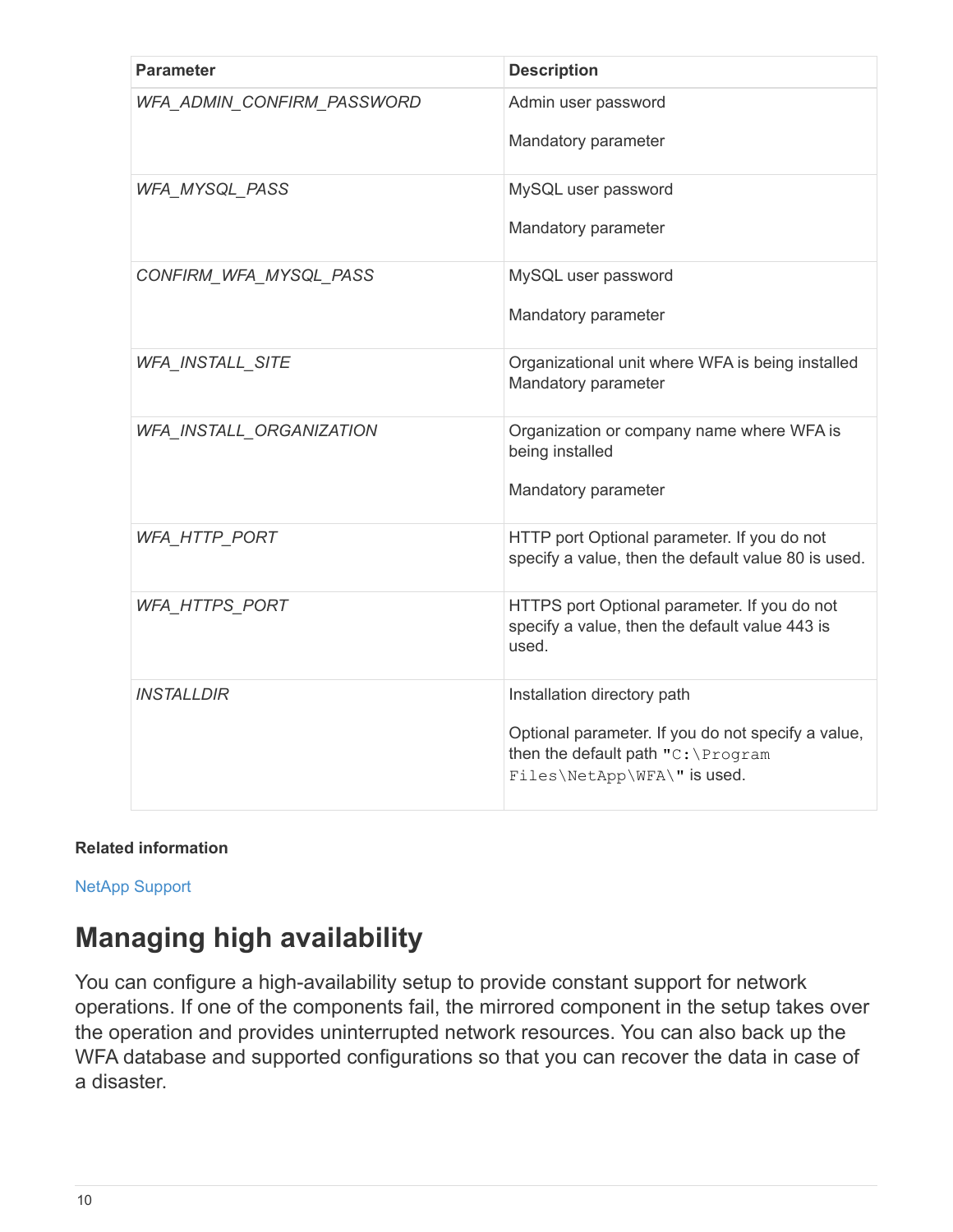# <span id="page-12-0"></span>**Set up Workflow Automation in MSCS for high availability**

You can install and configure Workflow Automation (WFA) in a Microsoft Cluster Service (MSCS) environment to set up high availability and provide failover. Before you install WFA, you must verify that all the required components are configured correctly.

# **About this task**

A high-availability setup provides constant support for application operations. If one of the components fails, the mirrored component in the setup takes over the operation and provides uninterrupted network resources.



MSCS is the only clustering solution that is supported by WFA in Windows.

# <span id="page-12-1"></span>**Configure MSCS to install Workflow Automation**

Before you install Workflow Automation (WFA) in Microsoft Cluster Server (MSCS), you must configure your MSCS environment.

# **What you'll need**

- MSCS must be installed from the server manager.
- Optional: SnapDrive for Windows must be installed.

The minimum supported versions are Windows 2008 and 2012.

- The same version of WFA must be installed using the same path on both the cluster nodes.
- Both the cluster nodes must be added to the same domain.

# **About this task**

You must complete this task by using Cluster Manager in the MSCS interface.

# **Steps**

- 1. Log in to Cluster Manager as a domain admin.
- 2. Verify that the LUNs are accessible to both the nodes using one of the following options:
	- Managing the LUNs natively.
	- By using SnapDrive for Windows:
		- a. Install and configure SnapDrive for Windows on both the nodes.
		- b. Create a LUN using SnapDrive for Windows and configure the LUN for both the nodes.
- 3. From Failover Cluster Manager, add the disk to the cluster.

# **Install OnCommand Workflow Automation on Windows**

You can install OnCommand Workflow Automation (WFA) to create and customize storage workflows for automating the storage tasks that are performed in your environment.

# **What you'll need**

• You must have reviewed the installation prerequisites.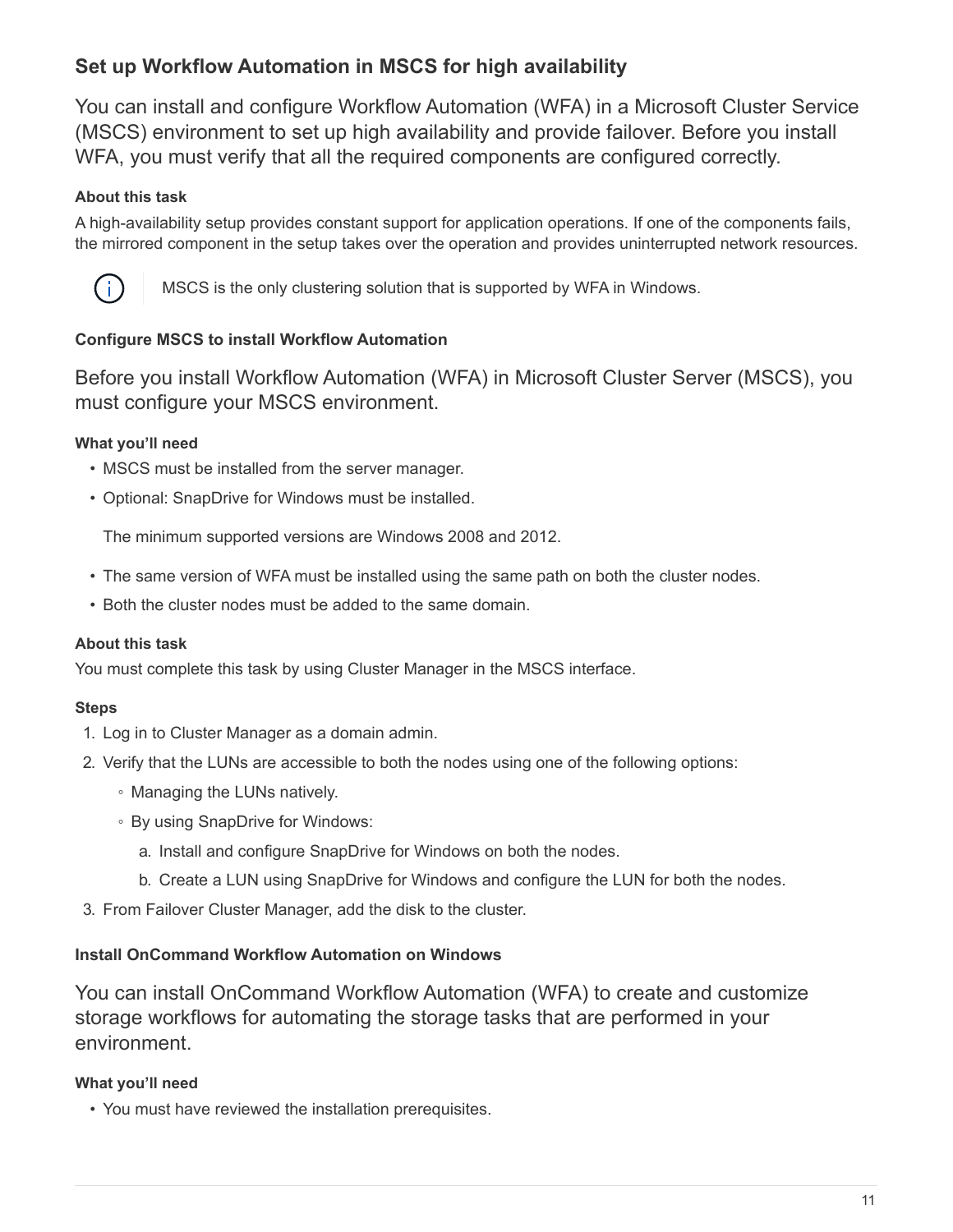#### [Prerequisites for installing Workflow Automation](#page-7-0)

- If you are installing WFA on a system where WFA was previously installed and then uninstalled, you must ensure that there are no WFA services on that system.
- You must have downloaded the WFA installer from the NetApp Support Site.
- You must disable the Auto upgrade feature of Java.

#### **About this task**

- If you are installing WFA on a virtual machine (VM), the name of the VM must not include the underscore (\_) character.
- ActiveState ActivePerl is installed before you install WFA.

This installation does not affect any other instances of ActivePerl that you have installed on your WFA server.

- Before you reinstall WFA 4.2 or later, you must delete MySQL data directory if you have uninstalled MySQL.
- If you install MySQL on your own, WFA sets the secure-file-privilege and the sql-mode properties in MySQL my.ini file to blank.

#### **Steps**

- 1. Log in to Windows using an account with administrative permissions.
- 2. Open Windows Explorer, and then navigate to the directory where the installation file is located.
- 3. Install WFA:
	- Interactive installation
		- i. Right-click and run the WFA installer executable (.exe) file as an admin user.
		- ii. Click **Next**.
		- iii. Enter the credentials for the default admin user, and then click **Next**.

The default admin password must satisfy the following criteria:

- Minimum of six characters
- One uppercase character
- One lowercase character
- One numeral
- One special character **Note:** You must note the credentials of the admin user.
- iv. Select the ports for the WFA configuration, and then click **Next**.
- v. Enter a site name and your company name, and then click **Next**.

The site name can include the location of the WFA installation, for example, Pittsburgh, PA.

- vi. If you want to change the default installation location, select the location where you want to install WFA, and then click **Next**.
- vii. If you do not want to change the default location of the WFA database, click **Next**.
- viii. Click **Install** to continue the installation.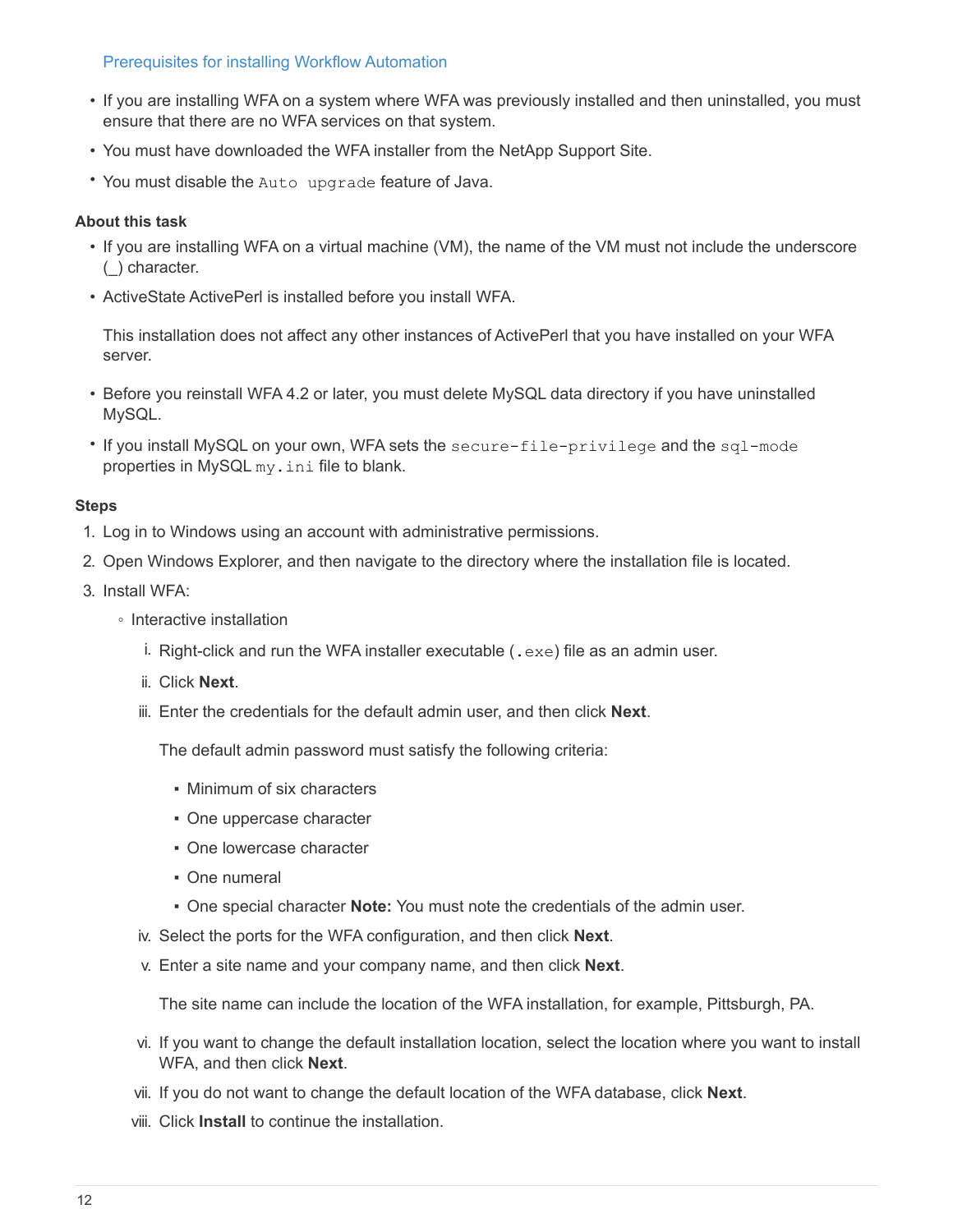- ix. Click **Finish** to complete the installation.
- x. Verify that WFA was installed successfully by choosing one of the following actions:
	- **EXECCESS WFA through a web browser.**
	- Use the Windows Services console to verify that the NetApp WFA Server service and the NetApp WFA Database service are running.

◦ Silent installation (from the command prompt):

WFA-version number-build number.exe /s /v"WFA ADMIN USERNAME=wfa username WFA ADMIN PASSWORD=password WFA ADMIN CONFIRM PASSWORD=confirm admin password / WFA\_MYSQL\_PASS=password CONFIRM\_WFA\_MYSQL\_PASS=confirm MySQL password WFA\_INSTALL\_SITE=site WFA\_INSTALL\_ORGANIZATION=organization\_name WFA HTTP PORT=port WFA HTTPS PORT=port INSTALLDIR=install directory DATABASEDIR=database directory /qr /l\*v C:\install.log"

# **Example**

```
WFA-x64-v4.2.0.0.0-B2973881.exe /s /v"WFA ADMIN USERNAME=admin
WFA_ADMIN_PASSWORD=Company*234 WFA_ADMIN_CONFIRM_PASSWORD=Company*234
WFA MYSQL PASS=MySQL*234 CONFIRM WFA MYSQL PASS=MySQL*234
WFA INSTALL SITE=nb WFA INSTALL ORGANIZATION=netapp WFA HTTP PORT=9090
WFA_HTTPS_PORT=8443_INSTALLDIR=\"C:\Program Files\NetApp\WFA\"
DATABASEDIR=\"C:\Program Files\NetApp\WFA\Database\" /qr /l*v
C:\install.log"
```


The  $/qn$  option is not supported by WFA.

The command parameters are as follows:

| <b>Parameter</b>           | <b>Description</b>                                                                                                                                                                                                                                  |
|----------------------------|-----------------------------------------------------------------------------------------------------------------------------------------------------------------------------------------------------------------------------------------------------|
| WFA_ADMIN_USERNAME         | Admin user name<br>Optional parameter. If you do not specify a value,<br>then the default value admin is used.                                                                                                                                      |
| WFA_ADMIN_PASSWORD         | Admin user password<br>Mandatory parameter. The default admin<br>password must satisfy the following criteria:<br>• Minimum of six characters<br>• One uppercase character<br>• One lowercase character<br>• One numeral<br>• One special character |
| WFA_ADMIN_CONFIRM_PASSWORD | Admin user password<br>Mandatory parameter                                                                                                                                                                                                          |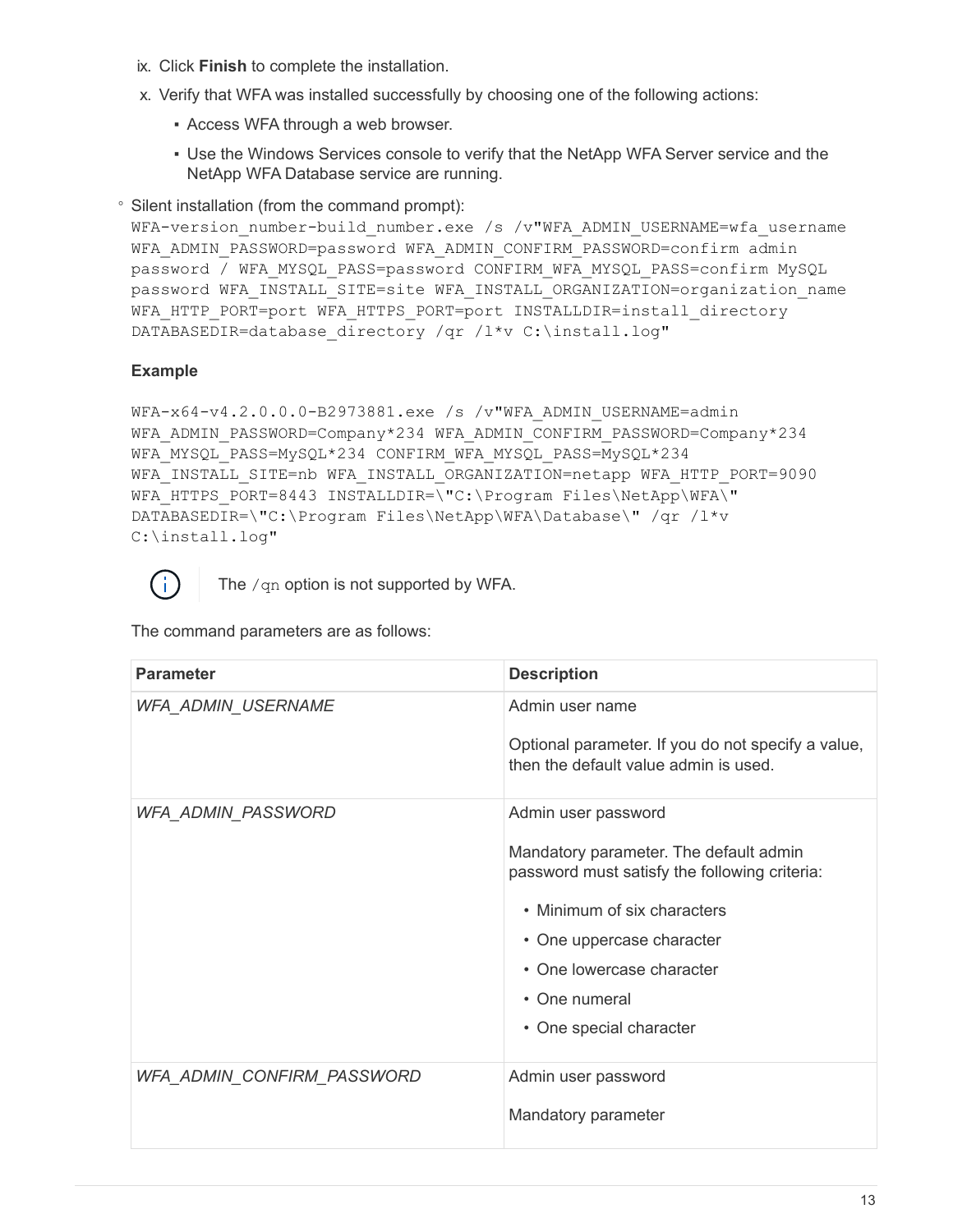| <b>Parameter</b>         | <b>Description</b>                                                                                                                                     |
|--------------------------|--------------------------------------------------------------------------------------------------------------------------------------------------------|
| <b>WFA_MYSQL_PASS</b>    | MySQL user password<br>Mandatory parameter                                                                                                             |
| CONFIRM_WFA_MYSQL_PASS   | MySQL user password<br>Mandatory parameter                                                                                                             |
| <b>WFA_INSTALL_SITE</b>  | Organizational unit where WFA is being installed<br>Mandatory parameter                                                                                |
| WFA_INSTALL_ORGANIZATION | Organization or company name where WFA is<br>being installed<br>Mandatory parameter                                                                    |
| <b>WFA_HTTP_PORT</b>     | HTTP port Optional parameter. If you do not<br>specify a value, then the default value 80 is used.                                                     |
| WFA_HTTPS_PORT           | HTTPS port Optional parameter. If you do not<br>specify a value, then the default value 443 is<br>used.                                                |
| <b>INSTALLDIR</b>        | Installation directory path<br>Optional parameter. If you do not specify a value,<br>then the default path "C: \Program<br>Files\NetApp\WFA\" is used. |

# **Related information**

# [NetApp Support](http://mysupport.netapp.com)

# **Configure Workflow Automation with MSCS**

After you install Workflow Automation (WFA) in Microsoft Cluster Server (MSCS), you must configure WFA for high availability in MSCS using configuration scripts.

# **What you'll need**

You must have created a backup of WFA.

#### **Steps**

1. Log in to the first node of the MSCS cluster, and perform the following steps: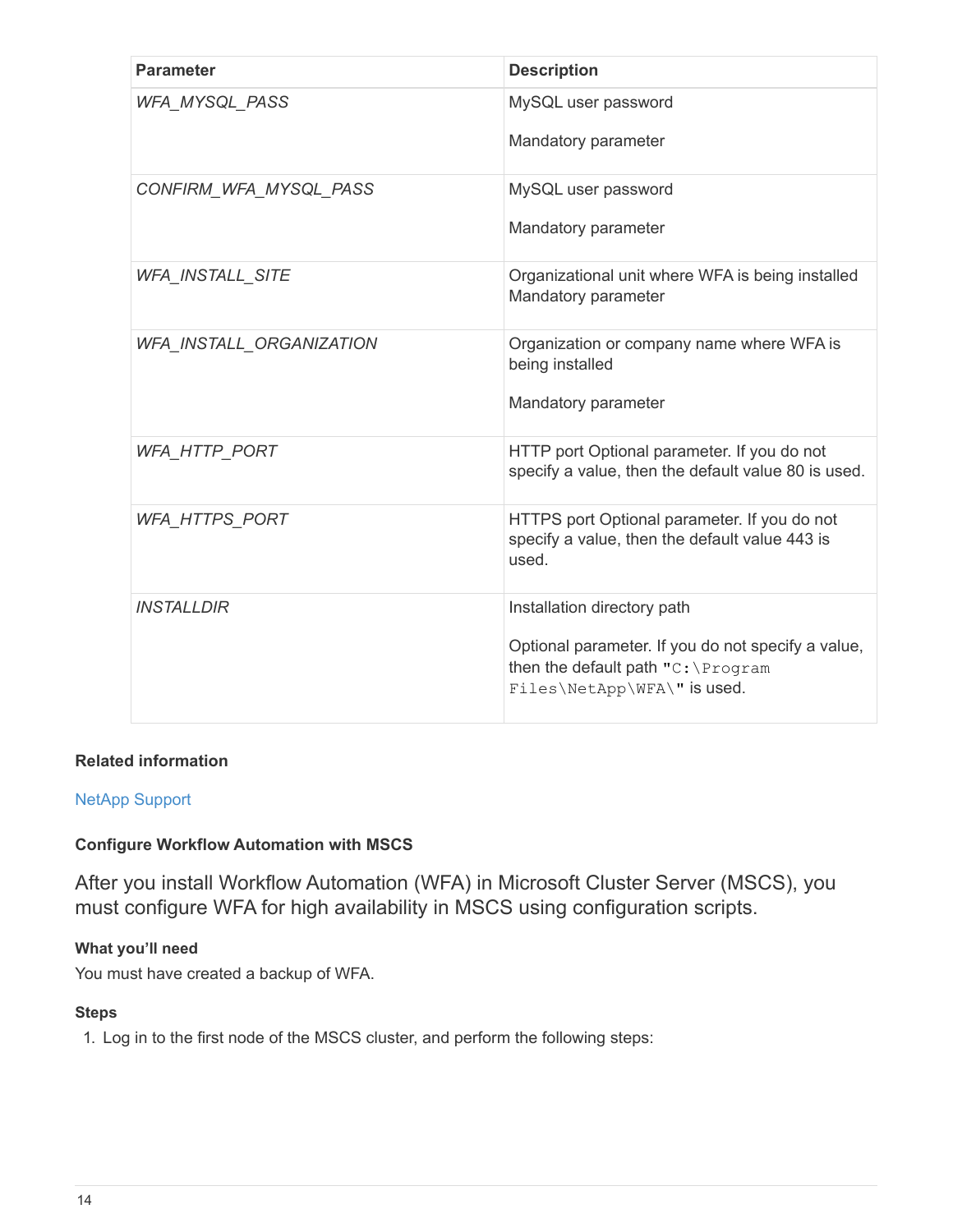| For          | Do this                                                                                             |  |
|--------------|-----------------------------------------------------------------------------------------------------|--|
| Windows 2012 | a. From the Failover Cluster Manager, right-click<br><b>Service Roles</b>                           |  |
|              | b. Select Create Empty Service Role, and then<br>rename the role to "WFA".                          |  |
|              | c. Add the IP address resource to the newly<br>created "WFA" role:                                  |  |
|              | i. From the Failover Cluster Manager, right-<br>click the newly created "WFA" role.                 |  |
|              | ii. Select Resource > More Resources > IP<br>Address.                                               |  |
|              | iii. Configure the cluster IP address.                                                              |  |
| Windows 2008 | a. From the Failover Cluster Manager, right-click<br>Services and applications.                     |  |
|              | b. Click More Actions > Create Empty Service<br>or Application, and rename the service to<br>"WFA". |  |
|              | c. Add the IP address resource to the newly<br>created "WFA" service:                               |  |
|              | i. From the Failover Cluster Manager, right-<br>click the newly created "WFA" service.              |  |
|              | ii. Select Add a resource > More resources<br>> Add IP Address.                                     |  |
|              | iii. Configure the cluster IP address.                                                              |  |

2. At the command prompt, run the ha setup.pl script to move the WFA data to the shared location and to configure WFA with MSCS for failover: perl ha\_setup.pl --first [-t type\_of\_cluster\_vcs] [-g cluster\_group\_name] [-i IP\_address\_resource\_name] [-n cluster\_name] [-k shared\_disk\_resource\_name] [-f shared\_drive\_path]

The script is available at WFA\_install\_location\WFA\bin\ha\.

# **Example**

perl ha\_setup.pl --first -t mscs -g WFA -i "Cluster IP Address" -n wfa\_cluster -k "Cluster Disk 2" -f E:\

- 3. Verify that the MSCS resources are created.
- 4. Stop the WFA services from the Failover Cluster Manager:

|  | Ħ |
|--|---|
|  |   |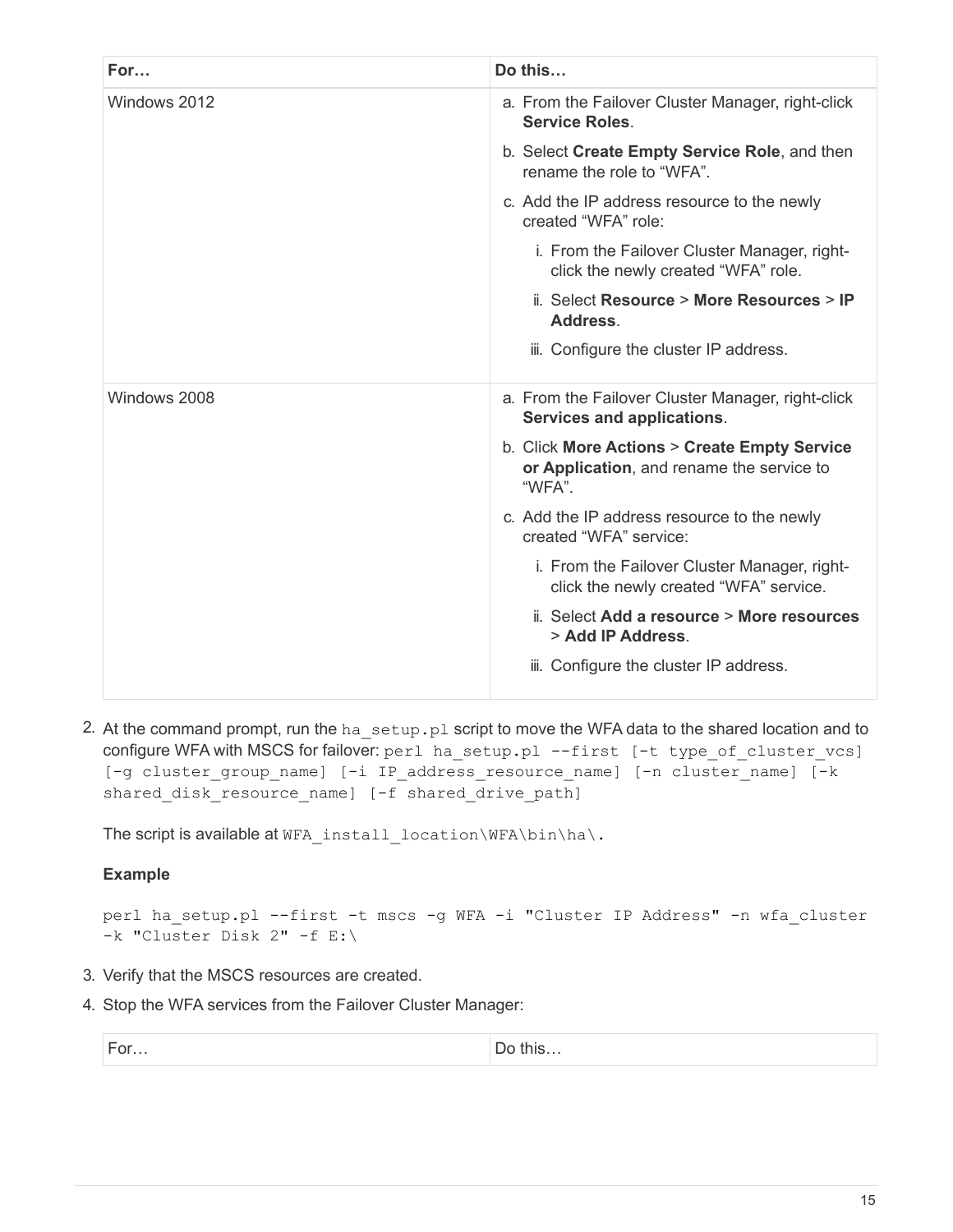| Windows 2012 | a. Select <b>Service Roles</b> , and then select the                                                      |
|--------------|-----------------------------------------------------------------------------------------------------------|
|              | newly created "WFA" role.                                                                                 |
|              | b. In the Resource pane, right-click <b>NA_WFA_DB</b> ,<br>and then select Take Offline.                  |
|              | c. In the Resource pane, right-click<br>NA_WFA_SRV, and then select Take Offline.                         |
| Windows 2008 | a. Select <b>Services and applications</b> , and then<br>select the newly created "WFA" service.          |
|              | b. In the Other Resources pane, right-click<br>NA_WFA_DB, and then select Take this<br>resource offline.  |
|              | c. In the Other Resources pane, right-click<br>NA_WFA_SRV, and then select Take this<br>resource offline. |

The WFA database service and the WFA server service must be taken offline. The WFA services must not be stopped from the Windows services.

- 5. Manually move the WFA resources to the secondary node.
- 6. Verify that the shared disk is accessible from the second node.
- 7. At the command prompt, run the ha\_setup.pl script on the secondary node of the cluster to configure WFA for using the data from the shared location: perl ha\_setup.pl --join [-t type of cluster mscs] [-f shared drive path]

The ha\_setup.pl script is available at WFA\_install\_location\WFA\bin\ha\.

# **Example**

perl ha setup.pl --join -t mscs -f E:\

8. From the Failover Cluster Manager, bring the WFA resources online:

| For          | Do this                                                                                                                                                                                                                          |
|--------------|----------------------------------------------------------------------------------------------------------------------------------------------------------------------------------------------------------------------------------|
| Windows 2012 | a. Right-click the newly created "WFA" role, and<br>then select <b>Start Role</b> . The role must be in the<br>Running status, and the individual resources<br>must be in the Online state.                                      |
| Windows 2008 | a. Right-click the newly created "WFA" service,<br>and then select Bring this service or<br>application online. The service must be in the<br>Running status, and the individual resources<br>must be in the $Online$ ine state. |

- 9. Manually switch to the second node of the MSCS cluster.
- 10. Verify that the WFA services start properly on the second node of the cluster.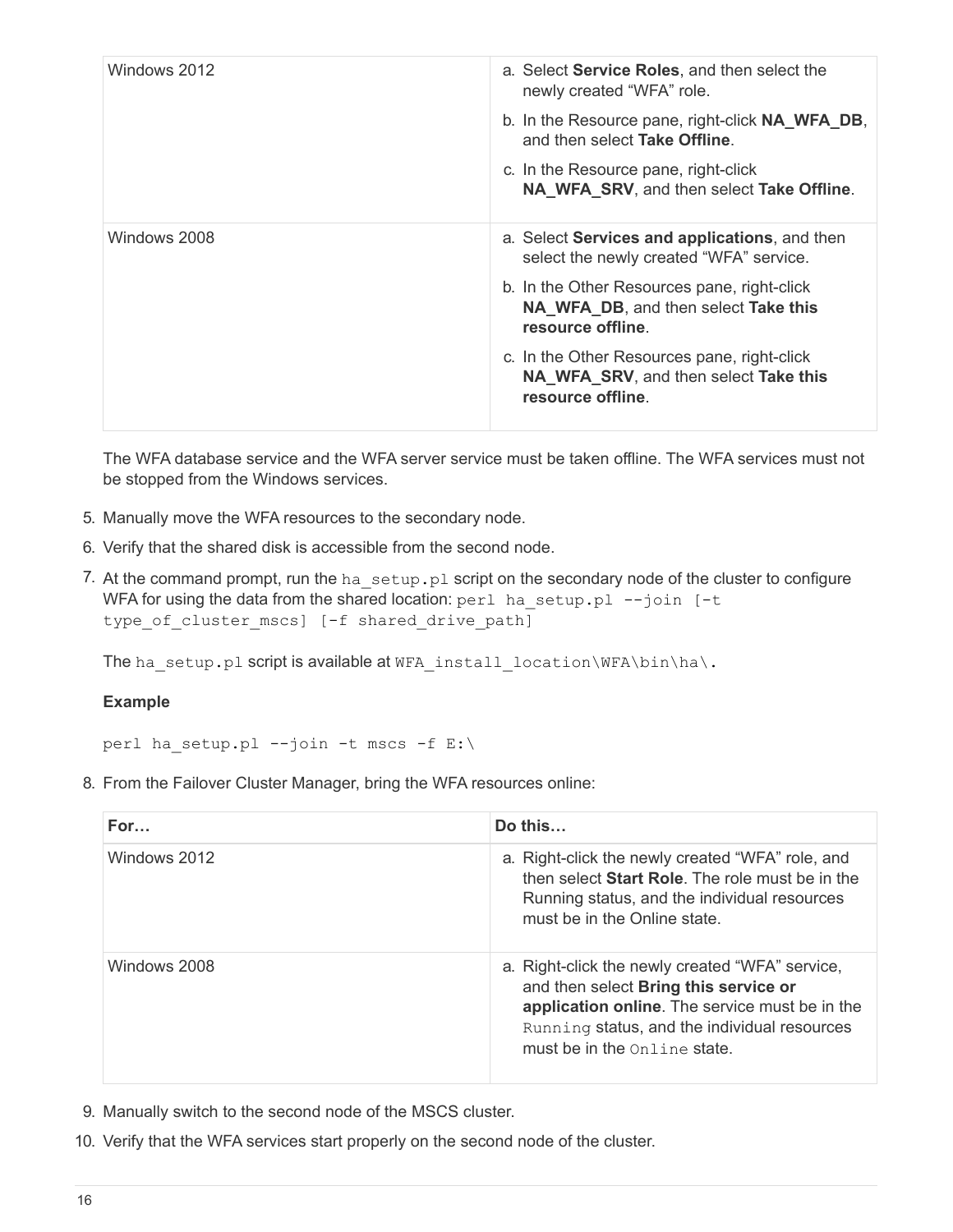# **Configure earlier versions of OnCommand Workflow Automation for high availability**

You can configure OnCommand Workflow Automation (WFA) versions earlier than 3.1 for high availability.

# **Steps**

1. Upgrade the existing version of WFA to the latest available version of WFA.

# [Upgrade WFA](#page-41-0)

This upgraded version of WFA is the primary node of the cluster.

2. Create a backup of the WFA database.

# [Backing up the WFA database](#page-45-0)

If any of the parameters were changed manually, you must create a backup of the WFA database, uninstall the existing WFA installation, install the latest available version of WFA, restore the backup, and then proceed with the Microsoft Cluster Service (MSCS) configuration.

3. Configure MSCS to install WFA on the primary node.

# [Configure MSCS to install WFA](#page-12-1)

4. Install the latest available version of WFA on the secondary node.

### [Install WFA](#page-8-0)

5. Configure WFA in MSCS.

# [Configure WFA in MSCS](#page-12-1)

The WFA server is configured for high availability.

# **Uninstall Workflow Automation in an MSCS environment**

You can uninstall Workflow Automation (WFA) from a cluster by deleting all the WFA services from the cluster nodes.

# **About this task**

This task applies to Windows Server 2012.

#### **Steps**

- 1. Take the services offline by using Failover Cluster Manager:
	- a. Right-click the role.
	- b. Select **Stop Role**.
- 2. Uninstall WFA on the first node, and then uninstall WFA on the second node.

[Uninstall OnCommand Workflow Automation](#page-56-0)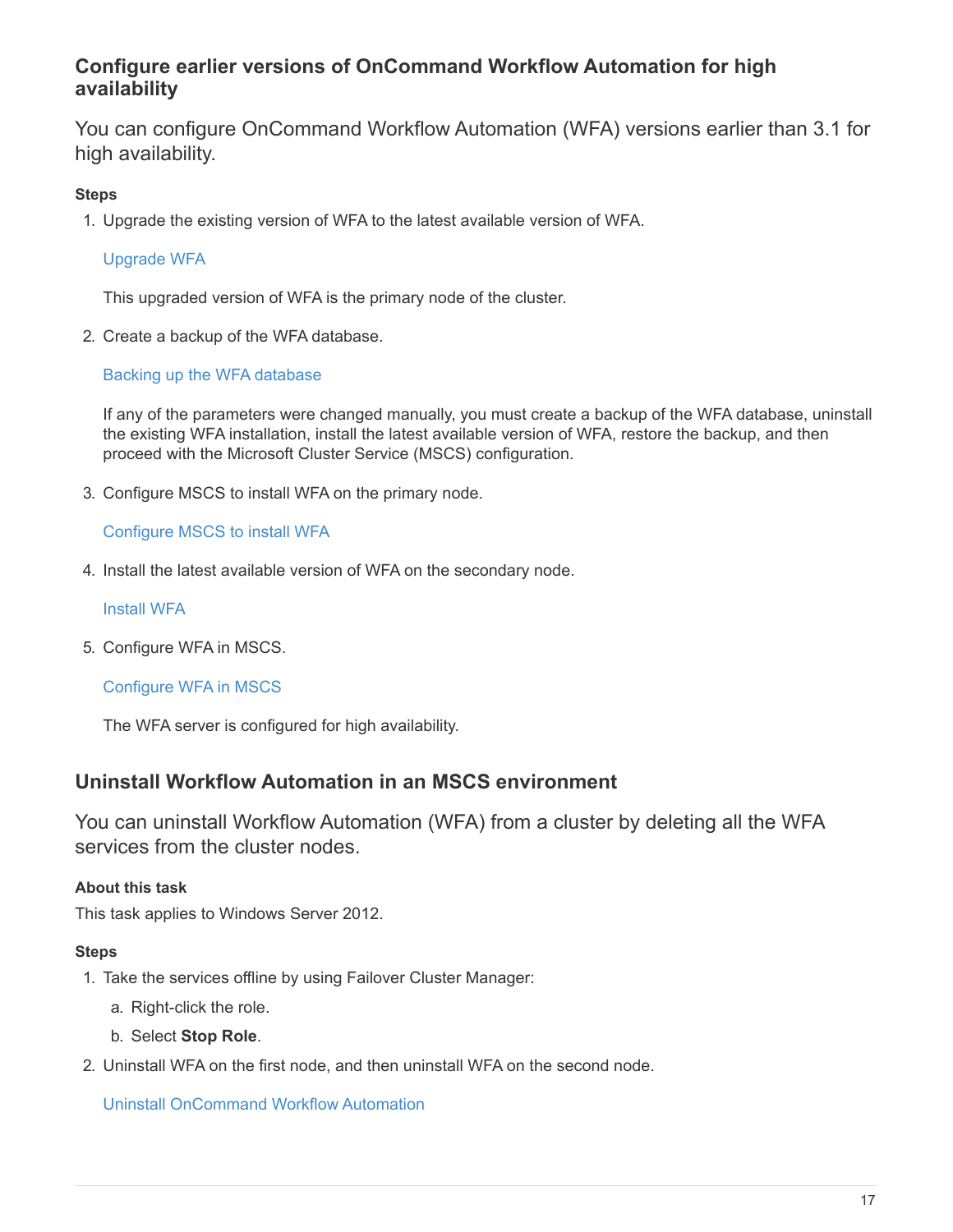- 3. Delete the cluster resources from Failover Cluster Manager:
	- a. Right-click the role.
	- b. Select **Remove**.
- 4. Manually delete the data in the shared location.

# **Back up and restore the OnCommand Workflow Automation database and configurations on Windows**

You can back up and restore the OnCommand Workflow Automation (WFA) database and supported configurations so that you can recover the data in case of a disaster. The supported configurations include data access, HTTP timeout, and SSL certificates.

# **What you'll need**

You must have admin privileges or architect credentials.

# **About this task**

You must create the backup in a secure location because restoring the backup will provide access to all the storage systems that are accessed by WFA.



You can use only the CLI commands or REST APIs for comprehensive backup and restore operations during disaster recovery. You cannot use the web UI to create a backup during disaster recovery in a high-availability environment.

# **Steps**

1. Back up your existing databases and configurations.

[Backing up the OnCommand Workflow Automation database](#page-45-0)

2. Restore a previous backup of your databases and configurations.

[Restoring the OnCommand Workflow Automation database](#page-49-0)

# **Set up Workflow Automation in MSCS for high availability**

You can install and configure Workflow Automation (WFA) in a Microsoft Cluster Service (MSCS) environment to set up high availability and provide failover. Before you install WFA, you must verify that all the required components are configured correctly.

# **About this task**

A high-availability setup provides constant support for application operations. If one of the components fails, the mirrored component in the setup takes over the operation and provides uninterrupted network resources.



MSCS is the only clustering solution that is supported by WFA in Windows.

# **Configure MSCS to install Workflow Automation**

Before you install Workflow Automation (WFA) in Microsoft Cluster Server (MSCS), you must configure your MSCS environment.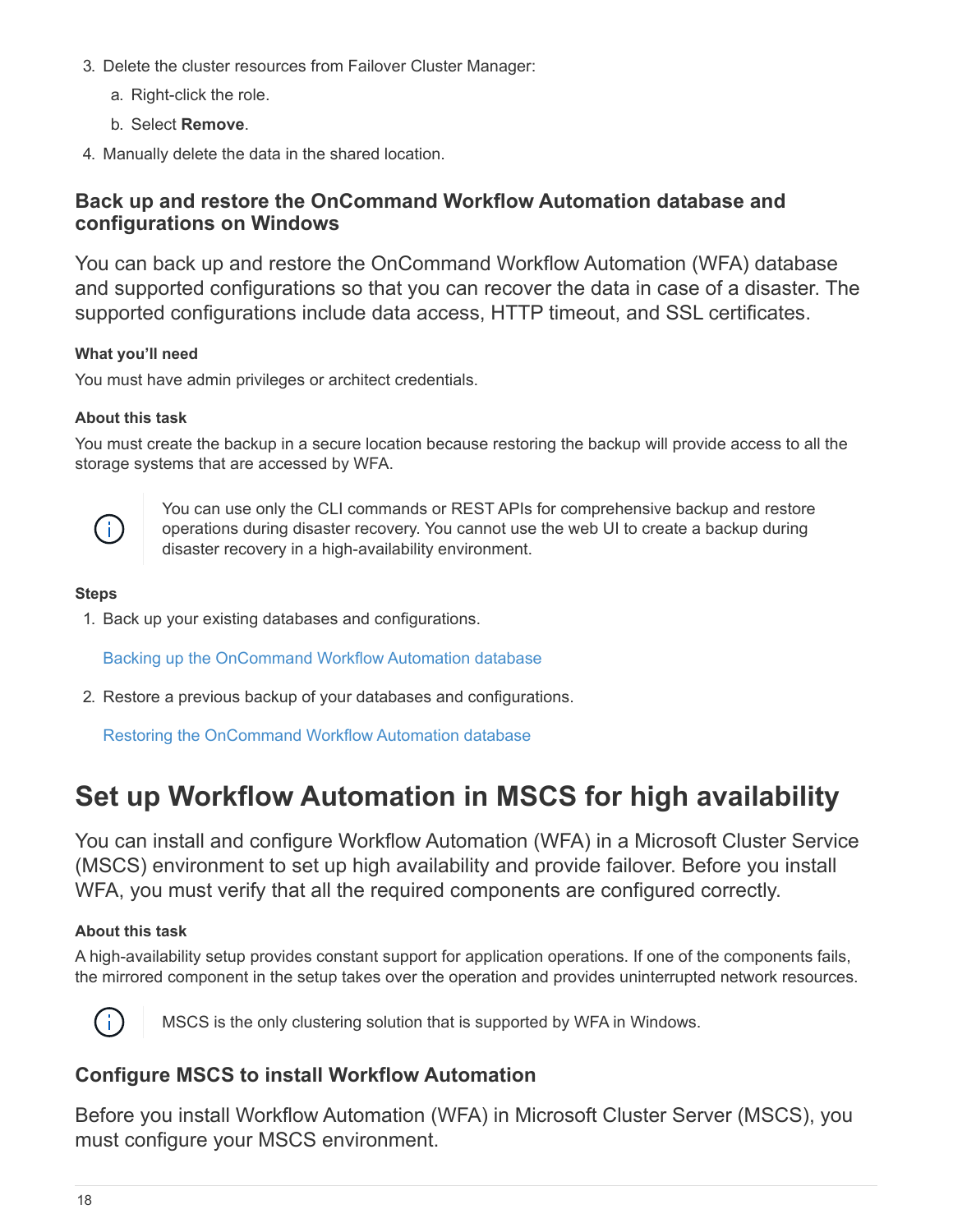# **What you'll need**

- MSCS must be installed from the server manager.
- Optional: SnapDrive for Windows must be installed.

The minimum supported versions are Windows 2008 and 2012.

- The same version of WFA must be installed using the same path on both the cluster nodes.
- Both the cluster nodes must be added to the same domain.

# **About this task**

You must complete this task by using Cluster Manager in the MSCS interface.

# **Steps**

- 1. Log in to Cluster Manager as a domain admin.
- 2. Verify that the LUNs are accessible to both the nodes using one of the following options:
	- Managing the LUNs natively.
	- By using SnapDrive for Windows:
		- a. Install and configure SnapDrive for Windows on both the nodes.
		- b. Create a LUN using SnapDrive for Windows and configure the LUN for both the nodes.
- 3. From Failover Cluster Manager, add the disk to the cluster.

# **Install OnCommand Workflow Automation on Windows**

You can install OnCommand Workflow Automation (WFA) to create and customize storage workflows for automating the storage tasks that are performed in your environment.

# **What you'll need**

• You must have reviewed the installation prerequisites.

[Prerequisites for installing Workflow Automation](#page-7-0)

- If you are installing WFA on a system where WFA was previously installed and then uninstalled, you must ensure that there are no WFA services on that system.
- You must have downloaded the WFA installer from the NetApp Support Site.
- You must disable the Auto upgrade feature of Java.

# **About this task**

- If you are installing WFA on a virtual machine (VM), the name of the VM must not include the underscore (\_) character.
- ActiveState ActivePerl is installed before you install WFA.

This installation does not affect any other instances of ActivePerl that you have installed on your WFA server.

• Before you reinstall WFA 4.2 or later, you must delete MySQL data directory if you have uninstalled MySQL.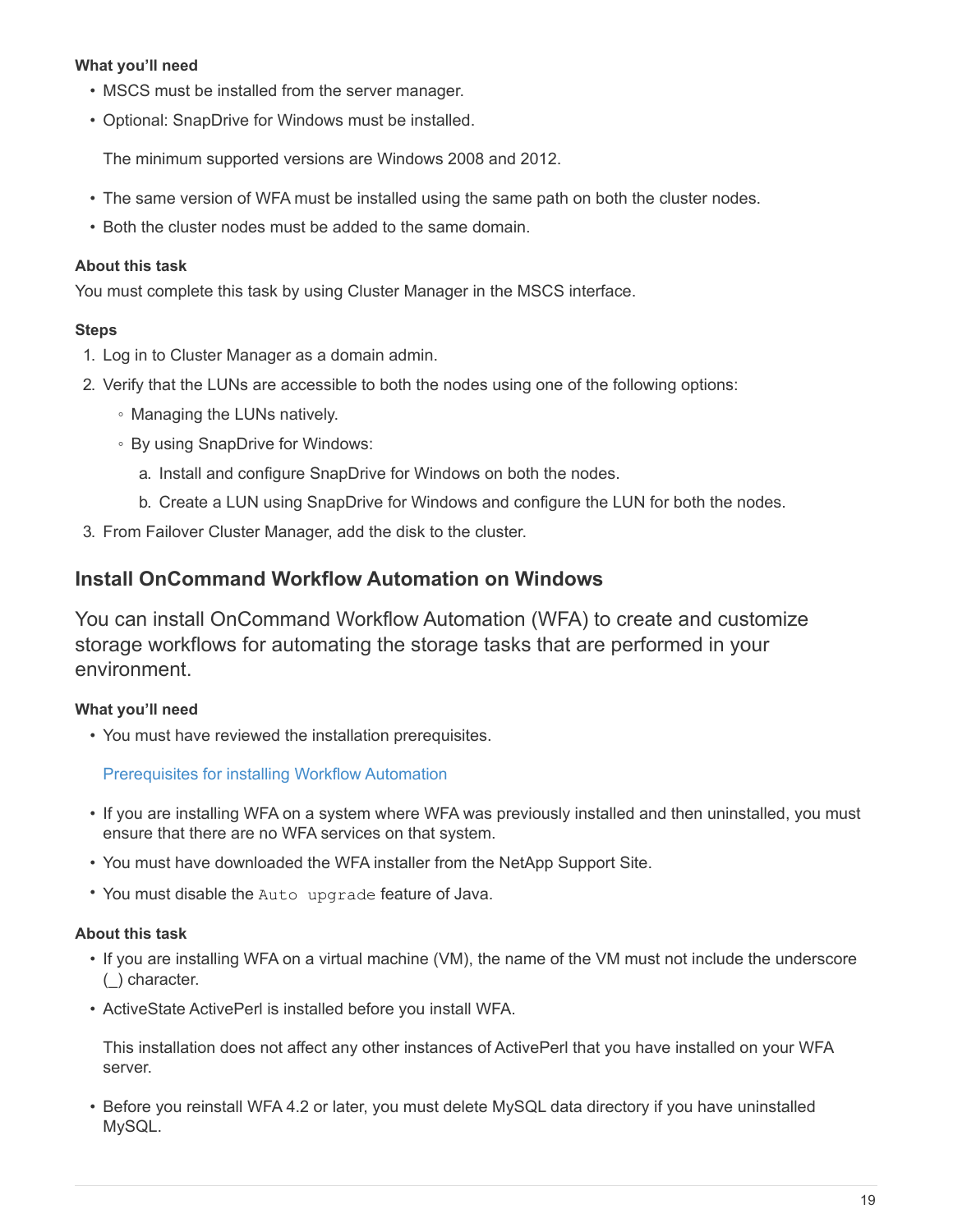• If you install MySQL on your own, WFA sets the secure-file-privilege and the sql-mode properties in MySQL my.ini file to blank.

#### **Steps**

- 1. Log in to Windows using an account with administrative permissions.
- 2. Open Windows Explorer, and then navigate to the directory where the installation file is located.
- 3. Install WFA:
	- Interactive installation
		- i. Right-click and run the WFA installer executable (.exe) file as an admin user.
		- ii. Click **Next**.
		- iii. Enter the credentials for the default admin user, and then click **Next**.

The default admin password must satisfy the following criteria:

- Minimum of six characters
- One uppercase character
- **One lowercase character**
- One numeral
- One special character **Note:** You must note the credentials of the admin user.
- iv. Select the ports for the WFA configuration, and then click **Next**.
- v. Enter a site name and your company name, and then click **Next**.

The site name can include the location of the WFA installation, for example, Pittsburgh, PA.

- vi. If you want to change the default installation location, select the location where you want to install WFA, and then click **Next**.
- vii. If you do not want to change the default location of the WFA database, click **Next**.
- viii. Click **Install** to continue the installation.
- ix. Click **Finish** to complete the installation.
- x. Verify that WFA was installed successfully by choosing one of the following actions:
	- **EXECCESS WFA through a web browser.**
	- **.** Use the Windows Services console to verify that the NetApp WFA Server service and the NetApp WFA Database service are running.
- Silent installation (from the command prompt):

WFA-version number-build number.exe /s /v"WFA\_ADMIN\_USERNAME=wfa\_username WFA\_ADMIN\_PASSWORD=password WFA\_ADMIN\_CONFIRM\_PASSWORD=confirm admin password / WFA\_MYSQL\_PASS=password CONFIRM\_WFA\_MYSQL\_PASS=confirm MySQL password WFA\_INSTALL\_SITE=site WFA\_INSTALL\_ORGANIZATION=organization\_name WFA HTTP PORT=port WFA HTTPS PORT=port INSTALLDIR=install directory DATABASEDIR=database directory /qr /l\*v C:\install.log"

#### **Example**

WFA-x64-v4.2.0.0.0-B2973881.exe /s /v"WFA ADMIN USERNAME=admin WFA\_ADMIN\_PASSWORD=Company\*234 WFA\_ADMIN\_CONFIRM\_PASSWORD=Company\*234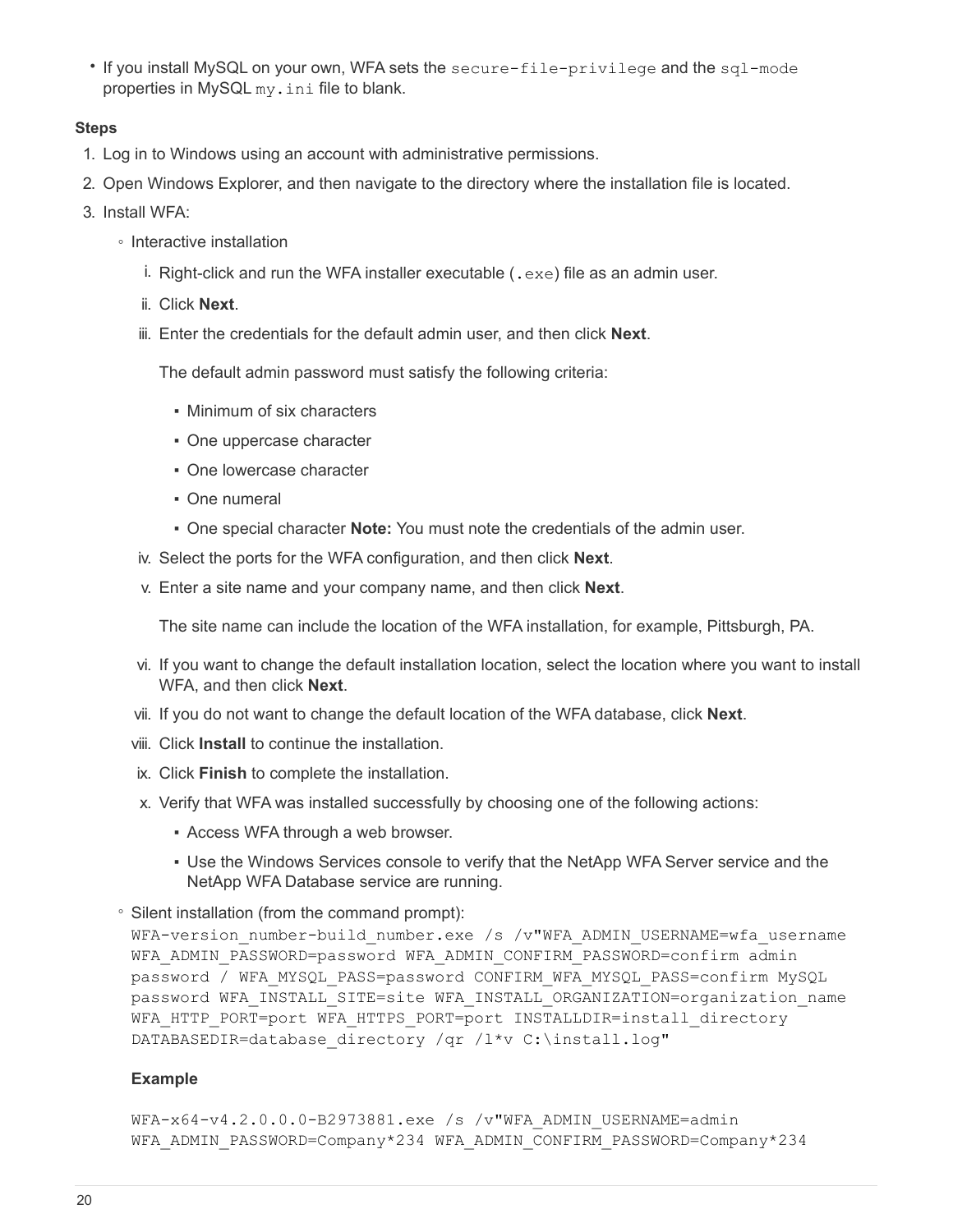```
WFA_MYSQL_PASS=MySQL*234 CONFIRM_WFA_MYSQL_PASS=MySQL*234
WFA_INSTALL_SITE=nb WFA_INSTALL_ORGANIZATION=netapp WFA_HTTP_PORT=9090
WFA_HTTPS_PORT=8443_INSTALLDIR=\"C:\Program Files\NetApp\WFA\"
DATABASEDIR=\"C:\Program Files\NetApp\WFA\Database\" /qr /l*v
C:\install.log"
```


The /qn option is not supported by WFA.

The command parameters are as follows:

| <b>Parameter</b>           | <b>Description</b>                                                                                                                                                                                                                                  |
|----------------------------|-----------------------------------------------------------------------------------------------------------------------------------------------------------------------------------------------------------------------------------------------------|
| WFA_ADMIN_USERNAME         | Admin user name<br>Optional parameter. If you do not specify a value,<br>then the default value admin is used.                                                                                                                                      |
| WFA_ADMIN_PASSWORD         | Admin user password<br>Mandatory parameter. The default admin<br>password must satisfy the following criteria:<br>• Minimum of six characters<br>• One uppercase character<br>• One lowercase character<br>• One numeral<br>• One special character |
| WFA_ADMIN_CONFIRM_PASSWORD | Admin user password<br>Mandatory parameter                                                                                                                                                                                                          |
| WFA_MYSQL_PASS             | MySQL user password<br>Mandatory parameter                                                                                                                                                                                                          |
| CONFIRM_WFA_MYSQL_PASS     | MySQL user password<br>Mandatory parameter                                                                                                                                                                                                          |
| <b>WFA INSTALL SITE</b>    | Organizational unit where WFA is being installed<br>Mandatory parameter                                                                                                                                                                             |
| WFA_INSTALL_ORGANIZATION   | Organization or company name where WFA is<br>being installed<br>Mandatory parameter                                                                                                                                                                 |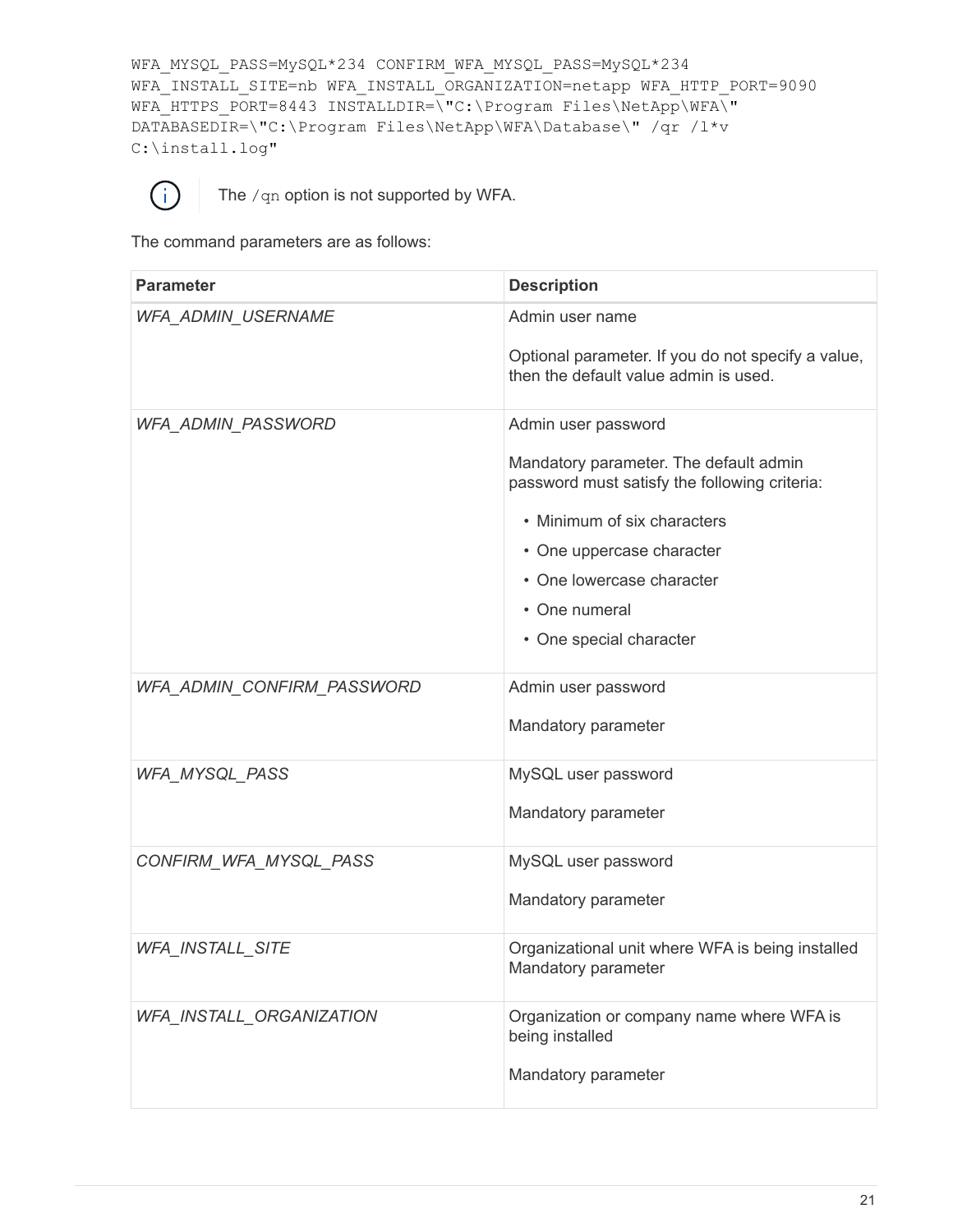| <b>Parameter</b>         | <b>Description</b>                                                                                                                                                |
|--------------------------|-------------------------------------------------------------------------------------------------------------------------------------------------------------------|
| <b>WFA HTTP PORT</b>     | HTTP port Optional parameter. If you do not<br>specify a value, then the default value 80 is used.                                                                |
| <b>WFA HTTPS PORT</b>    | HTTPS port Optional parameter. If you do not<br>specify a value, then the default value 443 is<br>used.                                                           |
| <i><b>INSTALLDIR</b></i> | Installation directory path<br>Optional parameter. If you do not specify a value,<br>then the default path $\texttt{"C:\PProgram}$<br>Files\NetApp\WFA\" is used. |

# **Related information**

# [NetApp Support](http://mysupport.netapp.com)

# **Configure Workflow Automation with MSCS**

After you install Workflow Automation (WFA) in Microsoft Cluster Server (MSCS), you must configure WFA for high availability in MSCS using configuration scripts.

# **What you'll need**

You must have created a backup of WFA.

# **Steps**

1. Log in to the first node of the MSCS cluster, and perform the following steps:

| For          | Do this                                                                             |  |
|--------------|-------------------------------------------------------------------------------------|--|
| Windows 2012 | a. From the Failover Cluster Manager, right-click<br><b>Service Roles</b>           |  |
|              | b. Select Create Empty Service Role, and then<br>rename the role to "WFA".          |  |
|              | c. Add the IP address resource to the newly<br>created "WFA" role:                  |  |
|              | i. From the Failover Cluster Manager, right-<br>click the newly created "WFA" role. |  |
|              | ii. Select Resource > More Resources > IP<br>Address.                               |  |
|              | iii. Configure the cluster IP address.                                              |  |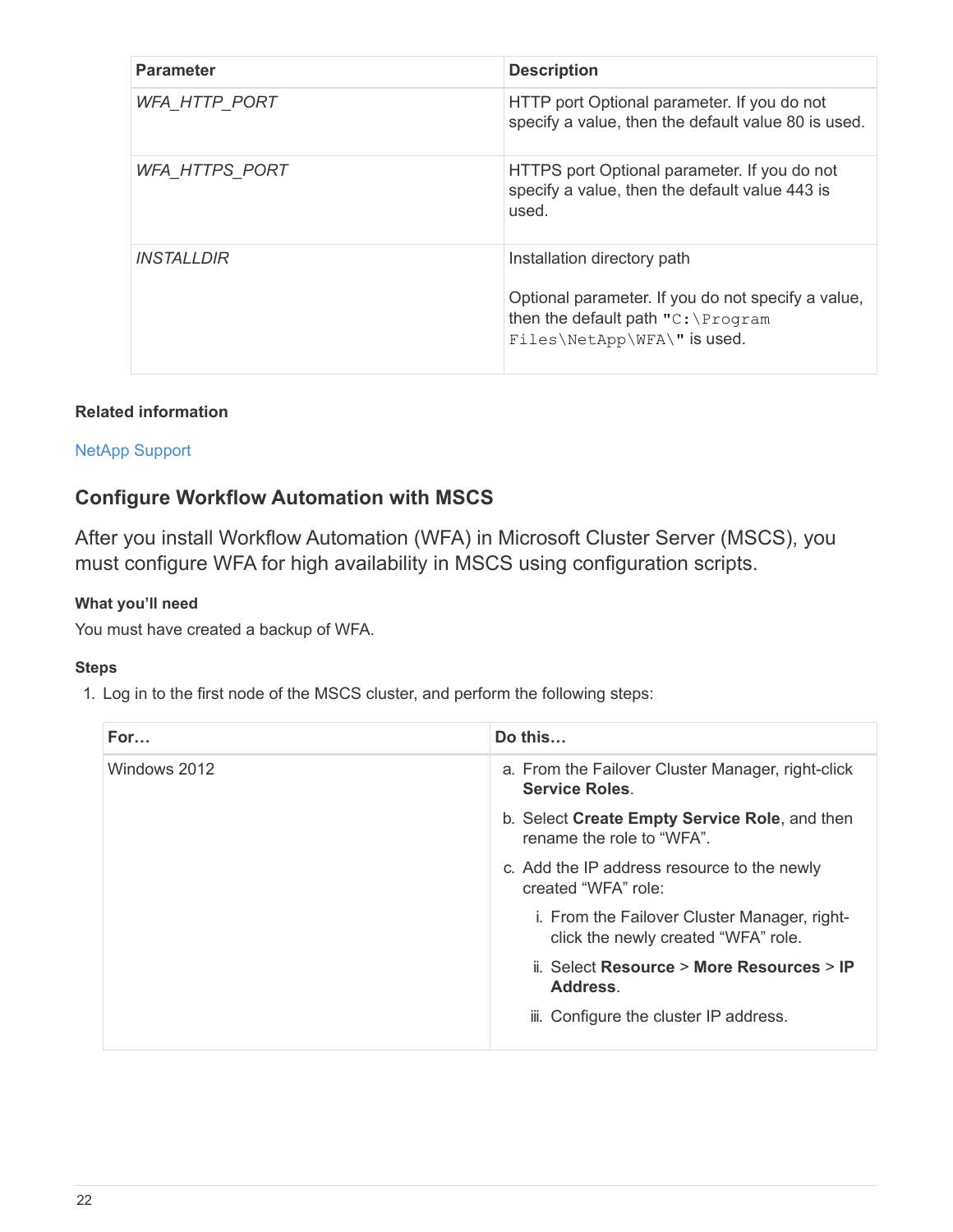| For          | Do this                                                                                             |  |
|--------------|-----------------------------------------------------------------------------------------------------|--|
| Windows 2008 | a. From the Failover Cluster Manager, right-click<br>Services and applications.                     |  |
|              | b. Click More Actions > Create Empty Service<br>or Application, and rename the service to<br>"WFA". |  |
|              | c. Add the IP address resource to the newly<br>created "WFA" service:                               |  |
|              | i. From the Failover Cluster Manager, right-<br>click the newly created "WFA" service.              |  |
|              | ii. Select Add a resource > More resources<br>> Add IP Address.                                     |  |
|              | iii. Configure the cluster IP address.                                                              |  |

2. At the command prompt, run the ha\_setup.pl script to move the WFA data to the shared location and to configure WFA with MSCS for failover: perl ha\_setup.pl --first [-t type\_of\_cluster\_vcs] [-g cluster\_group\_name] [-i IP\_address\_resource\_name] [-n cluster\_name] [-k shared disk resource name] [-f shared drive path]

The script is available at WFA install location\WFA\bin\ha\.

#### **Example**

perl ha\_setup.pl --first -t mscs -g WFA -i "Cluster IP Address" -n wfa\_cluster -k "Cluster Disk 2" -f E:\

- 3. Verify that the MSCS resources are created.
- 4. Stop the WFA services from the Failover Cluster Manager:

| For          | Do this                                                                                                   |  |
|--------------|-----------------------------------------------------------------------------------------------------------|--|
| Windows 2012 | a. Select <b>Service Roles</b> , and then select the<br>newly created "WFA" role.                         |  |
|              | b. In the Resource pane, right-click <b>NA_WFA_DB</b> ,<br>and then select Take Offline.                  |  |
|              | c. In the Resource pane, right-click<br>NA_WFA_SRV, and then select Take Offline.                         |  |
| Windows 2008 | a. Select Services and applications, and then<br>select the newly created "WFA" service.                  |  |
|              | b. In the Other Resources pane, right-click<br>NA_WFA_DB, and then select Take this<br>resource offline.  |  |
|              | c. In the Other Resources pane, right-click<br>NA_WFA_SRV, and then select Take this<br>resource offline. |  |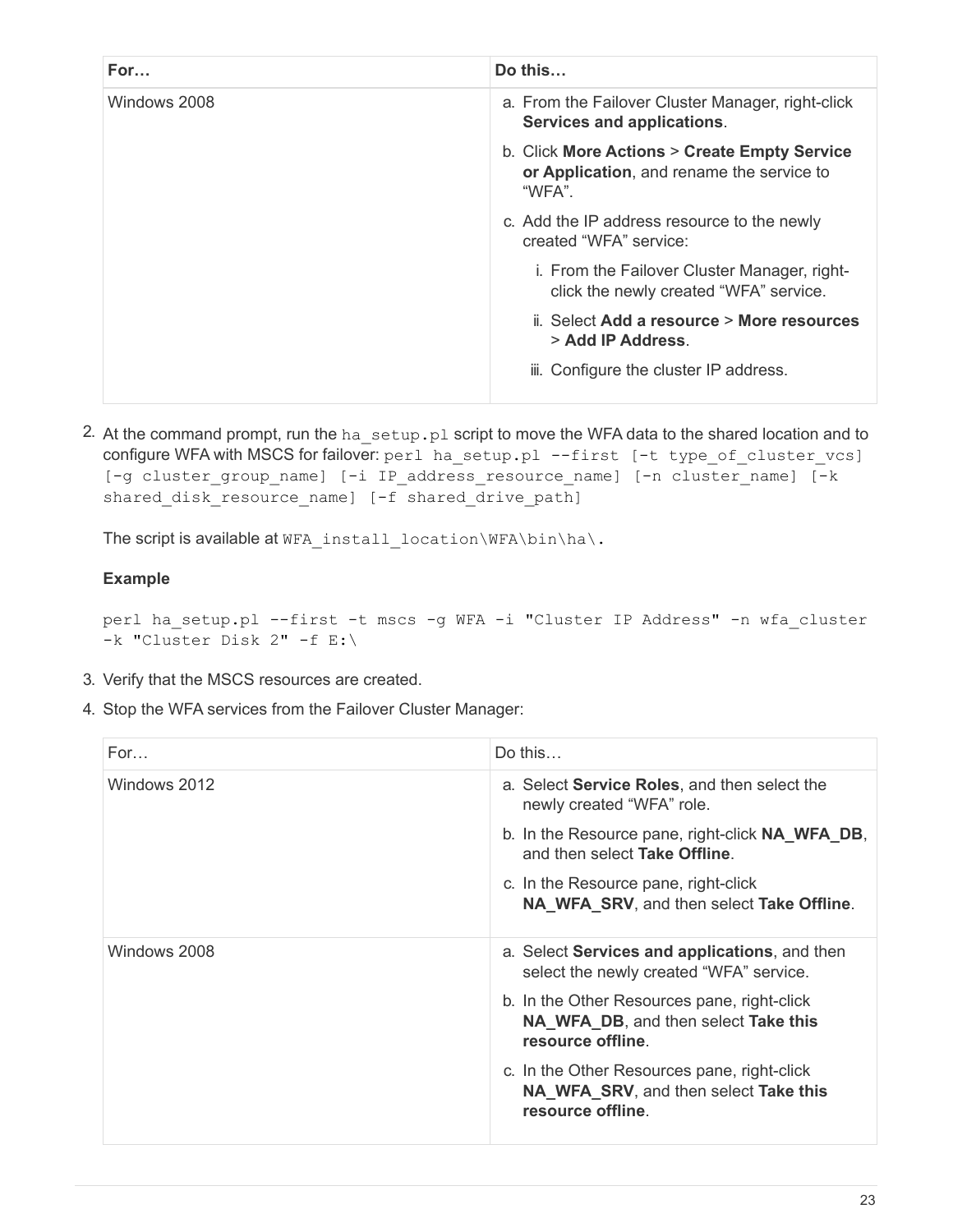The WFA database service and the WFA server service must be taken offline. The WFA services must not be stopped from the Windows services.

- 5. Manually move the WFA resources to the secondary node.
- 6. Verify that the shared disk is accessible from the second node.
- 7. At the command prompt, run the ha setup.pl script on the secondary node of the cluster to configure WFA for using the data from the shared location:  $perl$  ha setup.pl  $--join$  [-t type of cluster mscs] [-f shared drive path]

The ha setup.pl script is available at WFA install location\WFA\bin\ha\.

# **Example**

perl ha setup.pl --join -t mscs -f E:\

8. From the Failover Cluster Manager, bring the WFA resources online:

| For          | Do this                                                                                                                                                                                                                          |
|--------------|----------------------------------------------------------------------------------------------------------------------------------------------------------------------------------------------------------------------------------|
| Windows 2012 | a. Right-click the newly created "WFA" role, and<br>then select <b>Start Role</b> . The role must be in the<br>Running status, and the individual resources<br>must be in the Online state.                                      |
| Windows 2008 | a. Right-click the newly created "WFA" service,<br>and then select Bring this service or<br>application online. The service must be in the<br>Running status, and the individual resources<br>must be in the $Online$ ine state. |

- 9. Manually switch to the second node of the MSCS cluster.
- 10. Verify that the WFA services start properly on the second node of the cluster.

# <span id="page-25-0"></span>**Setting up OnCommand Workflow Automation**

After you complete installing OnCommand Workflow Automation (WFA), you must complete several configuration settings. You have to access WFA, configure users, set up data sources, configure credentials, and configure WFA.

# **Access OnCommand Workflow Automation**

You can access OnCommand Workflow Automation (WFA) through a web browser from any system that has access to the WFA server.

# **What you'll need**

You must have installed Adobe Flash Player for your web browser.

# **Steps**

1. Open a web browser and enter one of the following in the address bar: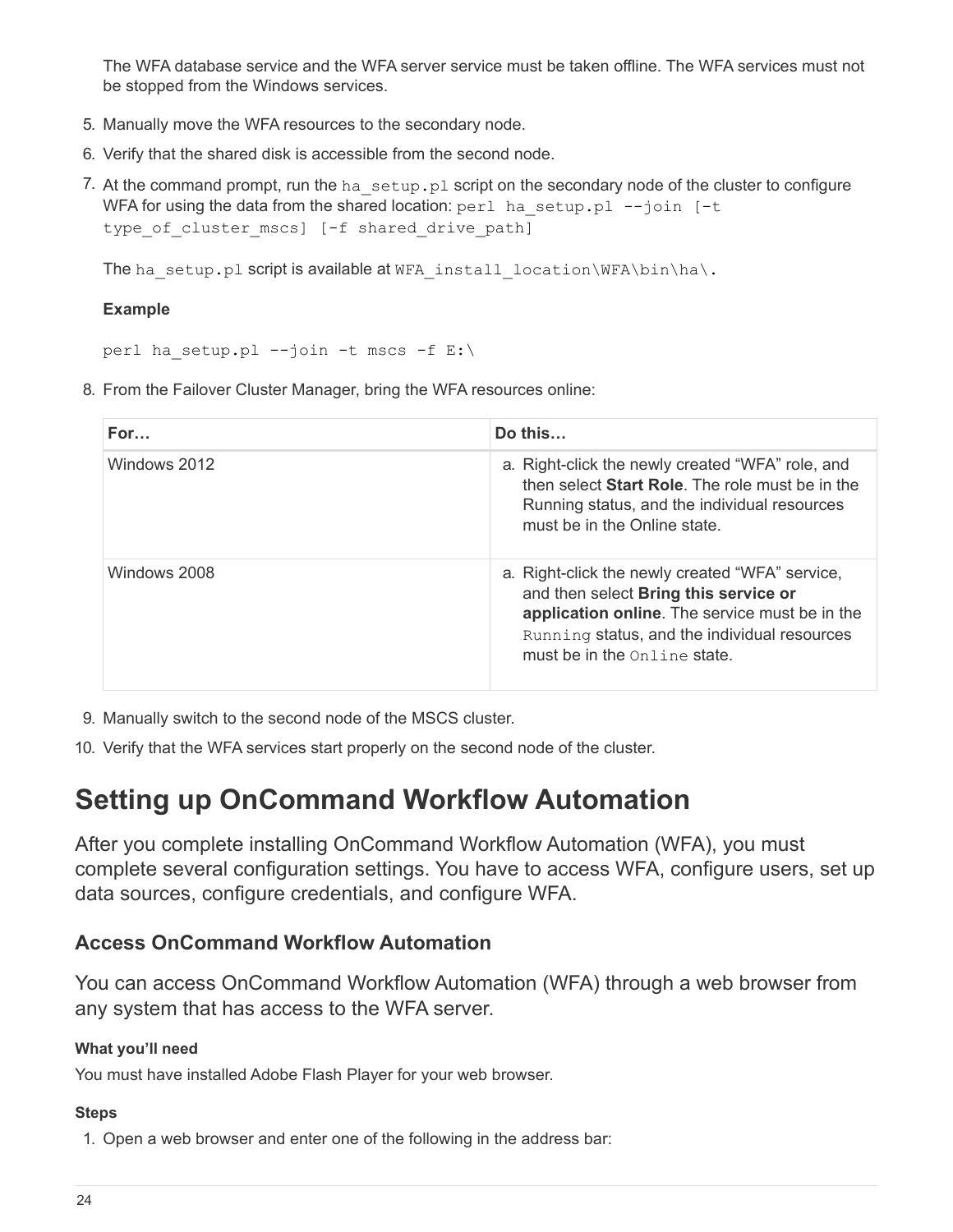◦ https://wfa\_server\_ip

wfa server ip is the IP address (IPv4 or IPv6 address) or the fully qualified domain name (FQDN) of the WFA server.

- If you are accessing WFA on the WFA server: https://localhost/wfa If you have specified a non-default port for WFA, you must include the port number as follows:
- https://wfa\_server\_ip:port

◦ https://localhost:port *port* is the TCP port number you have used for the WFA server during installation.

- 2. In the Sign in section, enter the credentials of the admin user that you have entered during installation.
- 3. **Optional:** In the **Settings** > **Setup** menu, set up the credentials and a data source.
- 4. **Optional:** Bookmark the WFA web GUI for ease of access.

# **OnCommand Workflow Automation data sources**

OnCommand Workflow Automation (WFA) operates on data that is acquired from data sources. Various versions of Active IQ Data Center Manager and VMware vCenter Server are provided as predefined WFA data source types. You must be aware of the predefined data source types before you set up the data sources for data acquisition.

A data source is a read-only data structure that serves as a connection to the data source object of a specific data source type. For example, a data source can be a connection to an Active IQ Data Center Manager database of an Active IQ Data Center Manager 6.3 data source type. You can add a custom data source to WFA after defining the required data source type.

For more information about the predefined data source types, see the Interoperability Matrix.

# **Related information**

[NetApp Interoperability Matrix Tool](http://mysupport.netapp.com/matrix)

# **Configuring a database user on Active IQ Data Center Manager**

You must create a database user on Active IQ Data Center Manager versions earlier than 6.0 to configure read-only access of the Active IQ Data Center Manager database to OnCommand Workflow Automation.

# **Configure a database user by running ocsetup on Windows**

You can run the ocsetup file on the Active IQ Data Center Manager server to configure read-only access of the Active IQ Data Center Manager database to OnCommand Workflow Automation.

# **Steps**

1. Download the  $wfa\$ ocsetup.exe file to a directory in the Active IQ Data Center Manager server from the following location: https://WFA\_Server\_IP/download/wfa\_ocsetup.exe.

*WFA\_Server\_IP* is the IP address (IPv4 or IPv6 address) of your WFA server.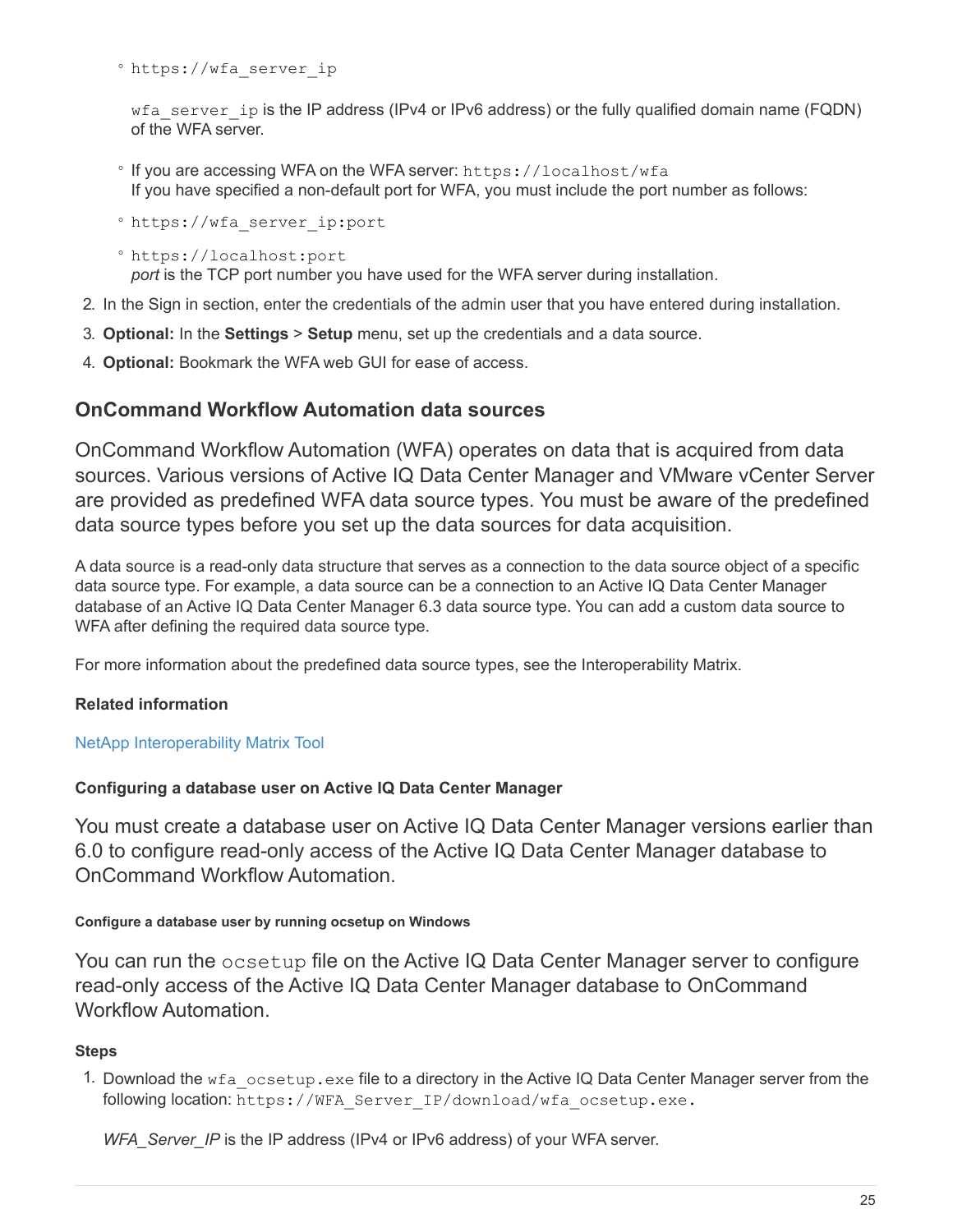If you have specified a non-default port for WFA, you must include the port number as follows:

https://wfa server ip:port/download/wfa ocsetup.exe.

*port* is the TCP port number that you have used for the WFA server during installation.

If you are specifying an IPv6 address, you must enclose it with square brackets.

- 2. Double-click the wfa ocsetup.exe file.
- 3. Read the information in the setup wizard and click **Next**.
- 4. Browse or type the JRE location and click **Next**.
- 5. Enter a user name and password to override the default credentials.

A new database user account is created with access to the Active IQ Data Center Manager database.



If you do not create a user account, the default credentials are used. You must create a user account for security purposes.

- 6. Click **Next** and review the results.
- 7. Click **Next**, and then click **Finish** to complete the wizard.

#### **Configure a database user by running ocsetup on Linux**

You can run the ocsetup file on the Active IQ Data Center Manager server to configure read-only access of the Active IQ Data Center Manager database to OnCommand Workflow Automation.

#### **Steps**

1. Download the wfa ocsetup.sh file to your home directory on the Active IQ Data Center Manager server using the following command in the terminal: wget https://WFA\_Server\_IP/download/wfa\_ocsetup.sh

WFA Server IP is the IP address (IPv4 or IPv6 address) of your WFA server.

If you have specified a non-default port for WFA, you must include the port number as follows:

wget https://wfa\_server\_ip:port/download/wfa\_ocsetup.sh

*port* is the TCP port number that you have used for the WFA server during installation.

If you are specifying an IPv6 address, you must enclose it with square brackets.

2. Use the following command in the terminal to change the wfa\_ocsetup.sh file to an executable:

chmod +x wfa\_ocsetup.sh

3. Run the script by entering the following in the terminal:

./wfa\_ocsetup.sh JRE\_path

*JRE\_path* is the path to the JRE.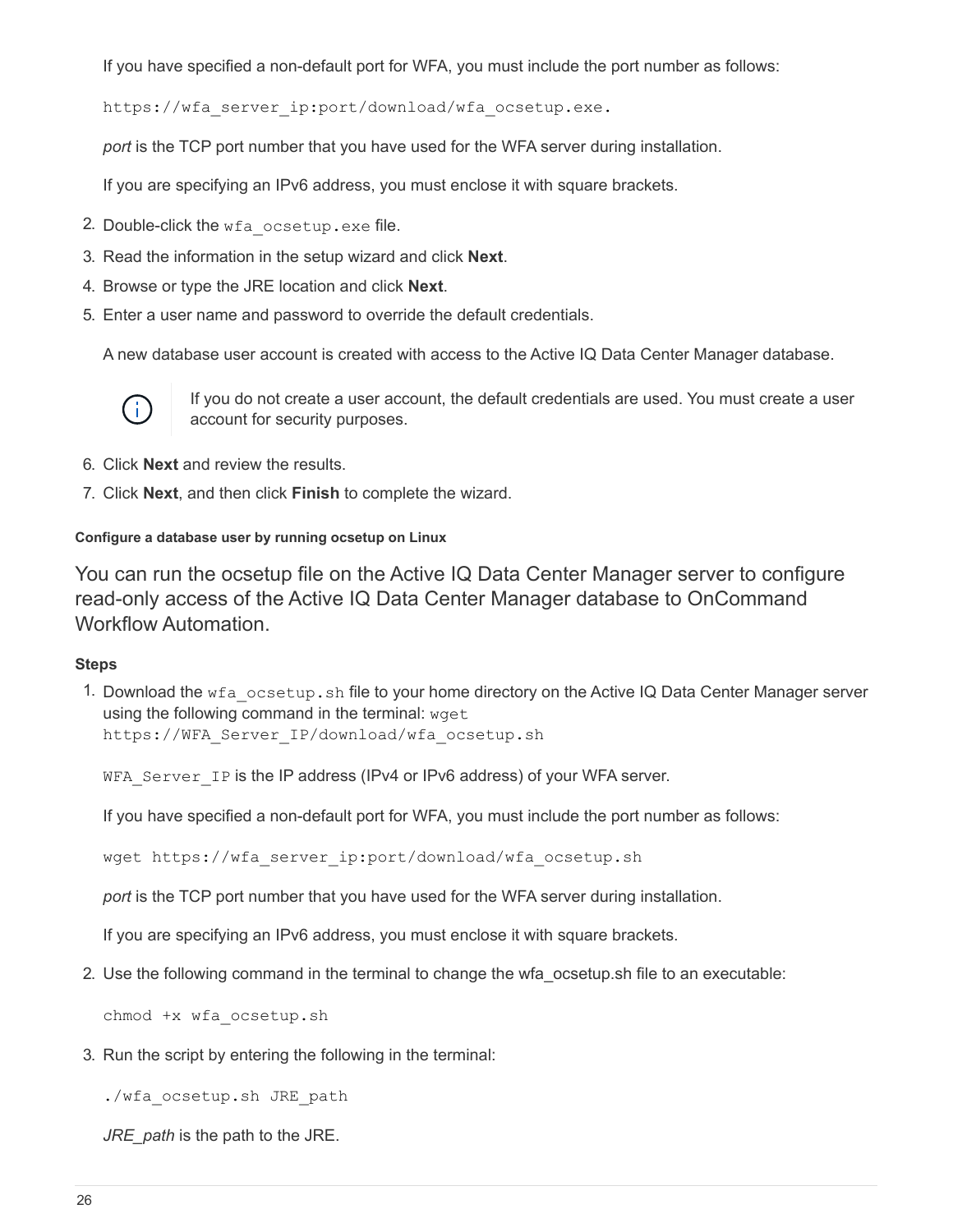# **Example**

/opt/NTAPdfm/java

The following output is displayed in the terminal, indicating a successful setup:

```
Verifying archive integrity... All good.
Uncompressing WFA OnCommand Setup.....
*** Welcome to OnCommand Setup Utility for Linux ***
      <Help information>
*** Please override the default credentials below ***
Override DB Username [wfa] :
```
4. Enter a user name and password to override the default credentials.

A new database user account is created with access to the Active IQ Data Center Manager database.



If you do not create a user account, the default credentials are used. You must create a user account for security purposes.

The following output is displayed in the terminal, indicating a successful setup:

```
***** Start of response from the database *****
>>> Connecting to database
<<< Connected
*** Dropped existing 'wfa' user
=== Created user 'username'
>>> Granting access
<<< Granted access
***** End of response from the database *****
***** End of Setup *****
```
#### **Set up a data source**

You must set up a connection with a data source in OnCommand Workflow Automation (WFA) to acquire data from the data source.

#### **What you'll need**

- For Active IQ Data Center Manager versions earlier than 6.0, you must have run the latest version of the ocsetup tool on the Data Center Manager server to enable and configure remote read-only access to the database.
- For Active IQ Data Center Manager6.0 and later, you must have created a database user account on the Data Center Manager server.

See the *OnCommand Unified Manager Online Help* for details.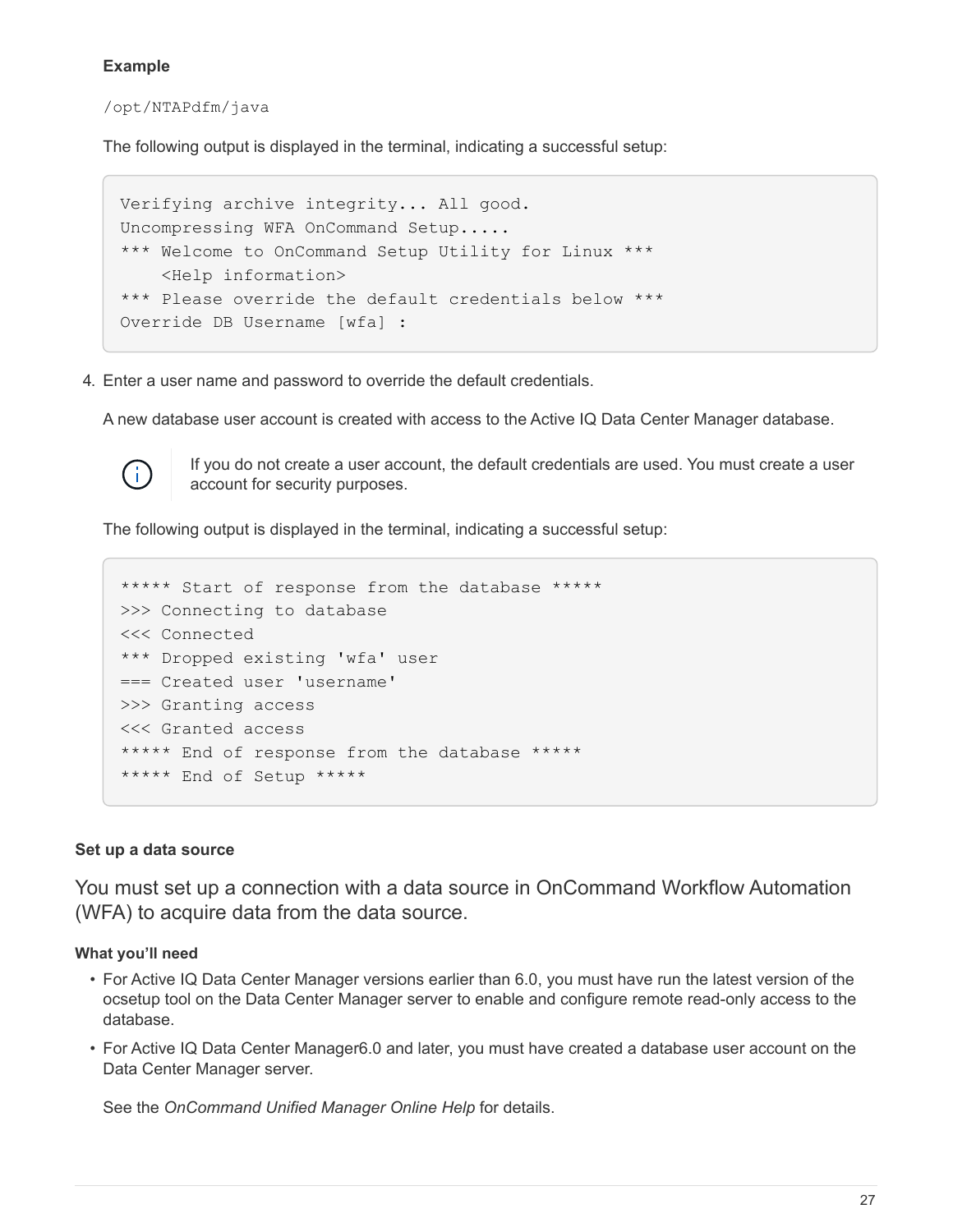• The TCP port for incoming connections on the Data Center Manager server must be open.

See the documentation on your firewall for details.

The following are the default TCP port numbers:

| <b>TCP port number</b> | Data Center Manager server<br>version | <b>Description</b>                     |
|------------------------|---------------------------------------|----------------------------------------|
| 2638                   | 5.x                                   | Sybase SQL Anywhere database<br>server |
| 3306                   | 6.x                                   | MySQL database server                  |

• For Performance Advisor, you must have created an Active IQ Data Center Manager user account with a minimum role of GlobalRead.

See the *OnCommand Unified Manager Online Help* for details.

• For VMware vCenter Server, you must have created a user account on the vCenter Server.

See the VMware vCenter Server documentation for details.



You must have installed VMware PowerCLI. If you want to execute workflows only on vCenter Server data sources, setting up Data Center Manager server as a data source is not required.

• The TCP port for incoming connections on the VMware vCenter Server must be open.

The default TCP port number is 443. See the documentation on your firewall for details.

#### **About this task**

You can add multiple Data Center Manager server data sources to WFA using this procedure. However, you must not use this procedure if you want to pair Data Center Manager server 6.3 and later with WFA and use the protection functionality in Data Center Manager server.

For more information about pairing WFA with Data Center Manager server 6.x, see the *OnCommand Unified Manager Online Help*.



While setting up a data source with WFA, you must be aware that Active IQ Data Center Manager 6.0, 6.1, and 6.2 data source types are deprecated in the WFA 4.0 release, and these data source types will not be supported in future releases.

#### **Steps**

- 1. Access WFA using a web browser.
- 2. Click **Settings**, and under **Setup** click **Data Sources**.
- 3. Choose the appropriate action: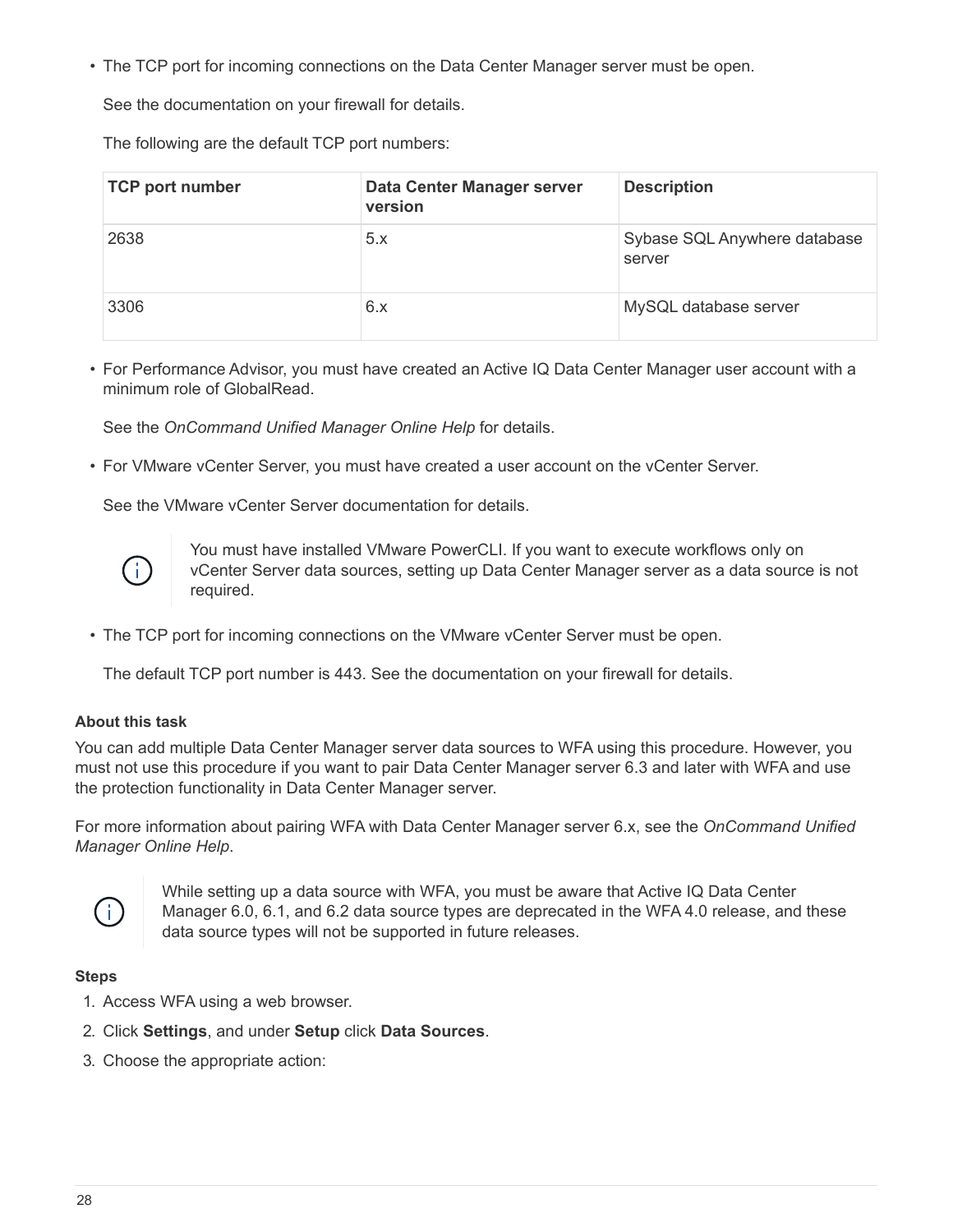| To                                                             | Do this                                                                          |
|----------------------------------------------------------------|----------------------------------------------------------------------------------|
| Create a new data source                                       | Click $\bullet$ on the toolbar.                                                  |
| Edit a restored data source if you have upgraded<br><b>WFA</b> | Select the existing data source entry, and click $\mathbb{R}$<br>on the toolbar. |

If you have added a Data Center Manager server data source to WFA and then upgraded the version of the Data Center Manager server, WFA will not recognize the upgraded version of the Data Center Manager server. You must delete the previous version of the Data Center Manager server and then add the upgraded version of the Data Center Manager server to WFA.

4. In the **New Data Source** dialog box, select the required data source type, and enter a name for the data source and the host name.

Based on the selected data source type, the port, user name, password, and timeout fields might be automatically populated with the default data, if available. You can edit these entries as required.

5. Choose an appropriate action:

| For                                                                                  | Do this                                                                                                                                                                                                                                                                                   |
|--------------------------------------------------------------------------------------|-------------------------------------------------------------------------------------------------------------------------------------------------------------------------------------------------------------------------------------------------------------------------------------------|
| Active IQ Data Center Manager versions earlier<br>than $6.0$                         | Enter the user name and password that you used<br>for overriding the default credentials while running<br>ocsetup tool.                                                                                                                                                                   |
| Active IQ Data Center Manager 6.3 and later                                          | Enter the credentials of the Database User account<br>that you created on the Data Center Manager<br>server. See OnCommand Unified Manager Online<br>Help for details on creating a database user<br>account.                                                                             |
| Performance Advisor for (Active IQ Data Center<br>Manager versions earlier than 6.0) | Enter the credentials of an Active IQ Data Center<br>Manager user with a minimum role of GlobalRead.<br>You must not provide the credentials<br>of an Active IQ Data Center Manager<br>Database User account that was<br>created using the command-line<br>interface or the ocsetup tool. |
| VMware vCenter Server (only for windows)                                             | (only for windows) Enter the user name and<br>password of the user that you created on the<br>VMware vCenter server.                                                                                                                                                                      |

- 6. Click **Save**.
- 7. **Optional:** In the Data Sources table, select the data source, and click **the on the toolbar.**
- 8. Verify the status of the data acquisition process.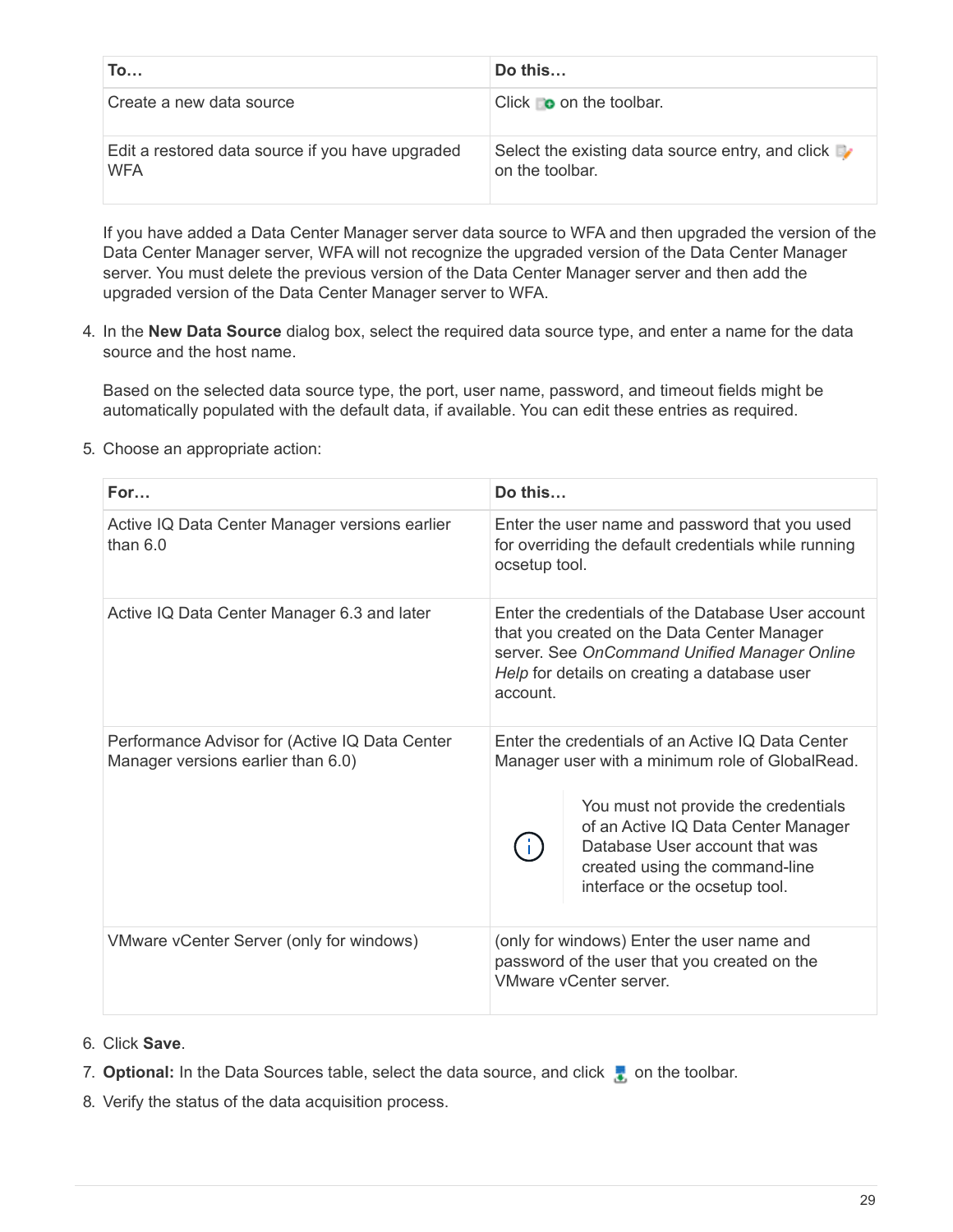# **Add an upgraded Data Center Manager server as a data source**

If Data Center Manager server (5.x or 6.x) is added as a data source to WFA and then the Data Center Manager server is upgraded, you must add the upgraded Data Center Manager server as a data source because the data that is associated with the upgraded version is not populated in WFA unless it is manually added as a data source.

# **Steps**

- 1. Log into the WFA web GUI as an admin.
- 2. Click **Settings** and under **Setup**, click **Data Sources**.
- 3. Click  $\bullet$  on the toolbar.
- 4. In the **New Data Source** dialog box, select the required data source type, and then enter a name for the data source and the host name.

Based on the selected data source type, the port, user name, password, and timeout fields might be automatically populated with the default data, if available. You can edit these entries as required.

- 5. Click **Save**.
- 6. Select the previous version of the Data Center Manager server, and click  $\bullet$  on the toolbar.
- 7. In the **Delete Data Source Type** confirmation dialog box, click **Yes**.
- 8. **Optional:** In the **Data Sources** table, select the data source, and then click **the on the toolbar.**
- 9. Verify the data acquisition status in the **History** table.

# **Create local users**

OnCommand Workflow Automation (WFA) enables you to create and manage local WFA users with specific permissions for various roles, such as guest, operator, approver, architect, admin, and backup.

# **What you'll need**

You must have installed WFA and logged in as an admin.

#### **About this task**

WFA enables you to create users for the following roles:

• **Guest**

This user can view the portal and the status of a workflow execution, and can be notified of a change in the status of a workflow execution.

#### • **Operator**

This user is allowed to preview and execute workflows for which the user is given access.

# • **Approver**

This user is allowed to preview, execute, approve, and reject workflows for which the user is given access.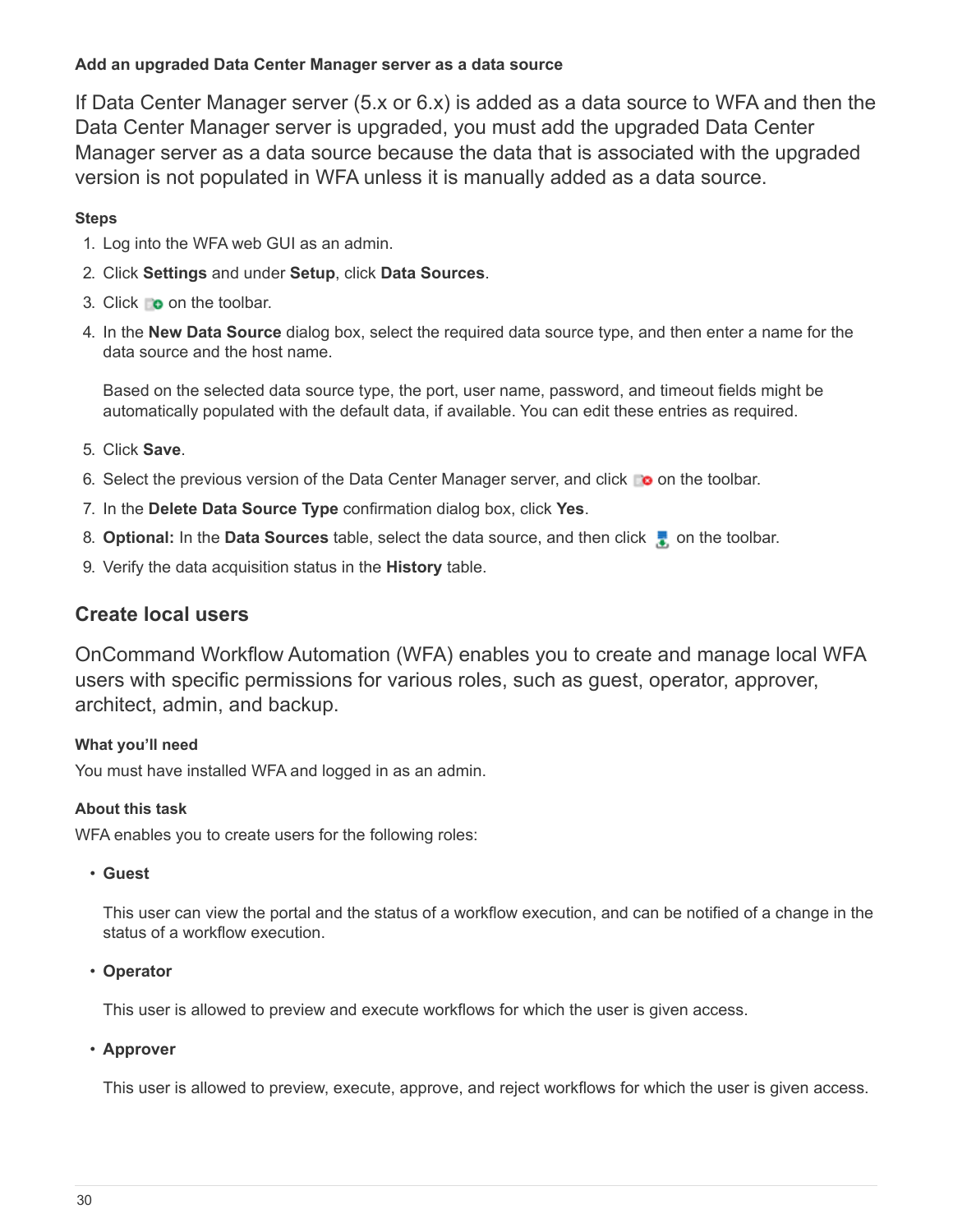

It is recommended to provide the email ID of the approver. If there are multiple approvers, you can provide a group email ID in the **E-mail** field.

### • **Architect**

This user has full access to create workflows, but is restricted from modifying global WFA server settings.

#### • **Admin**

This user has complete access to the WFA server.

#### • **Backup**

This is the only user who can remotely generate backups of the WFA server. However, the user is restricted from all other access.

#### **Steps**

- 1. Click **Settings**, and under **Management** click **Users**.
- 2. Create a new user by clicking  $\bullet$  on the toolbar.
- 3. Enter the required information in the **New User** dialog box.
- 4. Click **Save**.

# **Configure the credentials of a target system**

You can configure the credentials of a target system in OnCommand Workflow Automation (WFA) and use the credentials to connect to that specific system and execute commands.

# **About this task**

After initial data acquisition, you must configure the credentials for the arrays on which the commands are run. PowerShell WFA controller connection works in two modes:

• With credentials

WFA tries to establish a connection using HTTPS first, and then tries using HTTP. You can also use Microsoft Active Directory LDAP authentication to connect to arrays without defining credentials in WFA. To use Active Directory LDAP, you must configure the array to perform authentication with the same Active Directory LDAP server.

• Without credentials (for storage systems operating in 7-Mode)

WFA tries to establish a connection using domain authentication. This mode uses the remote procedure call protocol, which is secured using the NTLM protocol.

#### **Steps**

- 1. Log in to WFA through a web browser as an admin.
- 2. Click **Settings**, and under **Setup** click **Credentials**.
- 3. Click  $\bullet$  on the toolbar.
- 4. In the **New Credentials** dialog box, select one of the following options from the **Match** list: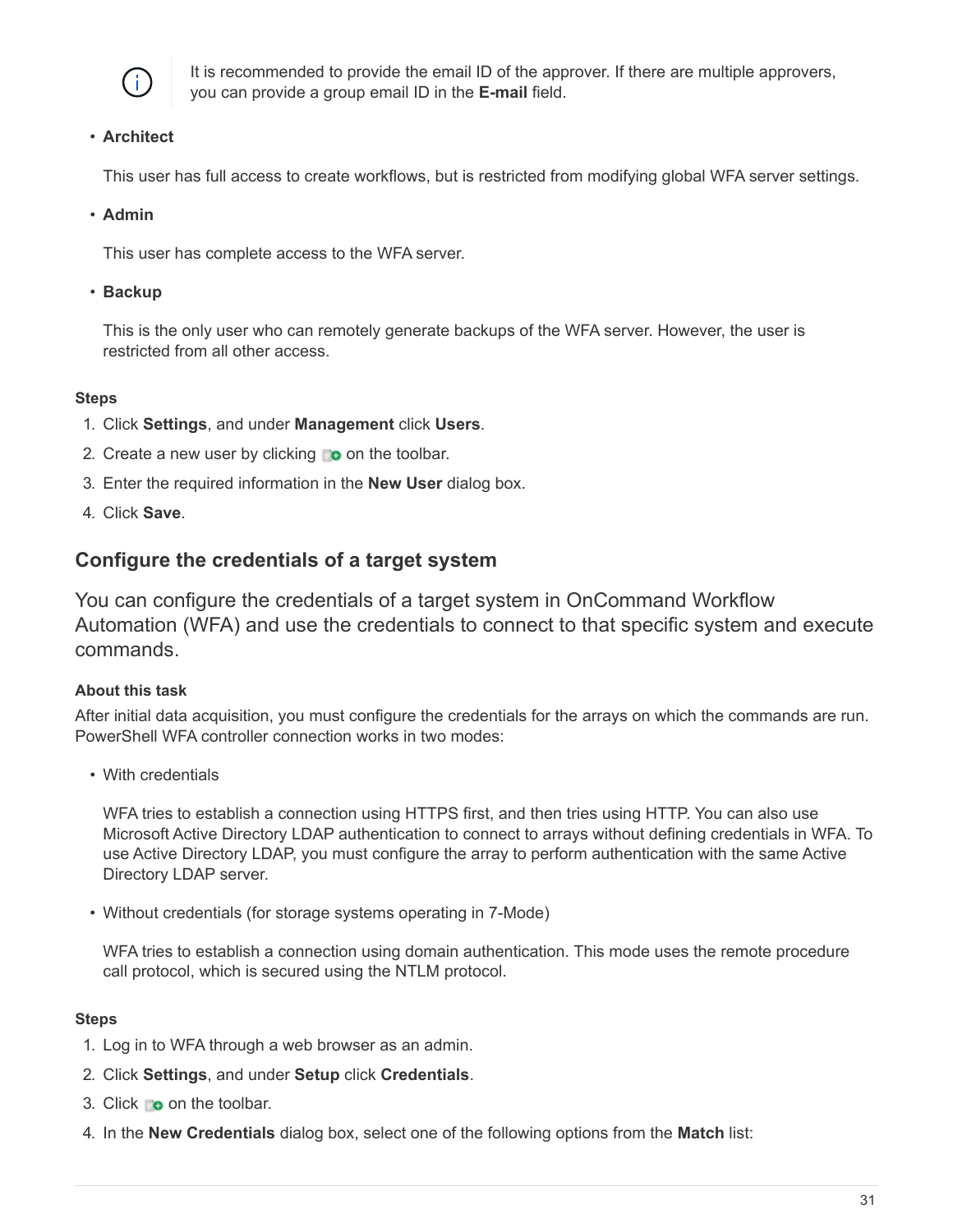# ◦ **Exact**

Credentials for a specific IP address or host name

◦ **Pattern**

Credentials for the entire subnet or IP range

You can use regular expression syntax for this option.

- 5. Select the remote system type from the **Type** list.
- 6. Enter either the host name or the IPv4 or IPv6 address of the resource, the user name, and the password.
- 7. Test the connectivity by performing the following action:

| If you selected the following match type | Then                                                                                                                                                                   |
|------------------------------------------|------------------------------------------------------------------------------------------------------------------------------------------------------------------------|
| <b>Exact</b>                             | Click Test.                                                                                                                                                            |
| <b>Pattern</b>                           | Save the credentials and choose one of the<br>following:<br>• Select the credential and click $\bullet$ on the toolbar.<br>• Right-click and select Test Connectivity. |

8. Click **Save**.

# **Configuring OnCommand Workflow Automation**

OnCommand Workflow Automation (WFA) enables you to configure various settings—for example, AutoSupport and notifications.

When configuring WFA, you can set up one or more of the following, as required:

- AutoSupport (ASUP) for sending ASUP messages to technical support
- Microsoft Active Directory Lightweight Directory Access Protocol (LDAP) server for LDAP authentication and authorization for WFA users
- Mail for email notifications about workflow operations and sending ASUP messages
- Simple Network Management Protocol (SNMP) for notifications about workflow operations
- Syslog for remote data logging

# **Configure AutoSupport**

You can configure several AutoSupport settings such as the schedule, content of the AutoSupport messages, and the proxy server. AutoSupport sends weekly logs of the content that you selected to technical support for archiving and issue analysis.

# **Steps**

1. Log in to WFA through a web browser as an admin.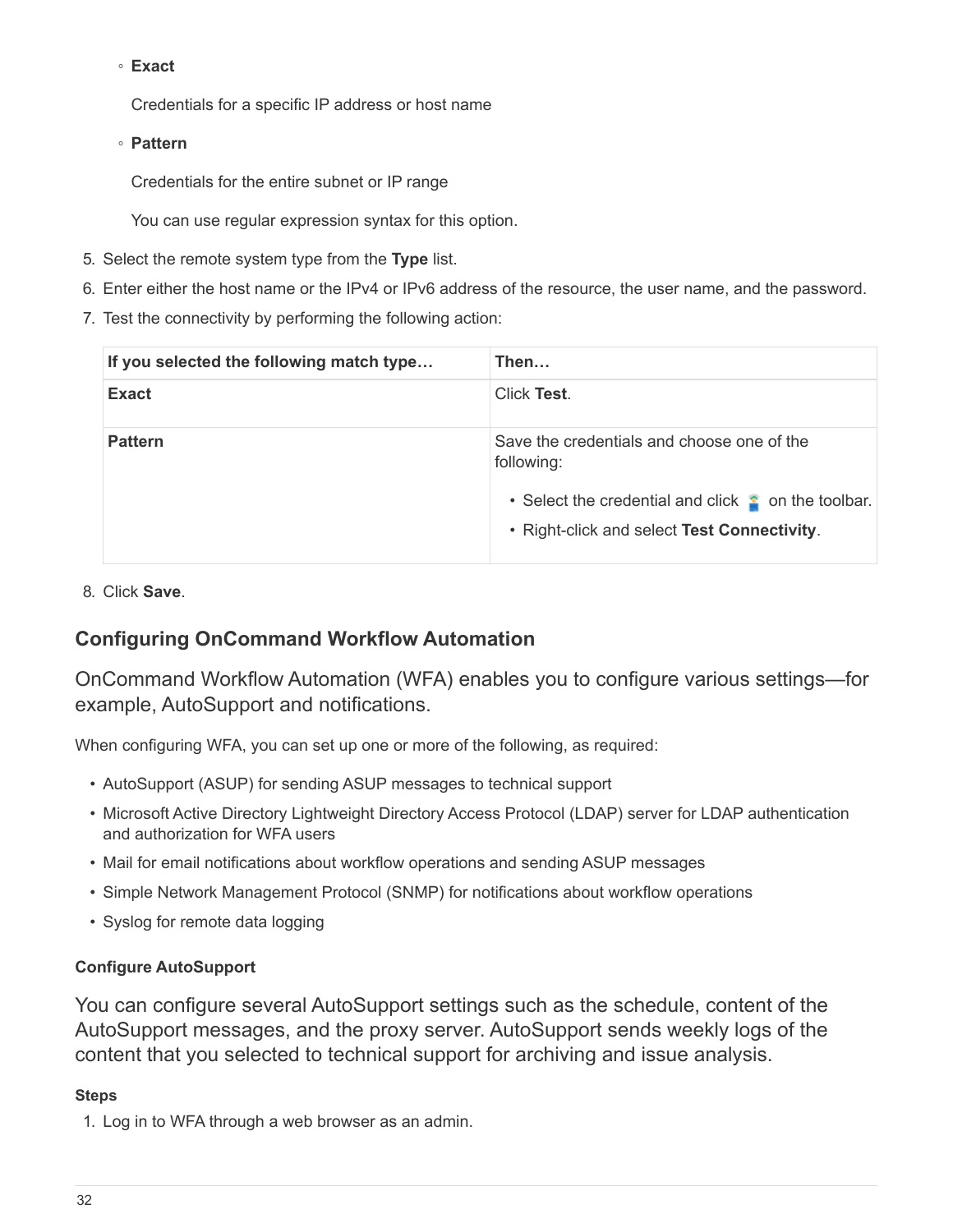- 2. Click **Settings**, and under **Setup** click **AutoSupport**.
- 3. Ensure that the **Enable AutoSupport** box is selected.
- 4. Enter the required information.
- 5. Select one of the following from the **Content** list:

| If you want to include                                                                         | Then choose this option                     |
|------------------------------------------------------------------------------------------------|---------------------------------------------|
| Only configuration details such as users, workflows,<br>and commands of your WFA installation  | send only configuration data                |
| WFA configuration details and data in WFA cache<br>tables such as the scheme                   | send configuration and cache data (default) |
| WFA configuration details, data in WFA cache<br>tables, and data in the installation directory | send configuration and cache extended data  |



The password of any WFA user is *not* included in the AutoSupport data.

- 6. Test that you can download an AutoSupport message:
	- a. Click **Download**.
	- b. In the dialog box that opens, select the location to save the  $.7z$  file.
- 7. **Optional:** Test the sending of an AutoSupport message to the specified destination by clicking **Send Now**.
- 8. Click **Save**.

# **Configure authentication settings**

You can configure OnCommand Workflow Automation (WFA) to use a Microsoft Active Directory (AD) Lightweight Directory Access Protocol (LDAP) server for authentication and authorization.

#### **What you'll need**

You must have configured a Microsoft AD LDAP server in your environment.

#### **About this task**

Only Microsoft AD LDAP authentication is supported for WFA. You cannot use any other LDAP authentication methods, including Microsoft AD Lightweight Directory Services (AD LDS) or Microsoft Global Catalog.



During communication, LDAP sends the user name and password in plain text. However, LDAPS (LDAP secure) communication is encrypted and secure.

#### **Steps**

- 1. Log in to WFA through a web browser as an admin.
- 2. Click **Settings**, and under **Setup** click **Authentication**.
- 3. Select the **Enable Active Directory** check box.
- 4. Enter the required information in the fields: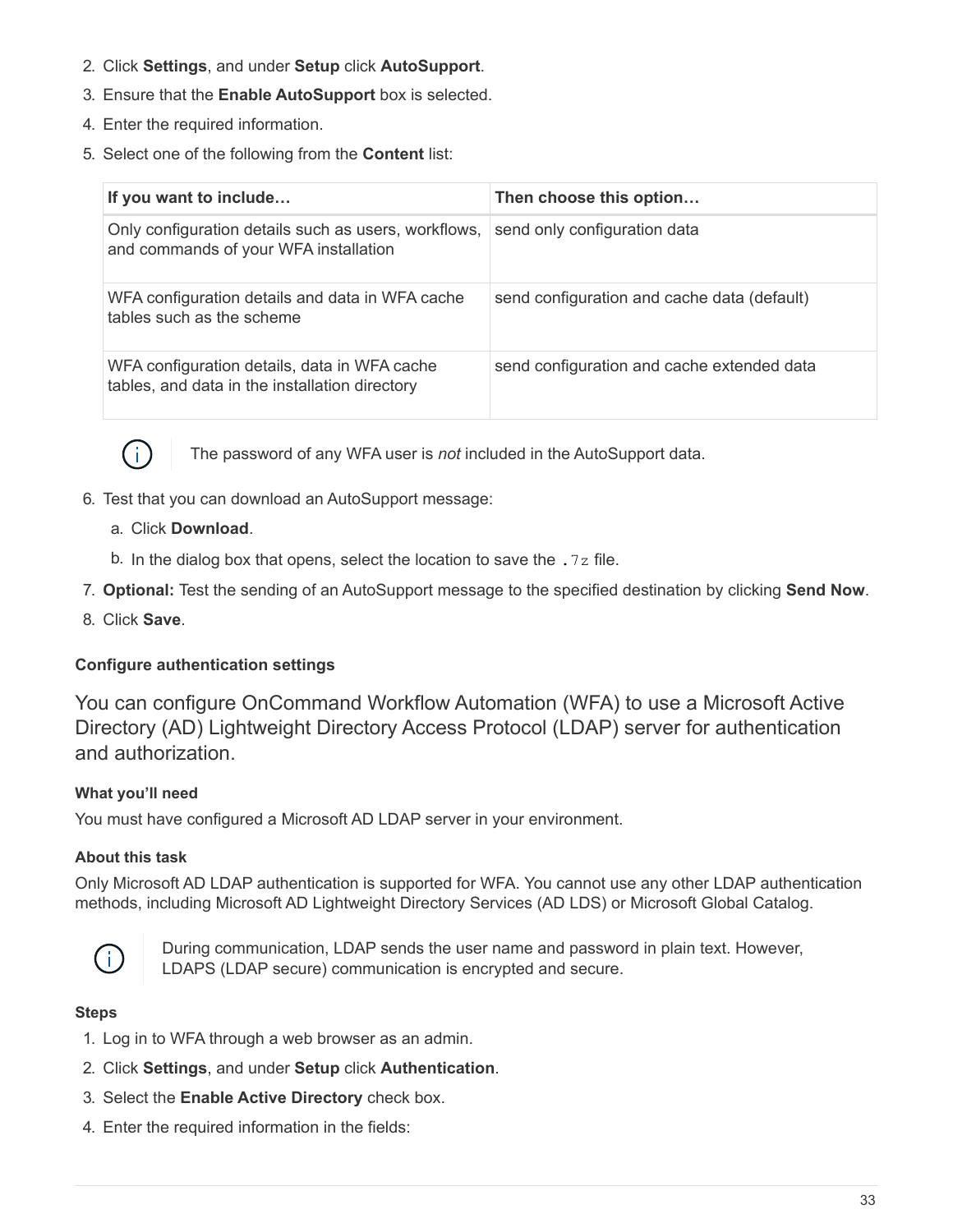- a. **Optional:** If you want to use the *user@domain* format for domain users, replace sAMAccountName with userPrincipalName in the **User name attribute** field.
- b. **Optional:** If unique values are required for your environment, edit the required fields.
- c. Enter the AD server URI as follows: ldap://active directory server address[:port]

#### **Example**

ldap://NB-T01.example.com[:389]

If you have enabled LDAP over SSL, you can use the following URI format:

```
ldaps://active directory server address[:port]
```
d. Add a list of AD group names the required roles.



You can add a list of AD group names to the required roles in the Active Directory Groups Window.

- 5. Click **Save**.
- 6. **Optional:** If LDAP connectivity to an array is required, configure the WFA service to log on as the required domain user:
	- a. Open the Windows services console by using services.msc.
	- b. Double-click the **NetApp WFA Server** service.
	- c. In the NetApp WFA Server Properties dialog box, click the **Log On** tab, and then select **This account**.
	- d. Enter the domain user name and password, and then click **OK**.

#### **Add Active Directory groups**

You can add Active Directory groups in OnCommand Workflow Automation (WFA).

#### **Steps**

- 1. Log in to WFA through a web browser as an admin.
- 2. Click **Settings** and under **Management**, click **Active Directory Groups**.
- 3. In the **Active Directory Groups** window, click the **New** icon.
- 4. In the **New Active Directory Group** dialog box, enter the required information.

If you select **Approver** from the **Role** drop down list, it is recommended provide the email ID of the approver. If there are multiple approvers, you can provide a group email ID in the **E-mail** field. Select the different events of the workflow for which the notification is to be sent to the particular Active Directory group.

5. Click **Save**.

# **Configure email notifications**

You can configure OnCommand Workflow Automation (WFA) to send you email notifications about workflow operations—for example, workflow started or workflow failed.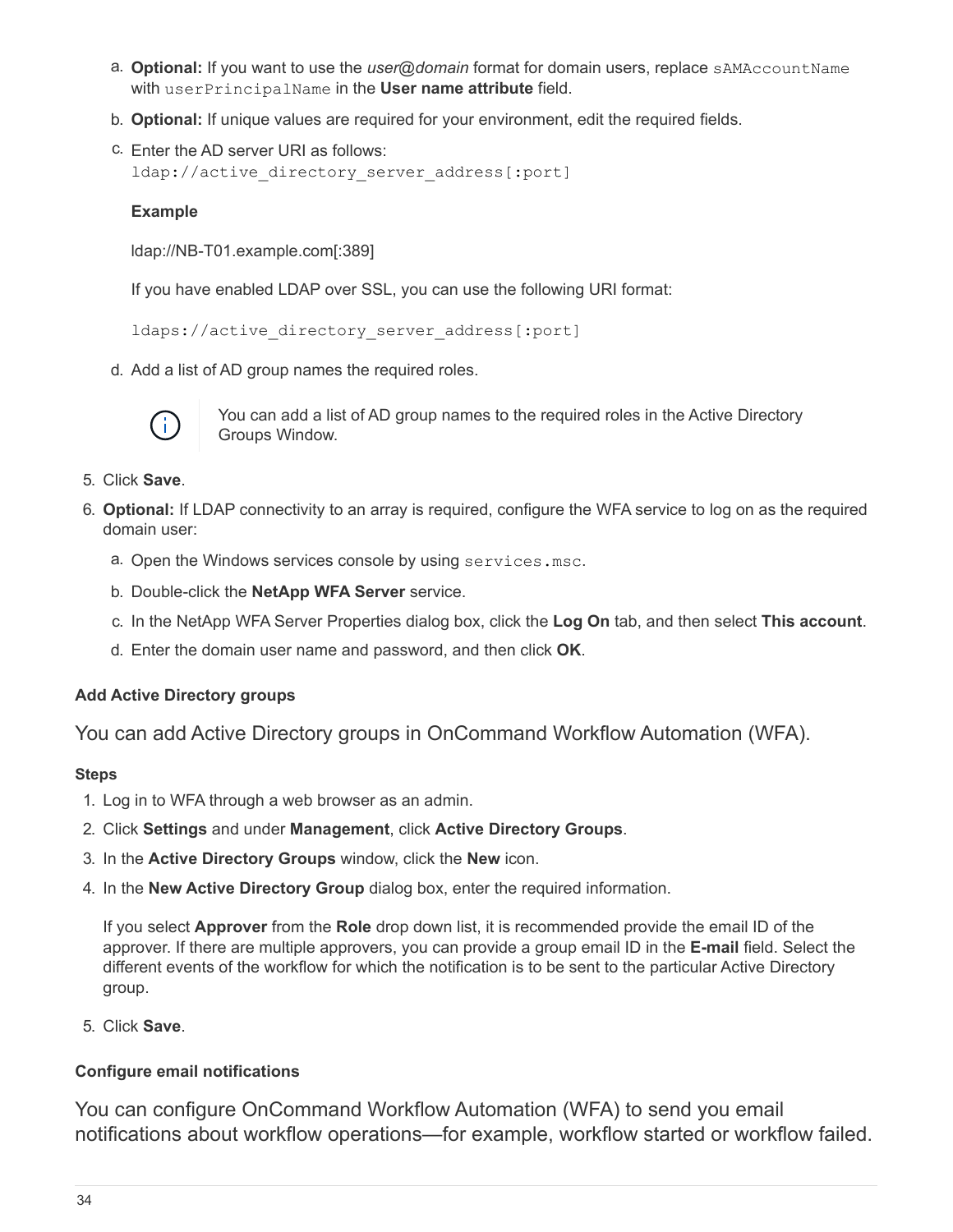# **What you'll need**

You must have configured a mail host in your environment.

### **Steps**

- 1. Log in to WFA through a web browser as an admin.
- 2. Click **Settings**, and under **Setup** click **Mail**.
- 3. Enter the required information in the fields.
- 4. **Optional:** Test the mail settings by performing the following steps:
	- a. Click **Send test mail**.
	- b. In the **Test Connection** dialog box, enter the email address to which you want to send the email.
	- c. Click **Test**.
- 5. Click **Save**.

# **Configure SNMP**

You can configure OnCommand Workflow Automation (WFA) to send Simple Network Management Protocol (SNMP) traps about the status of workflow operations.

# **About this task**

The WFA .mib file provides information about the traps that are sent by the WFA server. The .mib file is located in the <WFA\_install\_location>\wfa\bin\wfa.mib directory on the WFA server.



The WFA server sends all the trap notifications with a generic object identifier (1.3.6.1.4.1.789.1.1.12.0).

You cannot use SNMP community strings such as *community string@SNMP host* for SNMP configuration.

#### **Steps**

- 1. Log in to WFA through a web browser as an admin user, and then access the WFA server.
- 2. Click **Settings**, and under **Setup** click **SNMP**.
- 3. Select the **Enable SNMP** check box.
- 4. Enter an IPv4 or IPv6 address or the host name, and the port number of the management host.

WFA sends SNMP traps to the specified port number. The default port number is 162.

- 5. In the **Notify On** section, select one or more of the following check boxes:
	- Workflow execution started
	- Workflow execution completed successfully
	- Workflow execution failed/partially successful
	- Workflow execution waiting for approval
	- Acquisition failure
- 6. Click **Send Test Notification** to verify the settings.
- 7. Click **Save**.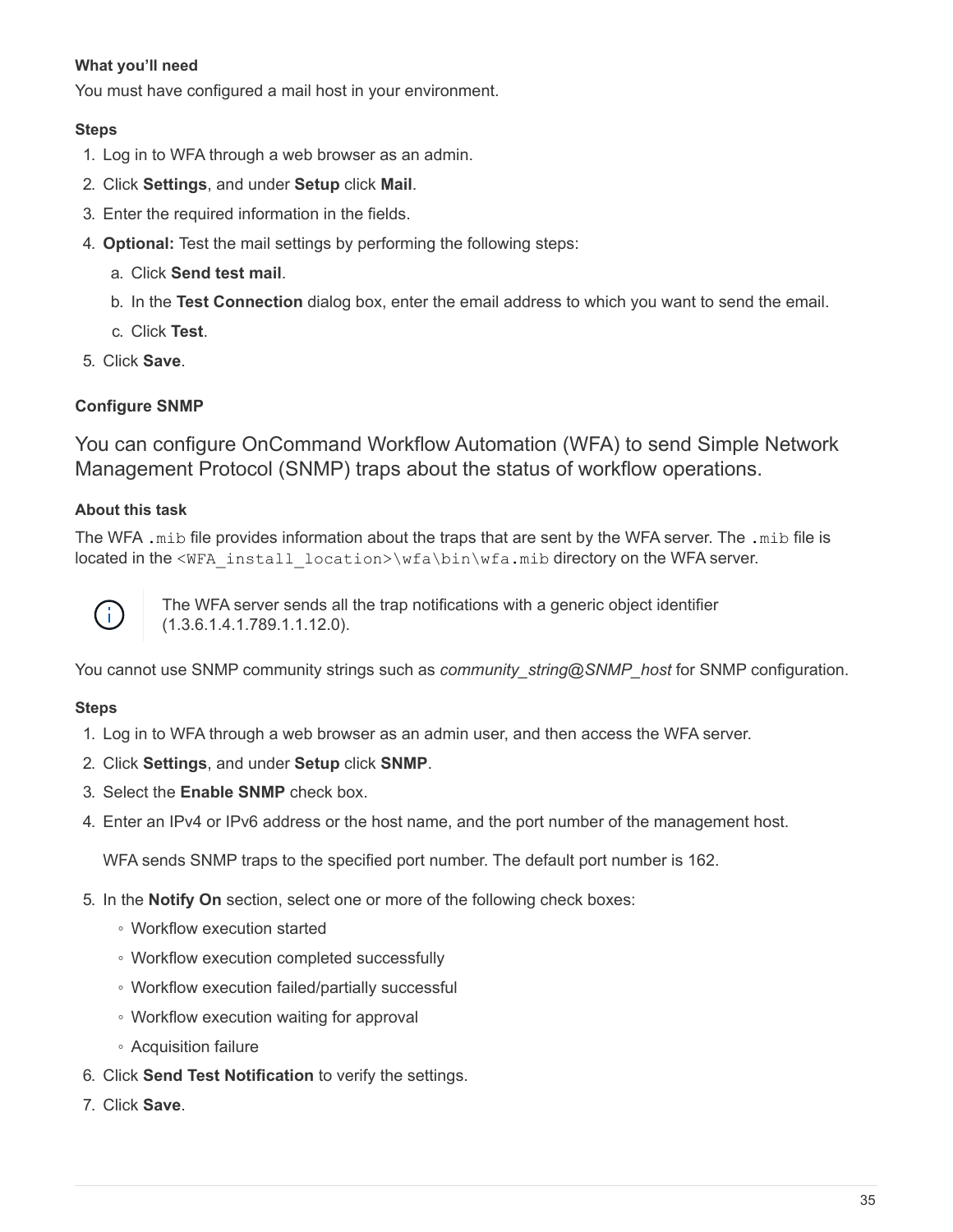# **Configure Syslog**

You can configure OnCommand Workflow Automation (WFA) to send log data to a specific Syslog server for purposes such as event logging and log information analysis.

# **What you'll need**

You must have configured the Syslog server to accept data from the WFA server.

# **Steps**

- 1. Log in to WFA through a web browser as an admin.
- 2. Click **Settings**, and under **Maintenance** click **Syslog**.
- 3. Select the **Enable Syslog** check box.
- 4. Enter the Syslog host name and select the Syslog log level.
- 5. Click **Save**.

# **Configure protocols for connecting to remote systems**

You can configure the protocol used by OnCommand Workflow Automation (WFA) to connect to remote systems. You can configure the protocol based on your organization's security requirements and the protocol supported by the remote system.

# **Steps**

- 1. Log in to WFA through a web browser as an admin.
- 2. Click **Designer** > **Remote System Types**.
- 3. Perform one of the following actions:

| If you want to                                                    | Do this                                                                                                                                |
|-------------------------------------------------------------------|----------------------------------------------------------------------------------------------------------------------------------------|
| Configure a protocol for a new remote system                      | a. Click <b>⊪o</b> .<br>b. In the New Remote System Type dialog box,<br>specify the details such as name, description,<br>and version. |
| Modify the protocol configuration of an existing<br>remote system | a. Select and double-click the remote system that<br>you want to modify.<br>b. Click $\mathcal{L}$ .                                   |

- 4. From the **Connection Protocol** list, select one of the following:
	- HTTPS with fallback to HTTP (default)
	- HTTPS only
	- HTTP only
	- Custom
- 5. Specify the details for the protocol, default port, and default timeout.
- 6. Click **Save**.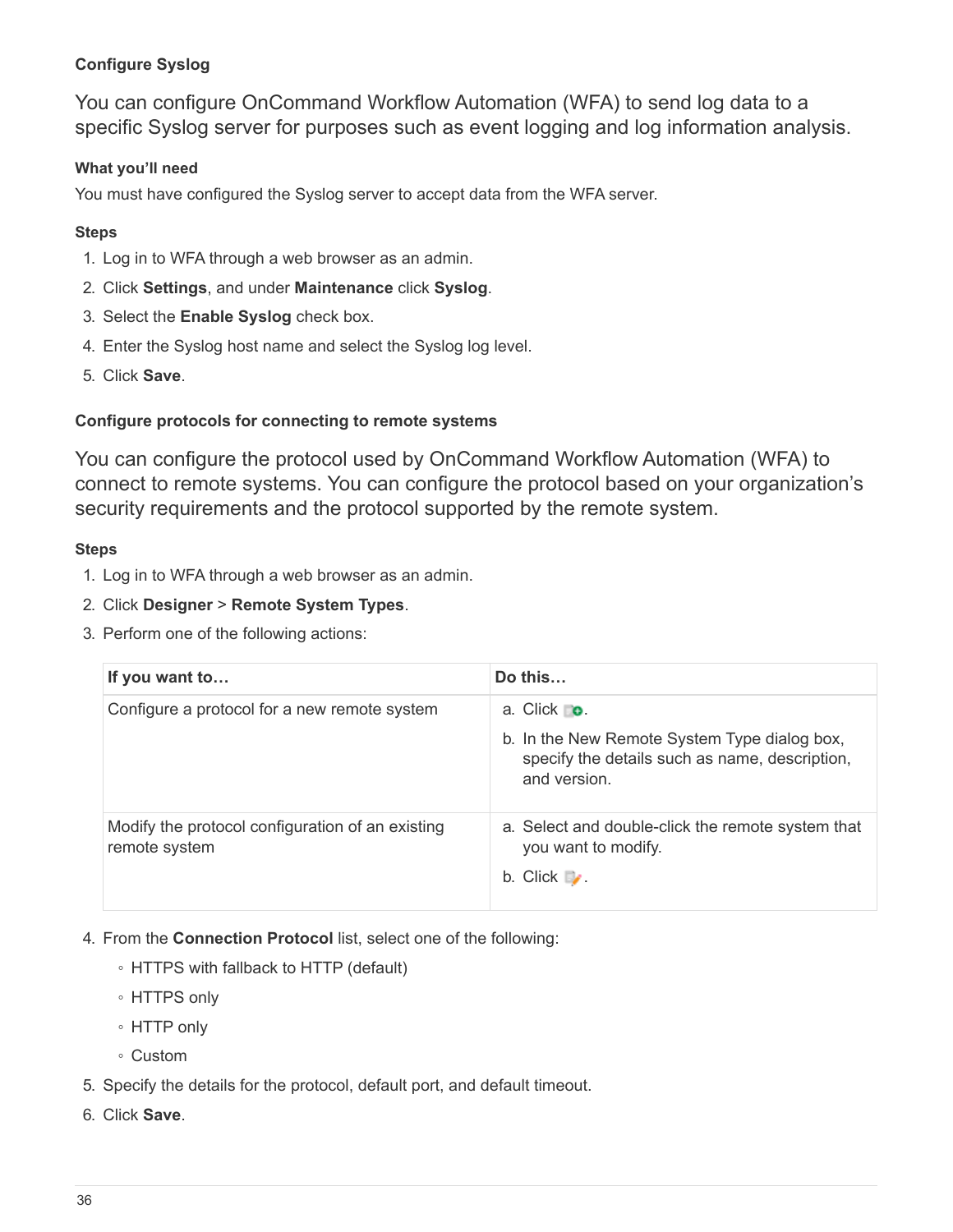# **Disable the default password policy**

OnCommand Workflow Automation (WFA) is configured to enforce a password policy for local users. If you do not want to use the password policy, you can disable it.

# **What you'll need**

You must have logged in to the WFA host system as an admin.

# **About this task**

The default WFA installation path is used in this procedure. If you changed the default location during installation, you must use the changed WFA installation path.

# **Steps**

- 1. Open Windows Explorer and navigate to the following directory: WFA install location\WFA\bin\.
- 2. Double-click the ps.cmd file.

A PowerShell command-line interface (CLI) prompt opens with ONTAP and WFA modules loaded in it.

3. At the prompt, enter the following:

Set-WfaConfig -Name PasswordPolicy -Enable \$false

4. When prompted, restart the WFA services.

# **Modify the default password policy for Windows**

OnCommand Workflow Automation (WFA) enforces a password policy for local users. You can modify the default password policy to set a password as per your requirement.

# **What you'll need**

You must be logged in to the WFA host system as a root user.

# **About this task**

• The default WFA installation path is used in this procedure.

If you changed the default location during installation, you must use the custom WFA installation path.

• The command for modifying the default password policy is . \wfa --password-policy=default.

The default setting is

"minLength=true,6;specialChar=true,1;digitalChar=true,1;lowercaseChar=true,1;uppercaseChar=true,1;whi tespaceChar=false".

Per this setting for the default password policy, the password must have a minimum length of six characters, must contain at least one special character, one digit, one lowercase character, and one uppercase character, and must not contain spaces.

# **Steps**

1. At the command prompt, navigate to the following directory on the WFA server:

```
WFA_install_location/wfa/bin/
```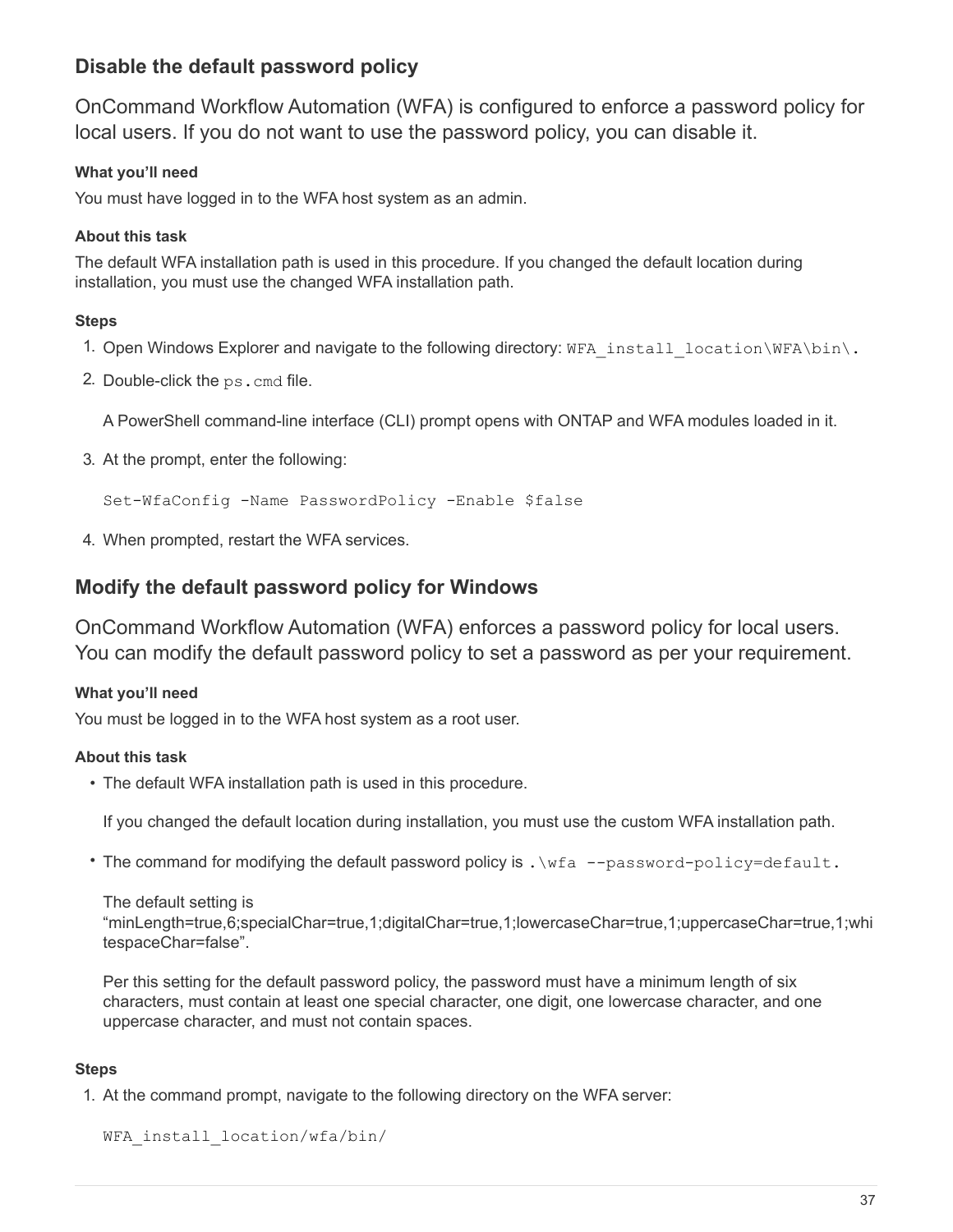2. Modify the default password policy:

.\wfa --password-policy=PasswordPolicyString --restart=WFA

# **Enable remote access to the OnCommand Workflow Automation database on Windows**

By default, the OnCommand Workflow Automation (WFA) database can be accessed only by clients that are running on the WFA host system. You can change the default settings if you want to access the WFA database from a remote system.

# **What you'll need**

- You must have logged in to the WFA host system as an admin user.
- If a firewall is installed on the WFA host system, you must have configured your firewall settings to allow access from the remote system.

#### **About this task**

The default WFA installation path is used in this procedure. If you changed the default location during installation, you must use the custom WFA installation path.

- 1. Open Windows Explorer, and navigate to the following directory: WFA install location\WFA\bin
- 2. Perform one of the following actions:

| Го…                   | Enter the following command         |
|-----------------------|-------------------------------------|
| Enable remote access  | .\wfa --db-access=public --restart  |
| Disable remote access | .\wfa --db-access=default --restart |

# **Restrict access rights of OnCommand Workflow Automation on the host**

By default, OnCommand Workflow Automation (WFA) executes the workflows as the admin of the host system. You can restrict WFA rights on the host system by changing the default settings.

# **What you'll need**

You must have logged in to the WFA host system as an admin.

#### **Steps**

- 1. Create a new Windows user account with permissions to open sockets and to write to the WFA home directory.
- 2. Open the Windows services console by using services.msc and double-click **NetApp WFA Database**.
- 3. Click the **Log On** tab.
- 4. Select **This account** and enter the credentials of the new user you have created, and then click **OK**.
- 5. Double-click **NetApp WFA Server**.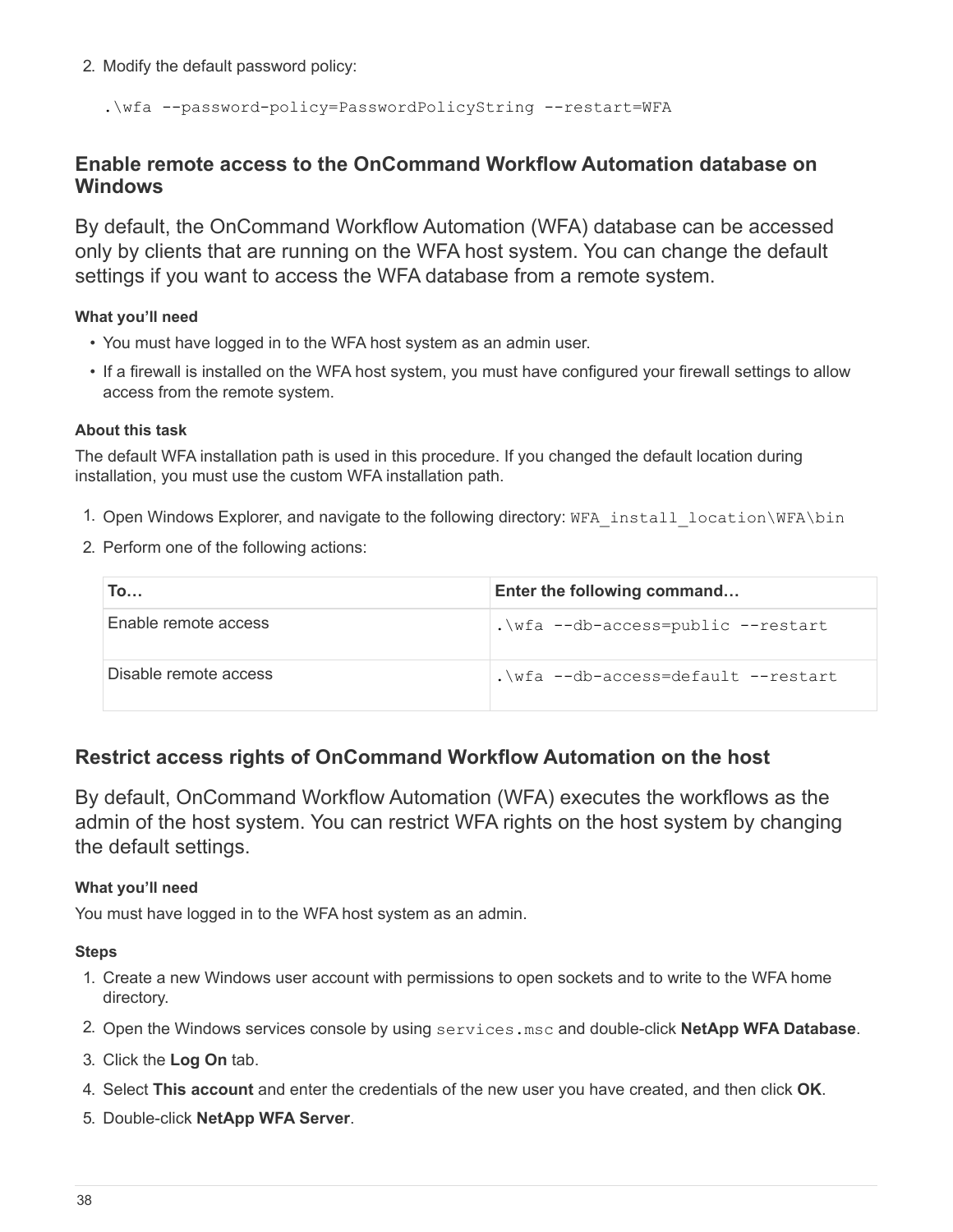- 6. Click the **Log On** tab.
- 7. Select **This account** and enter the credentials of the new user you have created, and then click **OK**.
- 8. Restart the **NetApp WFA Database** and the **NetApp WFA Server** services.

# **Modify the transaction timeout setting of OnCommand Workflow Automation**

The OnCommand Workflow Automation (WFA) database transaction times out in 300 seconds by default. You can increase the default timeout duration when restoring a largesized WFA database from a backup to avoid potential failure of the database restoration.

# **What you'll need**

You must have logged in to the WFA host system as an admin.

# **About this task**

The default WFA installation path is used in this procedure. If you changed the default location during installation, you must use the changed WFA installation path.

# **Steps**

- 1. Open Windows Explorer and navigate to the following directory: WFA\_install\_location\WFA\bin
- 2. Double-click the ps.cmd file.

A PowerShell command-line interface (CLI) prompt opens with ONTAP and WFA modules loaded in it.

3. At the prompt, enter the following:

Set-WfaConfig -Name TransactionTimeOut -Seconds NumericValue

# **Example**

Set-WfaConfig -Name TransactionTimeOut -Seconds 1000

4. When prompted, restart the WFA services.

# **Configure the timeout value for Workflow Automation**

You can configure the timeout value for the Workflow Automation (WFA) web GUI, instead of using the default timeout value.

# **About this task**

The default timeout value for WFA web GUI is 180 minutes. You can configure the timeout value to meet your requirements through CLI. You cannot set the timeout value from the WFA web GUI.



The timeout value that you set is an absolute timeout rather than a timeout related to inactivity. For example, if you set this value to 30 minutes, then you are logged out after 30 minutes, even if you are active at the end of this time.

# **Steps**

- 1. Log in as the administrator on the WFA host machine.
- 2. Set the timeout value: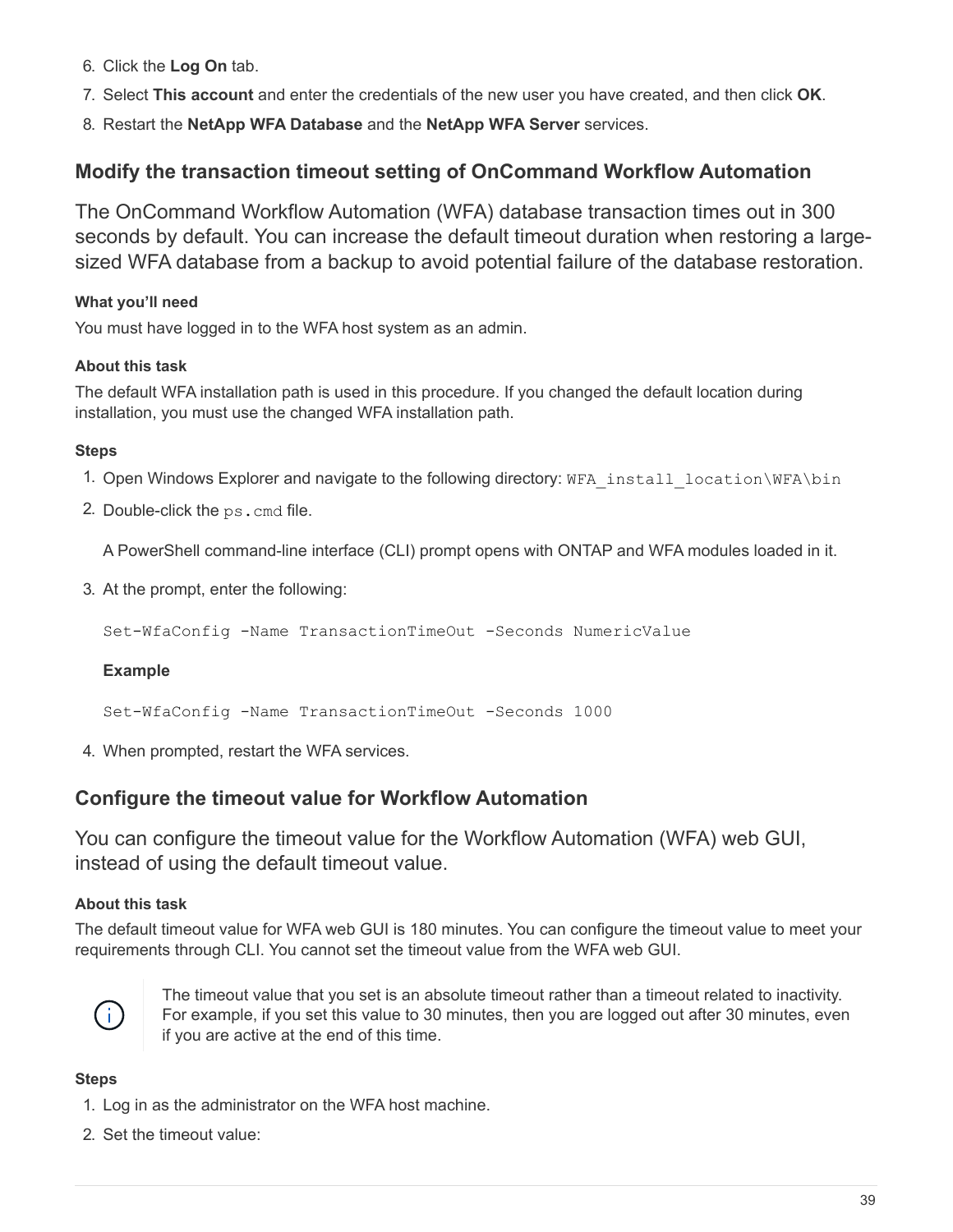# <span id="page-41-0"></span>**Upgrade OnCommand Workflow Automation**

If you have installed a previous version of OnCommand Workflow Automation (WFA), you can upgrade to the latest version of WFA to use the new features and enhancements.

### **About this task**

• You can upgrade to WFA 5.0 from either WFA 4.2 or 4.1 only.

If you are currently running WFA 4.0 or earlier versions of WFA, then you must first upgrade to either WFA 4.2 or 4.1 and then upgrade to WFA 5.0.

• You can restore a backup taken on either WFA 4.1 or 4.2 on WFA 5.0. A WFA database backup can only be restored to a system that is running the same version or a later version of WFA.

For example, if you created a backup on a system that is running WFA 4.2, the backup can be restored only to systems that are running WFA 4.2 or later.

• You cannot install MySQL on your own when upgrading from versions earlier than WFA 4.2.

However, you can install MySQL on your own:

- During a fresh installation of WFA 4.2 and later or
- When you are upgrading from WFA 4.2 to later versions of WFA.

#### **Steps**

- 1. Back up the WFA database by using one of the following options:
	- WFA web portal
	- PowerShell script If you want to revert to the same version of WFA, you can use the backup that you created to restore your WFA database.
- 2. Uninstall the existing version of WFA.
- 3. Install the latest version of WFA.
- 4. Restore the WFA database.

#### **After you finish**

You can review the restored content for completeness in functionality—for example, you can check the functioning of your custom workflows.

# **Upgrade from OnCommand Workflow Automation 3.1 or later versions**

You can perform an in-place upgrade from OnCommand Workflow Automation (WFA) 3.1 or later versions to the latest available versions of WFA to use the new features and enhancements.

#### **What you'll need**

You must have downloaded the .exe binary file from the NetApp Support Site to the WFA host machine.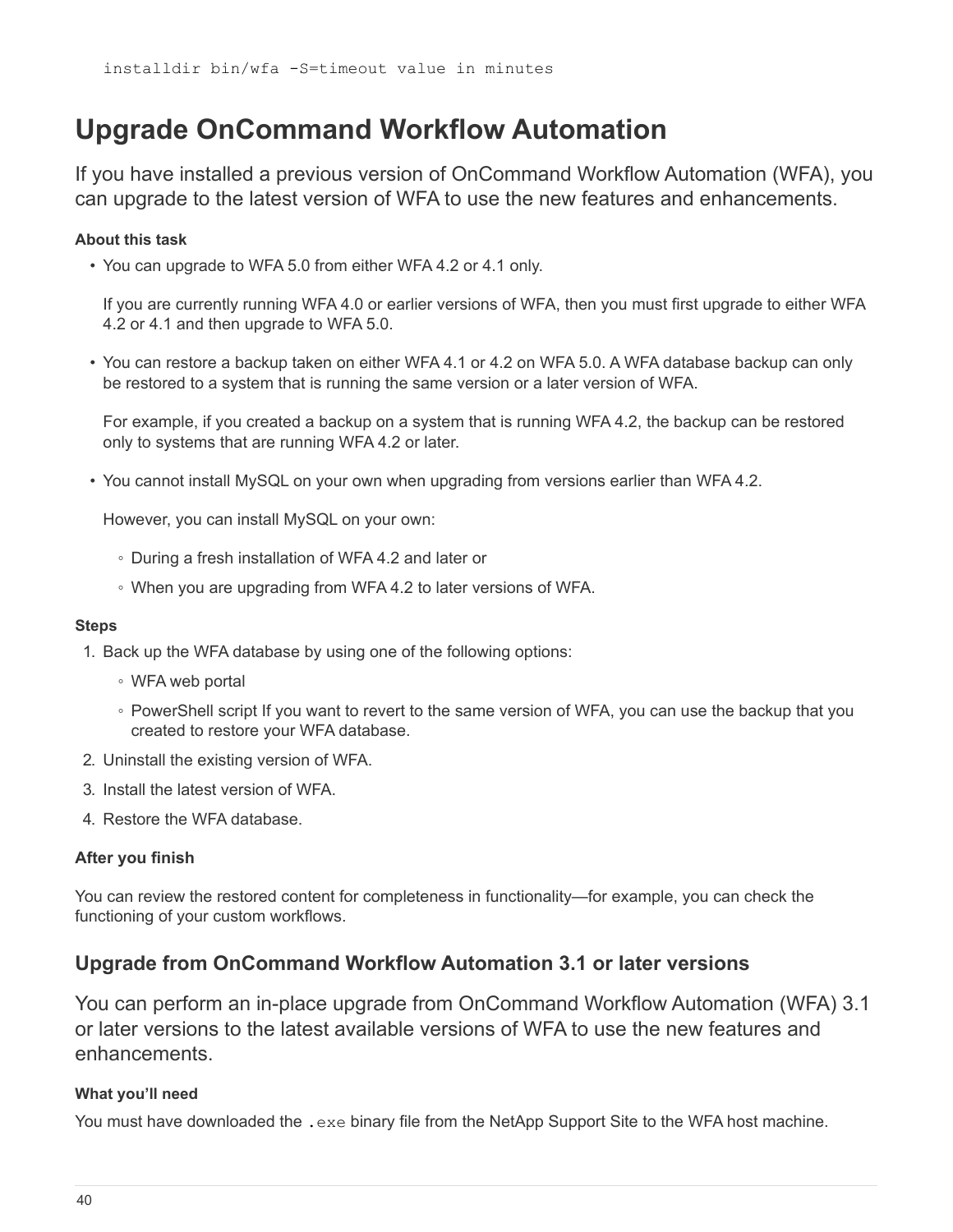### **About this task**

You cannot install MySQL on your own when upgrading from earlier versions of WFA. However, you can install MySQL on your own:

- During a fresh installation of WFA 4.2 and later or
- When you are upgrading from WFA 4.2 to later versions of WFA.

### **Step**

- 1. Upgrade from WFA 3.1 or later versions by choosing one of the following methods:
	- Interactive installation
		- a. Navigate to the .exe binary file in the WFA host machine, and then run the file.
		- b. Follow the on-screen instructions in the wizard to complete the upgrade.
	- Silent installation

Enter the following at the command prompt:

```
WFA-version number-build number.exe /s /v"WFA ADMIN USERNAME UP=wfa username
WFA ADMIN PASSWORD UP=password /qr /l*v C:\upgrade.log"
```
# **Example**:

```
WFA-x64-v4.2.0.0.0-B2973881.exe /s /v"WFA ADMIN USERNAME UP=admin
WFA ADMIN PASSWORD UP=password*123 /qr /l*v C:\upgrade.log"
```


The /qn option is not supported by WFA.

If you want to perform a silent upgrade, then you must include values for all of the command parameters:

- *WFA\_ADMIN\_USERNAME\_UP* is the user name of a WFA user who has permission to create a WFA database backup.
- WFA\_ADMIN\_PASSWORD\_UP is the password of the user.

# **Pack identification during upgrade**

During the upgrade process, OnCommand Workflow Automation (WFA) identifies and classifies the entities into a pack. If you had deleted any entity of a pack before the upgrade, the pack will not be identified during the upgrade.

During the upgrade process, WFA compares the packs in the database with the list of packs that were released in the Storage Automation Store to identify the packs that were installed before the upgrade. Pack identification thus classifies existing packs in the database.

WFA performs the following processes to identify and classify packs:

- Maintains a list of packs released in the Storage Automation Store to compare and identify the packs that were installed before the upgrade.
- Classifies the entities in a pack as part of the Storage Automation Store synchronization, if Storage Automation Store is enabled.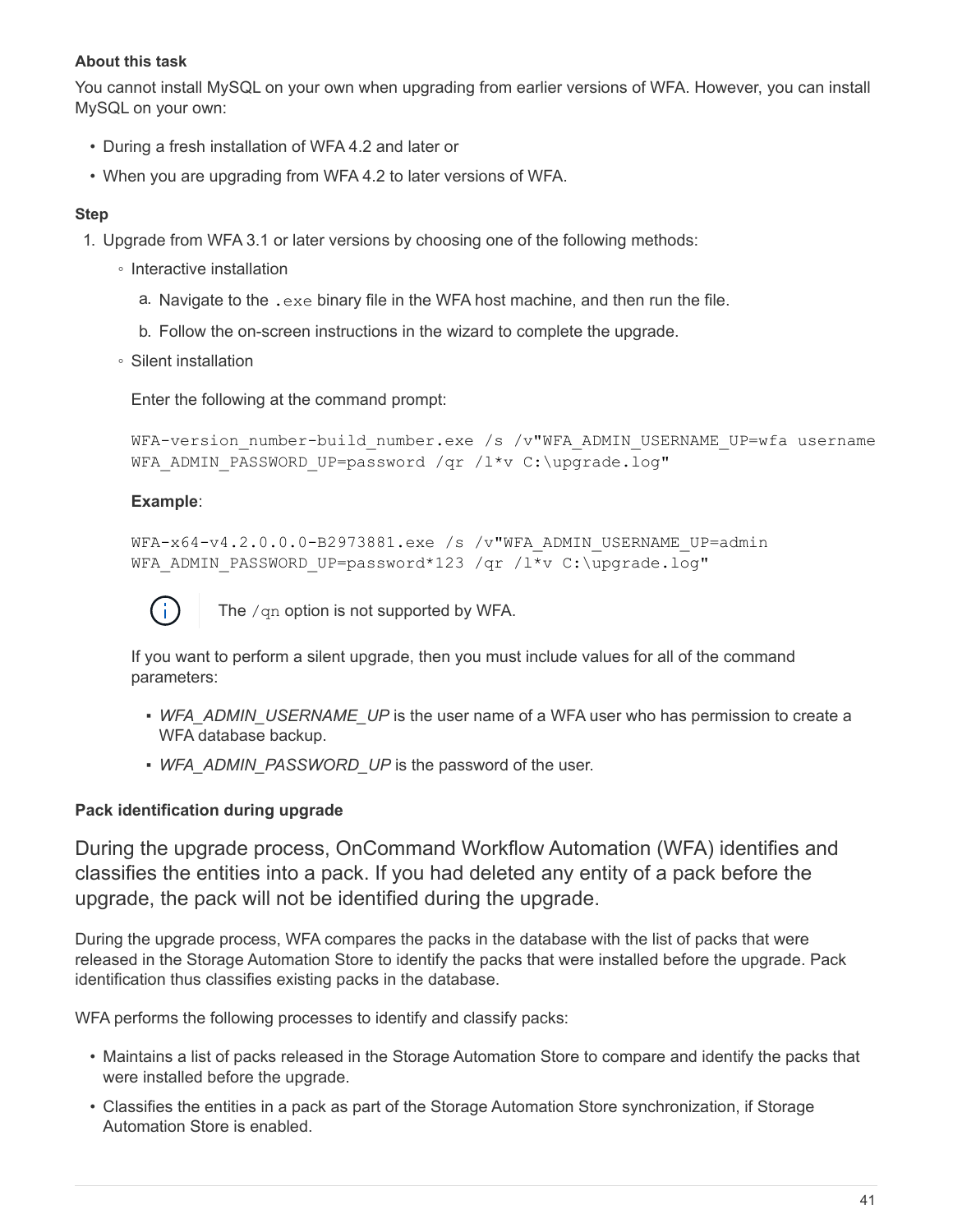• Classifies the entities into packs using the updated list.

Pack identification is applicable only to NetApp-certified packs that were downloaded from the Storage Automation Store.

If a pack is not identified during upgrade, you can re-import the pack to get it identified in WFA. The wfa.log files provide details about the entities that were not identified as a pack during the upgrade.

# <span id="page-43-0"></span>**Upgrading third-party products**

You can upgrade third-party products on OnCommand Workflow Automation (WFA) such as JRE, MySQL, and ActiveState Perl in Windows. Third-party products like JRE, MYSQL, and so on, report security vulnerabilities. Starting from this release of WFA, you can now upgrade third-party products on your own.

# **Upgrade JRE**

You can upgrade new versions of Java Runtime Environment (JRE) to OnCommand Workflow Automation (WFA) on the Windows server. You can upgrade to a newer version of JRE to get fixes for security vulnerabilities on the Windows server.

# **What you'll need**

You must have Windows admin privileges on the WFA server.

# **About this task**

You can update JRE releases within release families. For example, you can upgrade from Java 8 update 144 (64 bit) to Java 8 update 151 (64 bit), but you cannot update directly from Java 8 to Java 9.

# **Steps**

- 1. Log in as the admin user on the WFA host machine.
- 2. Download and install the latest version of Java 8 64-bit from the Oracle site to the target system.
- 3. Use the Windows Services console to stop the following WFA services:
	- NetApp WFA Database or MYSQL57
	- NetApp WFA Server
- 4. Click updateWFARegistry.vbs from the  $\langle$ installdir> $\rangle$ WFA $\langle$ bin $\rangle$  path to update the latest version of JRE in the WFA registry.

# **Example**

```
C:\Program Files\NetApp\WFA\bin>cscript.exe
updateWFARegistry.vbs
Microsoft (R) Windows Script Host Version 5.8
Copyright (C) Microsoft Corporation. All rights reserved
C:\Program Files\NetApp\WFA\bin>
```
5. Start the WFA services by using the Windows Services console.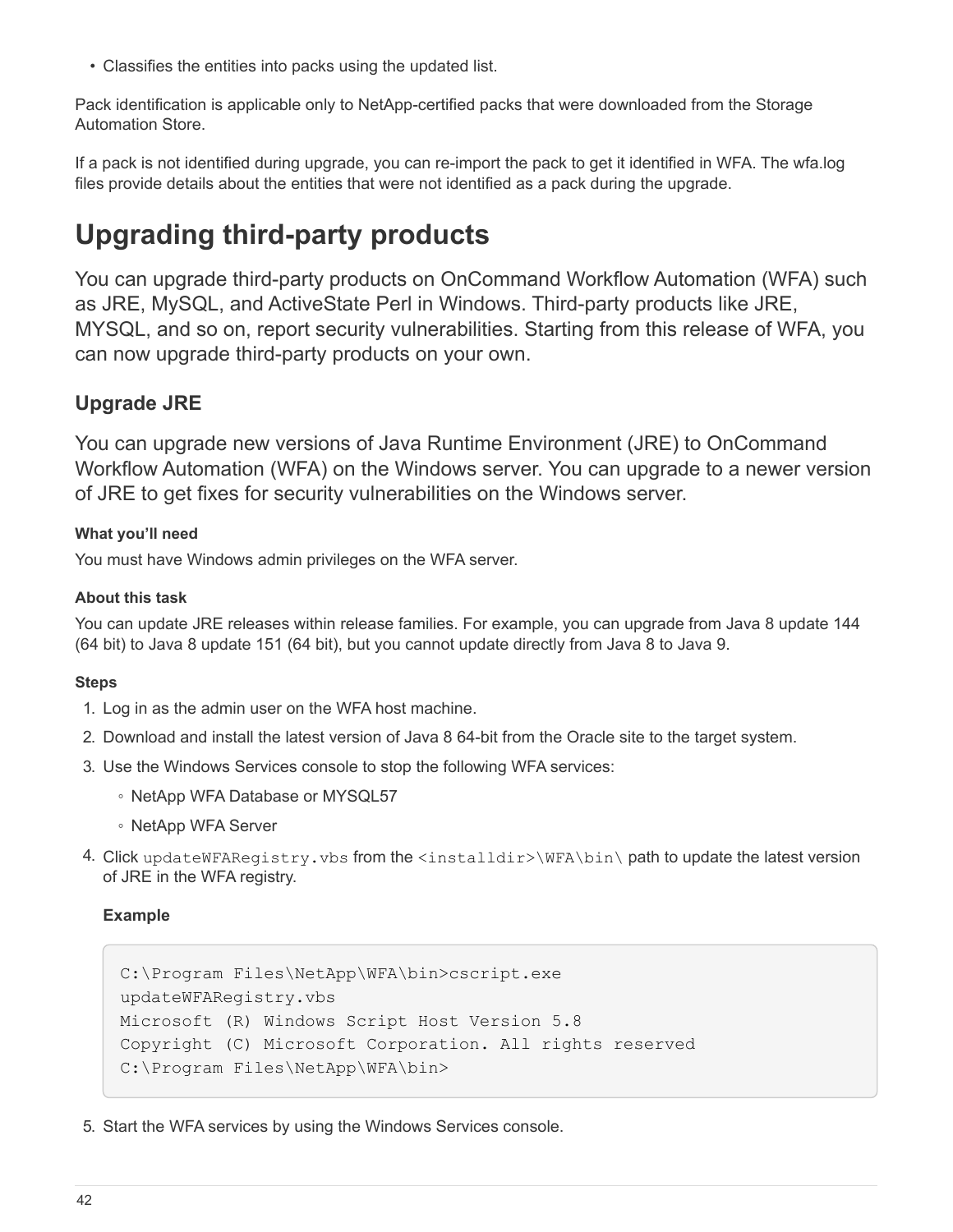# **Upgrade MySQL**

You can upgrade new versions of MySQL for OnCommand Workflow Automation (WFA) on the Windows server. You can upgrade to a newer version of MySQL to get fixes for security vulnerabilities on the Windows server.

# **What you'll need**

You must have Windows admin privileges and the password for MYSQL root user on the WFA server.



Before reinstalling WFA 4.2 or later, you must have deleted the MySQL data directory if you have uninstalled MySQL.

# **About this task**

You should be aware of the following limitations:

• You can upgrade within any version of MySQL 5.7.

For example, you can upgrade from MySQL 5.7.1 to MySQL 5.7.2.

• You cannot upgrade from MySQL 5.7 to MySQL 5.8

# **Steps**

- 1. Log in as the admin user on the WFA host machine.
- 2. Download the appropriate version of MySQL to the target system.
- 3. Use the Windows Services console to stop the following WFA services:
	- NetApp WFA Database or MYSQL57
	- NetApp WFA Server
- 4. Click on the MYSQL msi package to invoke the upgrade of MySQL.
- 5. Follow the instructions on the screen to complete MySQL installation.
- 6. Start the WFA services by using the Windows **Services** console.

# **Upgrade ActiveState Perl**

OnCommand Workflow Automation (WFA) works with the Enterprise edition of ActiveState Perl on Windows. You can upgrade to a newer version of ActiveState Perl to get fixes for security vulnerabilities on the Windows server.

# **What you'll need**

You must have Windows admin privileges on the WFA server. ActiveState Perl does not support "in-place" upgrades.

# **About this task**

WFA 5.0 uses the Enterprise edition of ActiveState Perl.

You can upgrade from ActiveState Perl 5.16.3 build 1603.14 to later builds. You cannot upgrade to a major release of ActiveState Perl.

# **Steps**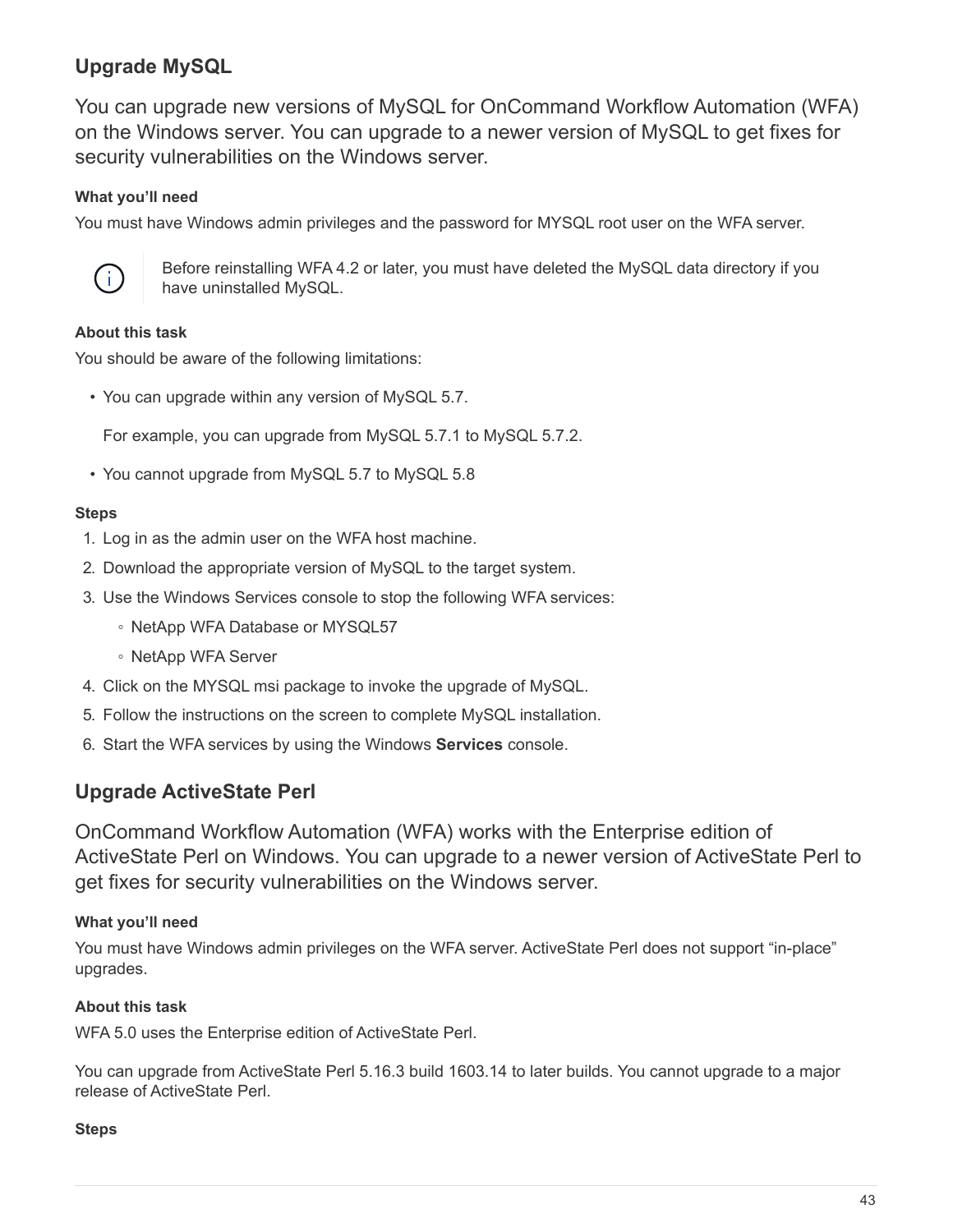- 1. Log in as the admin user on the WFA host machine.
- 2. Download the latest version of 64-bit ActiveState Enterprise Edition 5.16.3 to the target system.
- 3. Use the Windows Services console to stop the following WFA services:
	- WFA Database or MYSQL57
	- WFA Server
- 4. Uninstall the current version of ActiveState Perl on the target system from the control panel.
- 5. Perform a backup of the  $C:\Perl64\site\lib$  folder.
- 6. Install the new ActiveState Enterprise Edition on the target machine.
- 7. Restore the  $\setminus$ site $\setminus$ lib folder of ActiveState Enterprise Edition whose backup you created in step 5.
- 8. Restart the WFA services by using the Windows Services console.

# <span id="page-45-0"></span>**Backing up the OnCommand Workflow Automation database**

A backup of the OnCommand Workflow Automation (WFA) database includes the system configuration settings and cache information, including the playground database. You can use the backup for restoration purposes on the same system or on a different system.

An automatic backup of the database is created daily at 2 a.m. and is saved as a . zip file in the following location: wfa\_install\_location/WFA-Backups.

WFA saves up to five backups in the WFA-Backups directory, and replaces the oldest backup with the latest backup. The WFA-Backups directory is not deleted when you uninstall WFA. You can use the automatically created backup for restoration if you did not create a backup of the WFA database while uninstalling WFA.

You can also manually back up the WFA database when you have to save specific changes for restoration; for example, if you want to back up the changes that you have made before the automatic backup occurs.

- You can restore a WFA database backup only to a system that is running the same version or a later version of WFA.
- $\sf (i)$
- For example, if you created a backup on a system that is running WFA 4.2, the backup can be restored only to systems that are running WFA 4.2 or later.
- You cannot use the web UI to back up the WFA database during disaster recovery in a highavailability setup.

# **Backup and restoration of user credentials**

The backup of the WFA database includes the WFA user credentials.



The WFA database is also included in the AutoSupport (ASUP) data; however, the password of any WFA user is not included in the ASUP data.

When a WFA database is restored from a backup, the following items are preserved:

• The admin user credentials that were created during the current WFA installation.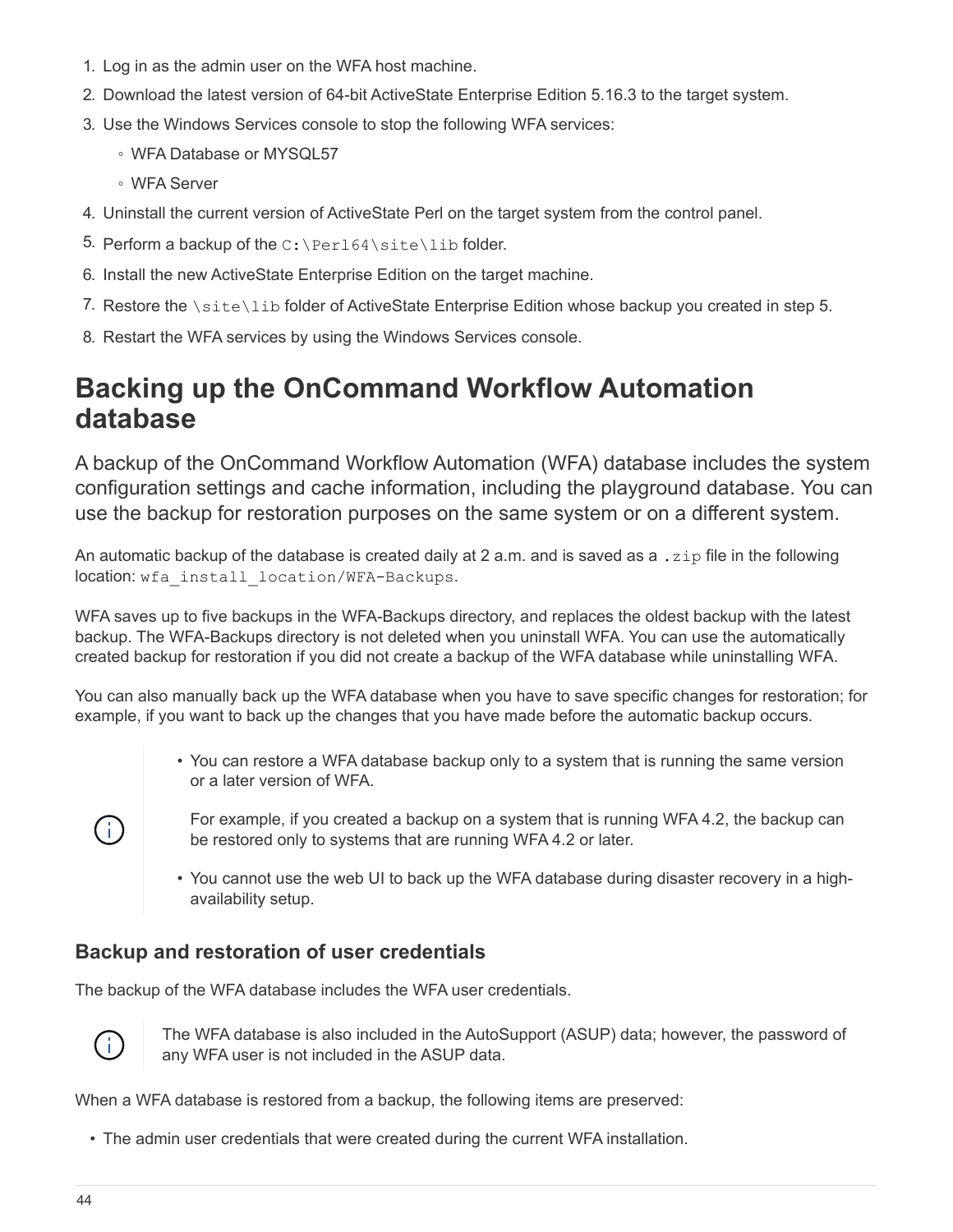- If a user with admin privileges other than the default admin user restores the database, the credentials of both the admin users.
- All other user credentials of the current WFA installation are replaced with the user credentials from the backup.

# **Back up the WFA database from the web portal**

You can back up the OnCommand Workflow Automation (WFA) database from the web portal and use the backup file for data recovery purposes. You cannot perform a full backup from the web portal.

# **What you'll need**

You must have admin or architect credentials to perform this task.

# **About this task**

A WFA user with backup role cannot log in to the web portal to perform a backup. The WFA users with backup role can only perform remote or scripted backups.

# **Steps**

- 1. Log in to the WFA web GUI as an admin.
- 2. Click **Settings** and under **Maintenance**, click **Backup & Restore**.
- 3. Click **Backup**.
- 4. In the dialog box that opens, select a location, and then save the file.

# **Back up the WFA database using the PowerShell script**

If you want to back up the OnCommand Workflow Automation (WFA) database frequently, you can use the PowerShell script that is provided with the WFA installation package.

# **What you'll need**

You must have admin user credentials, architect credentials, or backup user credentials.

# **About this task**

For more information, see the REST documentation.

1. Open Windows PowerShell as an admin user, and then back up the WFA database:

```
<WFA_install_location\WFA\bin\Backup.ps1> -User user_name -Password password
-Path backup file path
```
- WFA\_install\_location is the WFA installation directory.
- *user\_name* is the user name of the admin user, architect, or backup user.
- *password* is the password of the admin user, architect, or backup user.

 $\degree$  backup file path is the complete directory path for the backup file.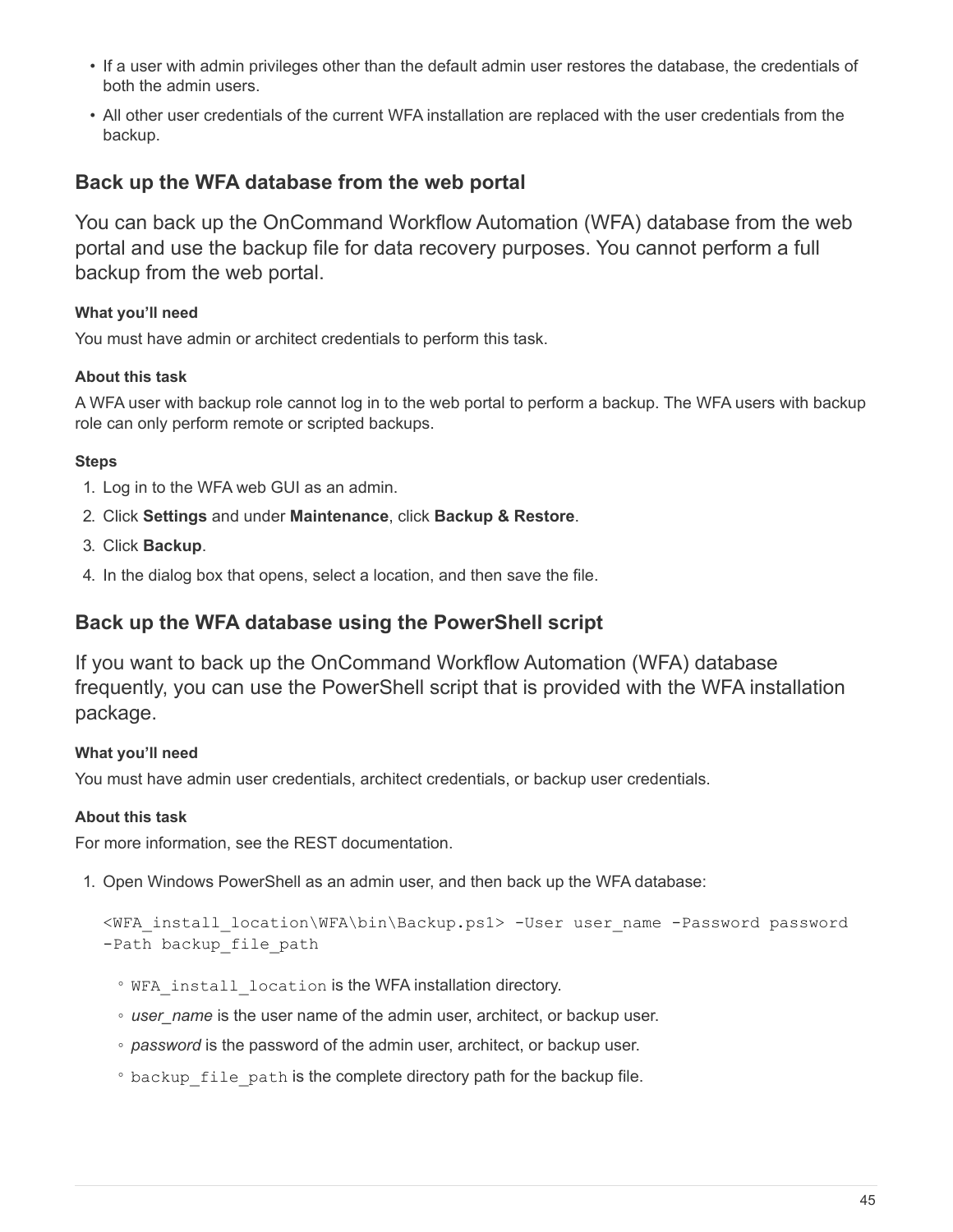

The backup file is a zip file with the name in the following format: wfa backup servername .zip

- wfa backup is a fixed portion of the file name, which is the name of the backup server.
- servername is extracted from the environment of the Windows server.

```
• . zip is a fixed portion of the file name.
 Example
 C:\Program Files\NetApp\WFA\bin\Backup.ps1 -User backup -Password
 MyPassword123 -Path C:\WFA backups\backup 10 08 12
```
After the backup is complete, the following output is displayed: C:\WFA\_backups\backup\_10*08\_12\wfa\_backup\_myserver*.zip

2. **Optional:** Verify that the backup file was created at the specified location.

# **Backing up the WFA database using the CLI**

If you want to back up the OnCommand Workflow Automation (WFA) database frequently, you can use the WFA command-line interface (CLI) provided with the WFA installation package.

The following are the two backup types:

- Full backup
- Regular backup

# **Back up (full) the WFA database using the CLI**

You can perform a full backup of the OnCommand Workflow Automation (WFA) database by using the WFA command-line interface (CLI). In a full backup, the WFA database, WFA configuration, and key are backed up.

# **What you'll need**

You must have admin user credentials or architect credentials.

# **About this task**

In a high-availability environment, you should create scheduled backups by using REST APIs. You cannot create backups by using the CLI when WFA is in failover mode.

For more information, see the REST documentation.

#### **Steps**

1. At the shell prompt, navigate to the following directory on the WFA server:

WFA install location\WFA\bin.

WFA install location is the WFA installation directory.

2. Back up the WFA database: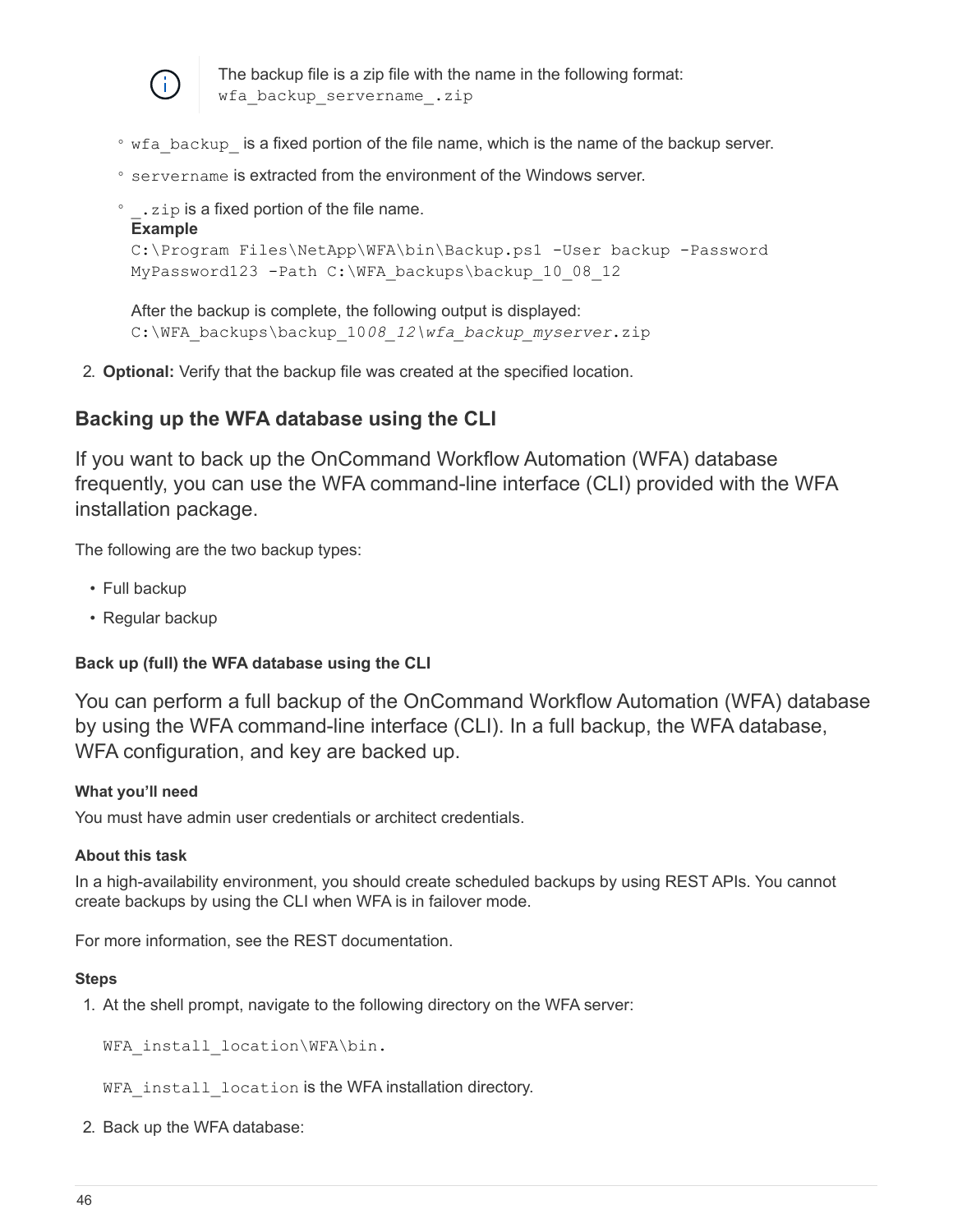- *user* is the user name of the backup user.
- *password* is the password of the backup user.

If you have not provided the password, you must enter the password when prompted.

- *path* is the complete directory path to the backup file.
- 3. **Optional:** Verify that the backup file was created at the specified location.

# **Back up (regular) the WFA database using the CLI**

You can perform a regular backup of the OnCommand Workflow Automation (WFA) database by using the WFA command-line interface (CLI). In a regular backup, only the WFA database is backed up.

# **What you'll need**

You must have admin user credentials, architect credentials, or backup user credentials.

#### **About this task**

In a high-availability environment, you should create scheduled backups by using REST APIs. You cannot create backups by using the CLI when WFA is in failover mode.

For more information, see the REST documentation.

#### **Steps**

1. At the shell prompt, navigate to the following directory on the WFA server:

WFA install location\WFA\bin.

WFA install location is the WFA installation directory.

2. Back up the WFA database:

.\wfa --backup --user=USER [--password=PASS] [--location=PATH]

- *user* is the user name of the backup user.
- *password* is the password of the backup user.

If you have not provided the password, you must enter the password when prompted.

- *path* is the complete directory path to the backup file.
- 3. **Optional:** Verify that the backup file was created at the specified location.

# **Backing up the WFA database using REST APIs**

You can back up the OnCommand Workflow Automation (WFA) database by using the REST APIs. If WFA is in the failover mode in a high-availability environment, you can use the REST APIs to create scheduled backups. You cannot use the command-line interface (CLI) to create backups during a failover.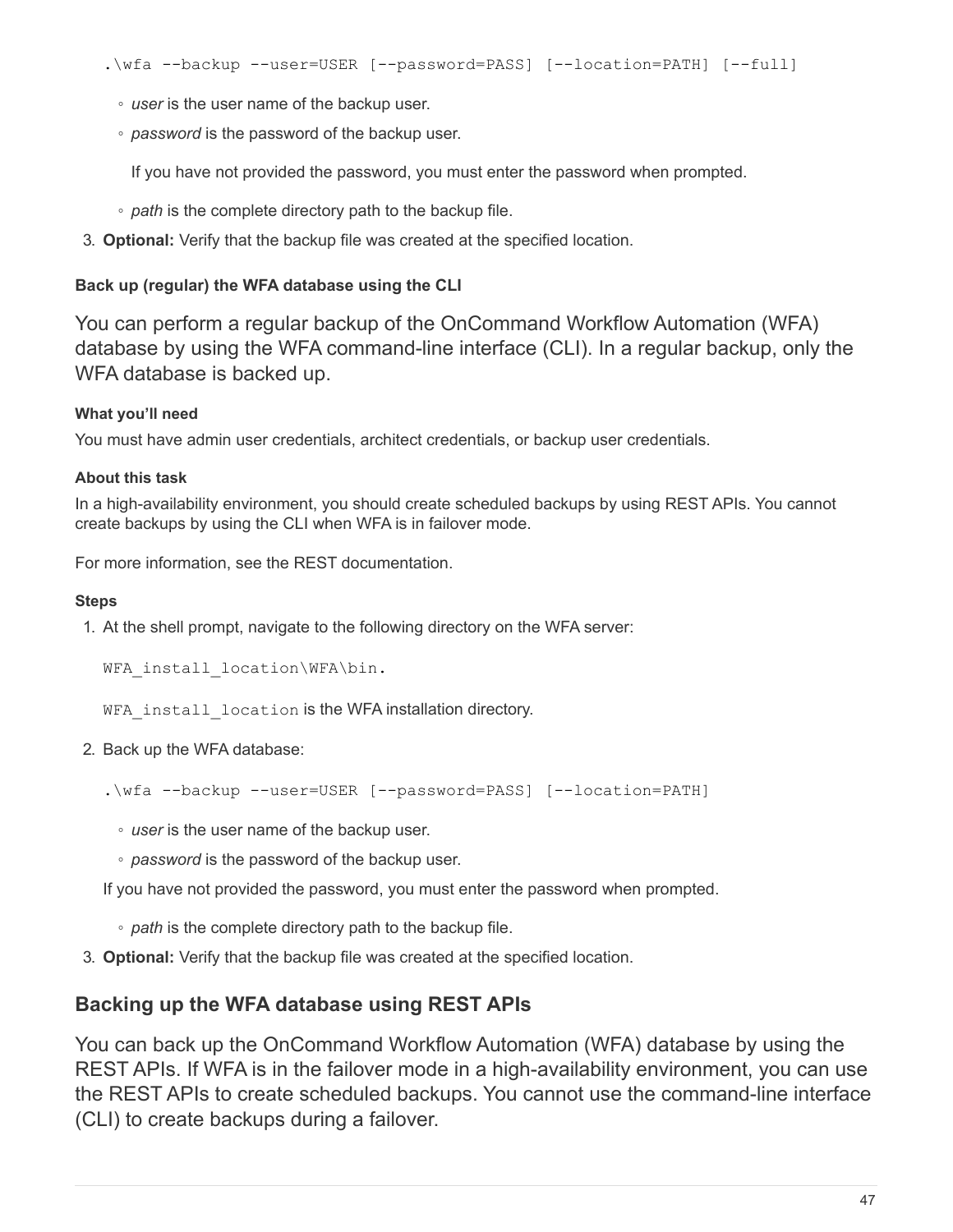The following are the two types of backup:

- Full backup
- Regular backup

# **Perform a full backup of the WFA database using REST APIs**

You can perform a full back up of the OnCommand Workflow Automation (WFA) database by using the REST APIs. In a full backup, the WFA database, WFA configuration, and key are backed up.

# **What you'll need**

You must have admin or architect credentials.

#### **Step**

1. Enter the following URL in your web browser:

https://IP address of the WFA server/rest/backups?full=true

For more information, see the REST documentation.

#### **Perform a regular backup of the WFA database using REST APIs**

You can perform a regular backup of the OnCommand Workflow Automation (WFA) database by using the REST APIs. In a regular backup, only the WFA database is backed up.

#### **What you'll need**

You must have admin, architect, or backup credentials.

# **Step**

1. Enter the following URL in your web browser:

https://IP address of the WFA server/rest/backups

For more information, see the REST documentation.

# <span id="page-49-0"></span>**Restoring the OnCommand Workflow Automation database**

Restoring the OnCommand Workflow Automation (WFA) database includes restoring the system configuration settings and cache information, including the playground database.

- Restoring a WFA database erases the current WFA database.
- You can restore a WFA database backup only to a system that is running the same version or a later version of WFA.

For example, if you created a backup on a system that is running WFA 4.2, the backup can be restored only to systems that are running WFA 4.2 or later.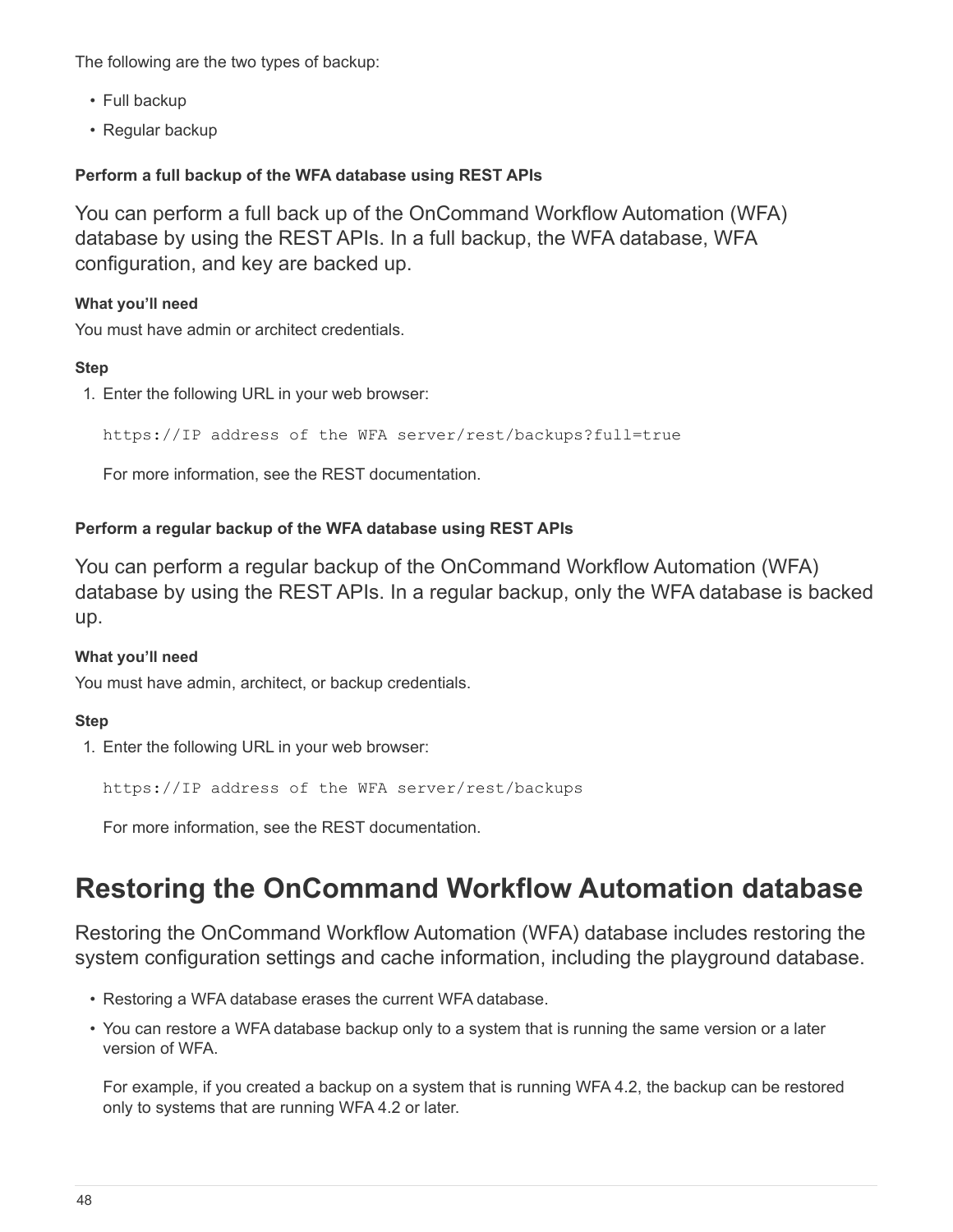- After the restore operation is complete, the WFA SSL certificate is replaced with the SSL certificate in the backup file.
	- A comprehensive restore operation of WFA databases and configurations is required during disaster recovery, and can be used in both standalone and high-availability environments.



• A comprehensive backup cannot be created by using the web UI.

You can use only the CLI commands or REST APIs to backup and restore the WFA database comprehensively during disaster recovery.

# **Restore the WFA database**

You can restore the OnCommand Workflow Automation (WFA) database that you backed up previously.

# **What you'll need**

- You must have created a backup of the WFA database.
- You must have admin or architect credentials.

# **About this task**

- Restoring a WFA database erases the current database.
- You can restore a WFA database backup only to a system running the same or a later version of OnCommand Workflow Automation.

For example, if you created a backup on a system running OnCommand Workflow Automation 4.2, the backup can be restored only to systems running OnCommand Workflow Automation 4.2 or later.

# **Steps**

- 1. Log in to the WFA web GUI as an admin.
- 2. Click **Settings** and under **Maintenance**, click **Backup & Restore**.
- 3. Click **Choose file**.
- 4. In the dialog box that opens, select the WFA backup file, and click **Open**.
- 5. Click **Restore**.

# **After you finish**

You can review the restored content for completeness in functionality—for example, the functioning of your custom workflows.

# **Restoring the WFA database using the CLI**

During a disaster, while recovering data you can restore the OnCommand Workflow Automation (WFA) database and supported configurations that you backed up previously using the command-line interface (CLI). The supported configurations include data access, HTTP timeout, and SSL certificates.

The following are the two types of restore: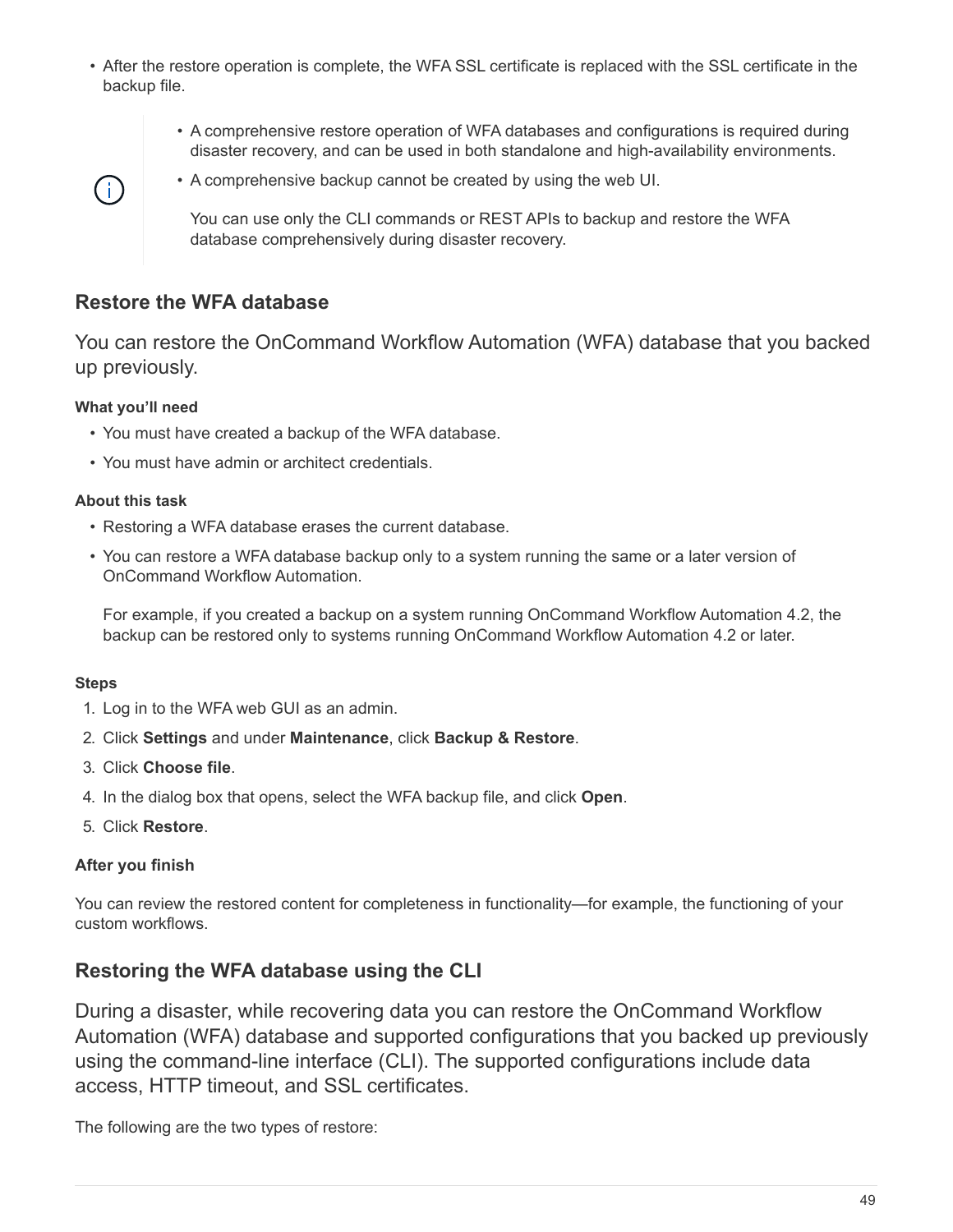- Full restore
- Regular restore

# **Restore (full) WFA database using the CLI**

You can do a full restore of the OnCommand Workflow Automation (WFA) database by using the command-line interface (CLI). In a full restore, you can restore the WFA database, WFA configuration, and key.

# **What you'll need**

- You must have created a backup of the WFA database.
- You must have admin or architect credentials.

# **Steps**

1. At the shell prompt, navigate to the following directory on the WFA server:

```
WFA install location\WFA\bin
```
wfa install location is the WFA installation directory.

2. Perform the restore operation:

```
wfa.cmd --restore --full --user=user name [--password=password] [--
location=path] --restart
```
- *user\_name* is the user name of the admin or architect user.
- *password* is the password of the user.

If you have not provided the password, you must enter the password when prompted.

- *path* is the complete directory path to the restore file.
- 3. Verify that the restore operation is successful and WFA is accessible.

# **Restore (regular) WFA database using the CLI**

You can do regular restore of the OnCommand Workflow Automation (WFA) database by using the REST APIs. In a regular restore, you can only backup the WFA database.

# **What you'll need**

- You must have created a backup of the WFA database.
- You must have admin credentials, architect credentials, or backup user credentials.

# **Steps**

1. At the shell prompt, navigate to the following directory on the WFA server:

WFA install location\WFA\bin

wfa install location is the WFA installation directory.

2. Perform the restore operation: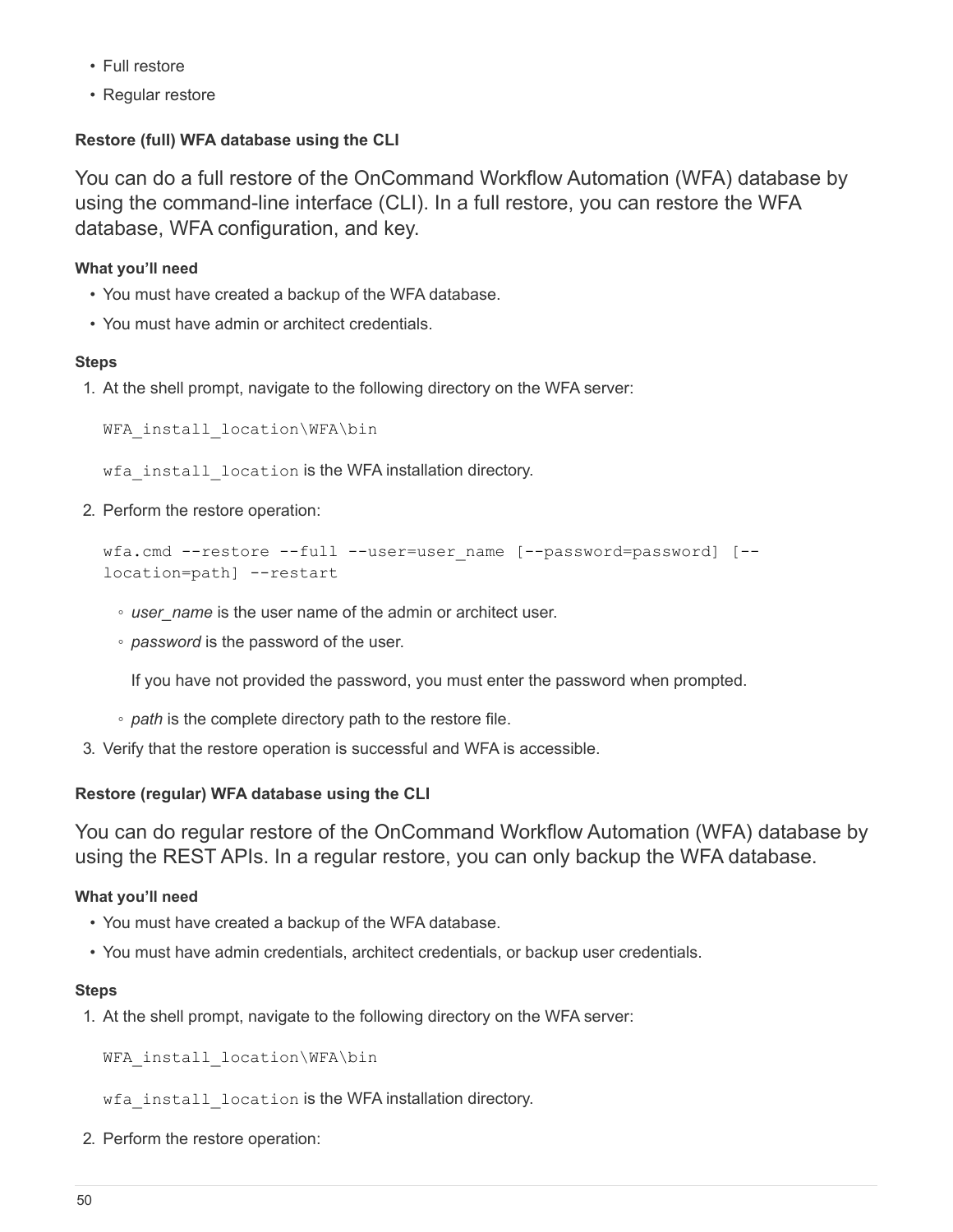- *user\_name* is the user name of the admin or architect user.
- *password* is the password of the user.

If you have not provided the password, you must enter the password when prompted.

- *path* is the complete directory path to the restore file.
- 3. Verify that the restore operation is successful and WFA is accessible.

# **Restoring the WFA database using REST APIs**

You can restore the OnCommand Workflow Automation (WFA) database by using REST APIs. You cannot use the command-line interface (CLI) to restore the WFA database during a failover.

The following are the two types of restore:

- Full restore
- Regular restore

# **Restore (full) the WFA database using REST APIs**

You can do a full restore of the OnCommand Workflow Automation (WFA) database by using REST APIs. In a full restore, you can restore the WFA database, WFA configuration, and key.

# **What you'll need**

- You must have created a .zip backup of the WFA database.
- You must have admin or architect credentials.
- If you are restoring the database as a part of the migration procedure, you must do a full restore.

#### **Steps**

1. Enter the following URL in the REST client browser:

https://IP address of WFA server/rest/backups?full=true

- 2. In the **Backup** window, select the **POST** method.
- 3. In the **Part** drop-down list, select **Multipart Body**.
- 4. In the **File** field, enter the following information:
	- a. In the **Content type** drop-down list, select **multi-part/form-data**.
	- b. In the **Charset** drop-down list, select **ISO-8859-1**.
	- c. In the **File name** field, enter the name of the backup file you created and that you want to restore.
	- d. Click **Browse**.
	- e. Select the location of the . zip backup file.
- 5. Navigate to the WFA install location\wfa\bin directory, and restart the WFA services: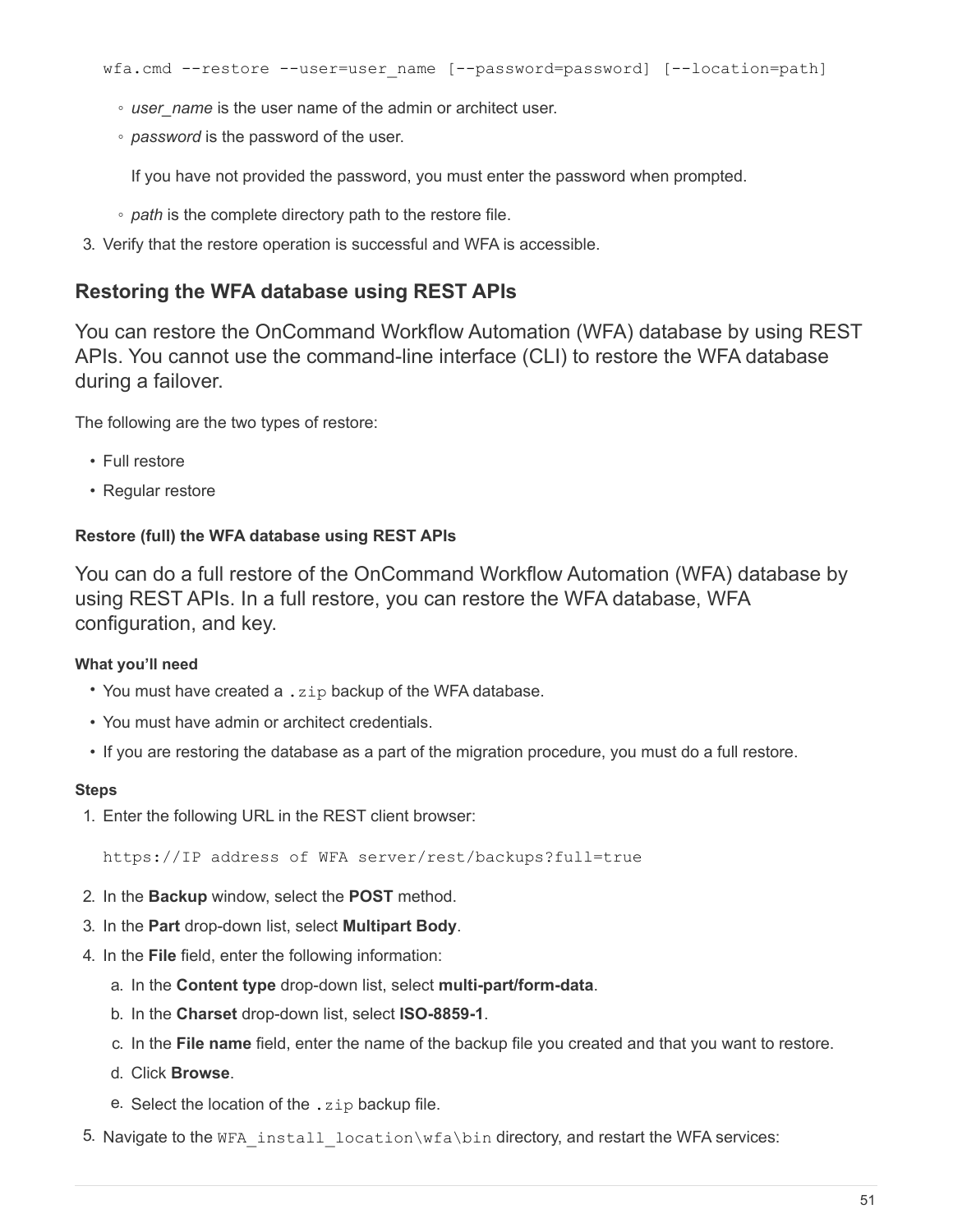# 6. Restart the **NetApp WFA Database** and **NetApp WFA Server** service:

wfa --restart

7. Verify that the restore operation is successful and WFA is accessible.

### **Restore (regular) the WFA database using REST APIs**

You can do a regular restore of the OnCommand Workflow Automation (WFA) database by using REST APIs. In a regular restore, you can only restore the WFA database.

#### **What you'll need**

- You must have created a . zip backup of the WFA database.
- You must have admin or architect credentials.
- If you are restoring the database as a part of the migration procedure, you must do a full restore.

#### **Steps**

1. Enter the following URL in the REST client browser:

https://IP address of WFA server/rest/backups

- 2. In the Backup window, select the **POST** method.
- 3. In the **Part** drop-down list, select **Multipart Body**.
- 4. In the **File** field, enter the following information:
	- a. In the **Content type** drop-down list, select **multi-part/form-data**.
	- b. In the **Charset** drop-down list, select **ISO-8859-1**.
	- c. In the **File name**field, enter the name of the backup file as backupFile.
	- d. Click **Browse**.
	- e. Select the location of the .zip backup file.
- 5. Navigate to the WFA install location\wfa\bin directory, and restart the WFA services:
- 6. Verify that the restore operation is successful and WFA is accessible.

# <span id="page-53-0"></span>**Reset the admin password created during installation**

If you have forgotten the password of the admin user that you created during OnCommand Workflow Automation (WFA) server installation, you can reset the password.

# **What you'll need**

- You must have admin privileges for the Windows system on which you have installed WFA.
- The WFA services must be running.

#### **About this task**

• This procedure resets only the password of the admin user that was created during the WFA installation.

You cannot reset the password of other WFA admin users that you created after the WFA installation.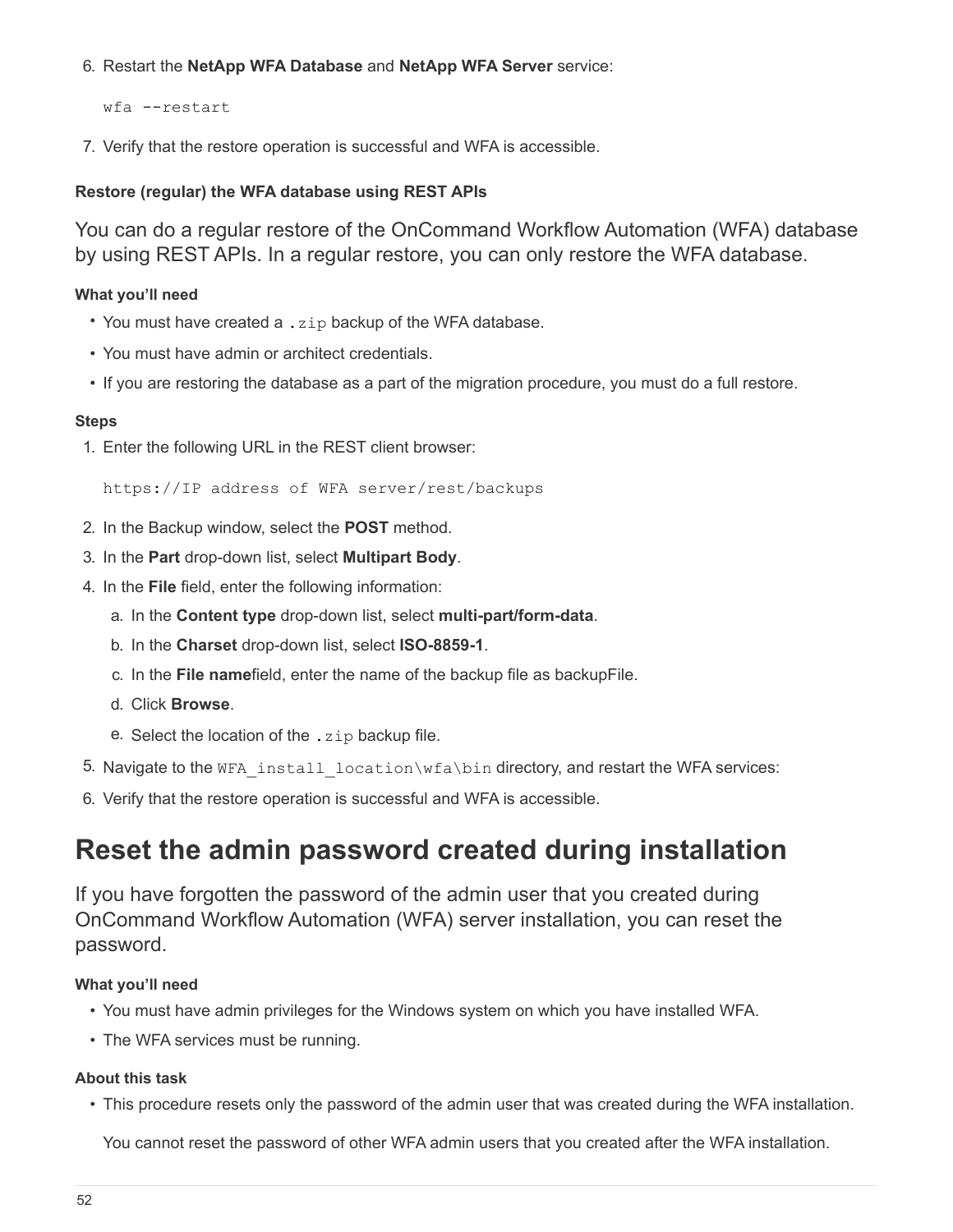• This procedure does not enforce the password policy that you have configured.

You must either enter a password that complies with your password policy or change the password from the WFA user interface after you have reset the password.

# **Steps**

- 1. Open a command prompt and navigate to the following directory: WFA\_install\_location\WFA\bin\
- 2. Enter the following command:

wfa --admin-password [--password=PASS]

If you do not provide a password in the command, you must enter the password when prompted.

3. At the command prompt, follow the on-screen instructions to reset the admin password.

# <span id="page-54-0"></span>**Import OnCommand Workflow Automation content**

You can import user-created OnCommand Workflow Automation (WFA) content such as workflows, finders, and commands. You can also import content that is exported from another WFA installation, content that is downloaded from the Storage Automation Store or the WFA community, as well as packs, including Data ONTAP PowerShell toolkits and Perl NMSDK toolkits.

# **What you'll need**

- You must have access to the WFA content that you want to import.
- The content that you want to import must have been created on a system that is running the same version or an earlier version of WFA.

For example, if you are running WFA 2.2, you cannot import content that was created using WFA 3.0.

- Content developed on N-2 versions of WFA can only imported into WFA 5.0.
- If the .dar file references NetApp-certified content, the NetApp-certified content packs must be imported.

The NetApp-certified content packs can be downloaded from the Storage Automation Store. You must refer to the documentation of the pack to verify that all requirements are met.

# **Steps**

- 1. Log in to WFA through a web browser.
- 2. Click **Settings**, and under **Maintenance** click **Import Workflows**.
- 3. Click **Choose File** to select the .dar file that you want to import, and then click **Import**.
- 4. In the **Import Success** dialog box, click **OK**.

# **Related information**

[NetApp community: OnCommand Workflow Automation](http://community.netapp.com/t5/OnCommand-Storage-Management-Software-Articles-and-Resources/tkb-p/oncommand-storage-management-software-articles-and-resources/label-name/workflow%20automation%20%28wfa%29?labels=workflow+automation+%28wfa%29)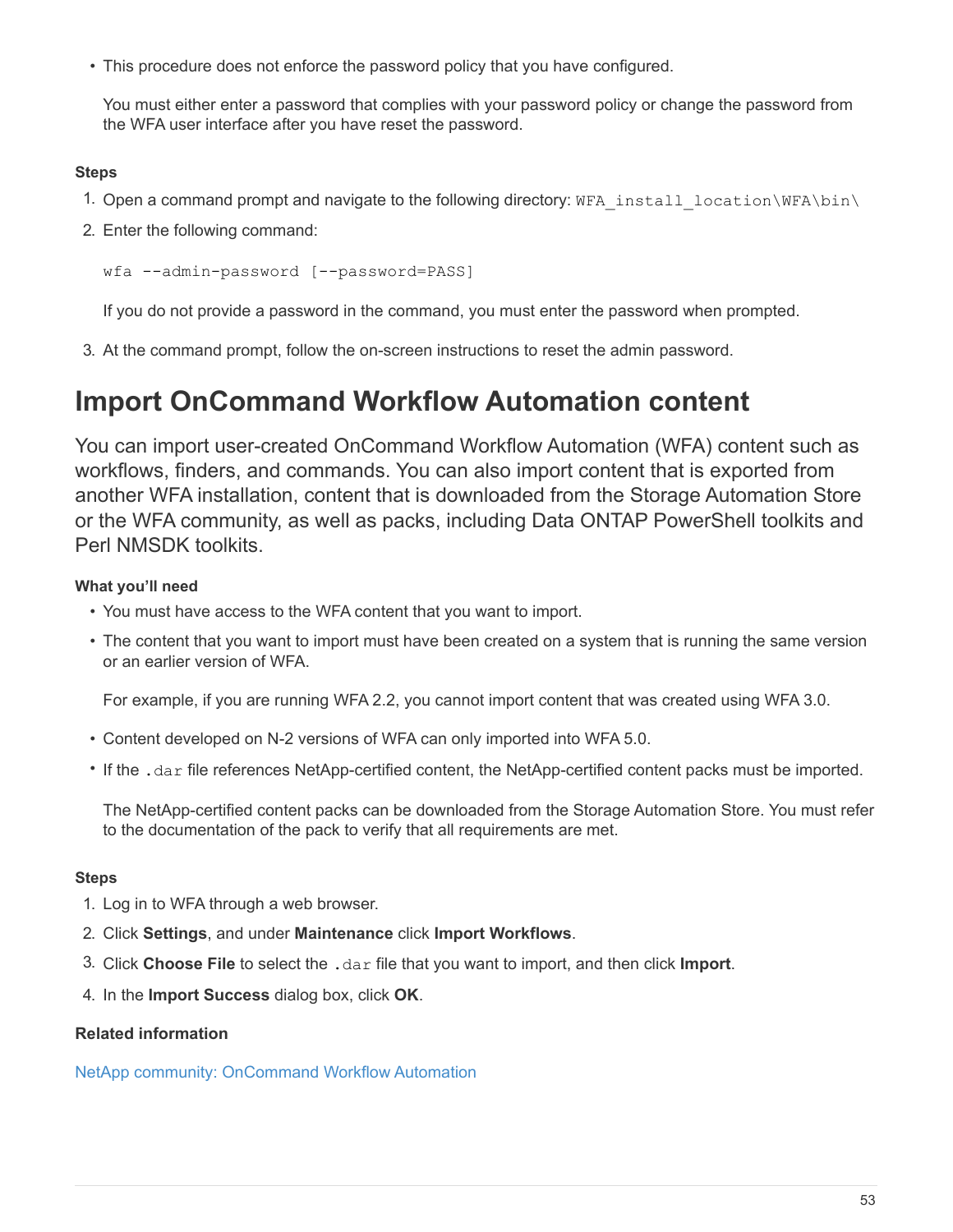# **Considerations while importing OnCommand Workflow Automation content**

You must be aware of certain considerations when you import user-created content, content that is exported from another OnCommand Workflow Automation (WFA) installation, or content that is downloaded from the Storage Automation Store or the WFA community.

- WFA content is saved as a .dar file and can include the entire user-created content from another system or specific items such as workflows, finders, commands, and dictionary terms.
- When an existing category is imported from a .dar file, the imported content is merged with the existing content in the category.

For example, consider there are two workflows WF1 and WF2 in category A in the WFA server. If workflows WF3 and WF4 in category A are imported to the WFA server, category A will contain workflows WF1, WF2, WF3, and WF4 after the import.

• If the .dar file contains dictionary entries, then the cache tables corresponding to the dictionary entries are automatically updated.

If the cache tables are not updated automatically, an error message is logged in the  $wfa.log file.$ 

- When importing a .dar file that has a dependency on a pack that is not present in the WFA server, WFA tries to identify whether all the dependencies on the entities are met.
	- If one or more entities are missing or if a lower version of an entity is found, the import fails and an error message is displayed.

The error message provides details of the packs that should be installed in order to meet the dependencies.

◦ If a higher version of an entity is found or if the certification has changed, a generic dialog box about the version mismatch is displayed, and the import is completed.

The version mismatch details are logged in a  $wfa.log file.$ 

- Questions and support requests for the following must be directed to the WFA community:
	- Any content downloaded from the WFA community
	- Custom WFA content that you have created
	- WFA content that you have modified

# <span id="page-55-0"></span>**Migrate the OnCommand Workflow Automation installation**

You can migrate an OnCommand Workflow Automation (WFA) installation to maintain the unique WFA database key that is installed during the WFA installation. For example, you can migrate the WFA installation from a Windows 2008 server to a Windows 2012 server.

# **About this task**

- You must perform this procedure only when you want to migrate a WFA installation that includes the WFA database key to a different server.
- A WFA database restore does not migrate the WFA key.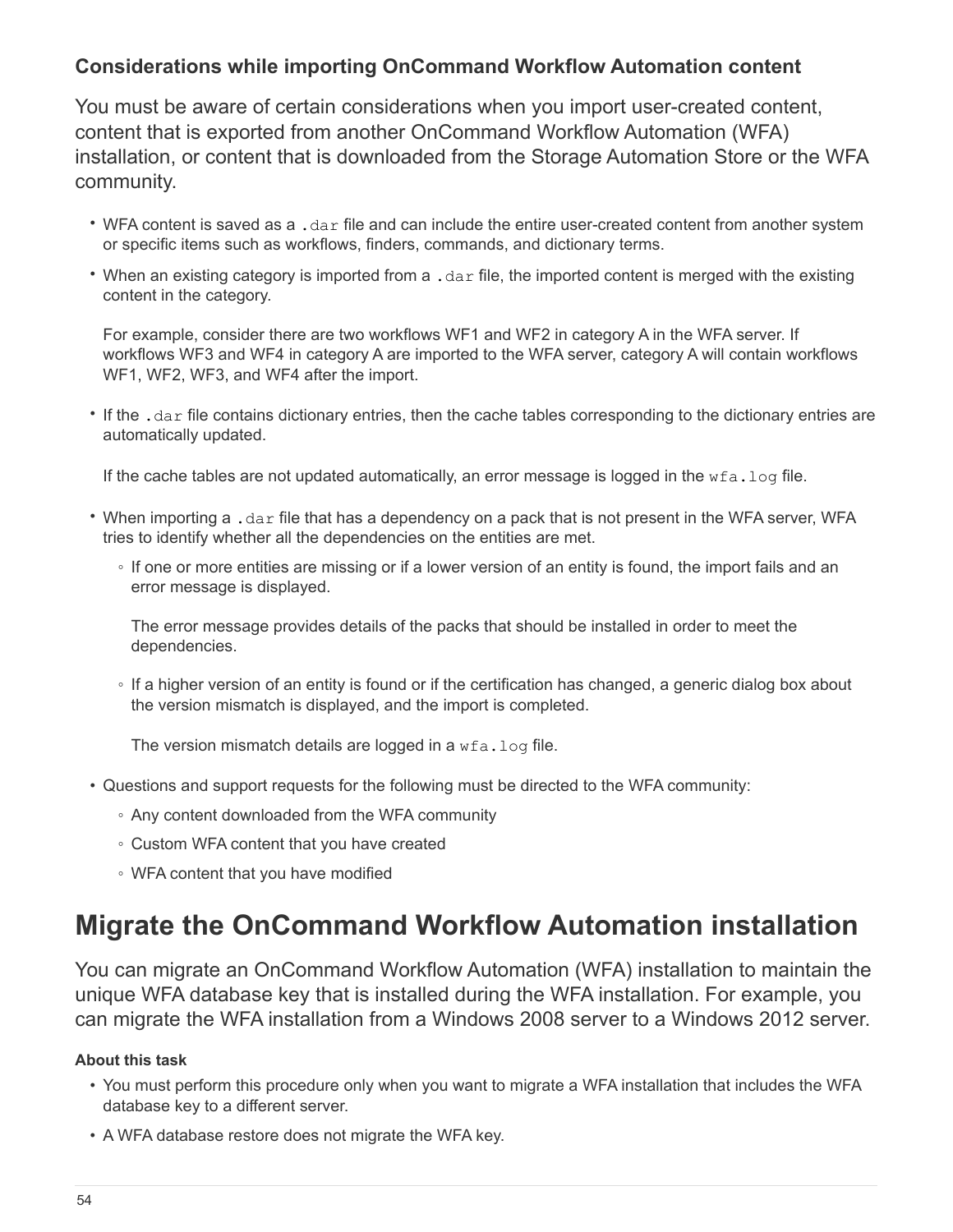- Migrating a WFA installation does not migrate the SSL certificates.
- The default WFA installation path is used in this procedure.

If you changed the default location during installation, you must use the changed WFA installation path.

# **Steps**

- 1. Access WFA through a web browser as an admin.
- 2. Back up the WFA database.
- 3. Open a command prompt on the WFA server and change directories to the following location: c:\Program Files\NetApp\WFA\bin
- 4. Enter the following at the command prompt to obtain the database key:  $wfa$ . cmd  $-key$
- 5. Note the database key that is displayed.
- 6. Uninstall WFA.
- 7. Install WFA on the required system.
- 8. Open the command prompt on the new WFA server and change directories to the following location: c:\Program Files\NetApp\WFA\bin
- 9. Enter the following at the command prompt to install the database key:  $wfa$ . cmd -key=yourdatabasekey

*yourdatabasekey* is the key that you noted from the previous WFA installation.

10. Restore the WFA database from the backup that you created.

# <span id="page-56-0"></span>**Uninstall OnCommand Workflow Automation**

You can uninstall OnCommand Workflow Automation (WFA) using Microsoft Windows Programs and Features.

# **Steps**

- 1. Log in to Windows using an account with admin privileges.
- 2. Click **All Programs** > **Control Panel** > **Control Panel** > **Programs and Features**.
- 3. Uninstall WFA by choosing one of the following options:
	- Select **NetApp WFA** and click **Uninstall**.
	- Right-click **NetApp WFA** and select **Uninstall**.
- 4. If the uninstallation process stops responding before it is complete, stop the **NetApp WFA Database** service from the Windows Services console and try to uninstall again.

# <span id="page-56-1"></span>**Managing OnCommand Workflow Automation SSL certificate**

You can replace the default OnCommand Workflow Automation (WFA) SSL certificate with a self-signed certificate or a certificate signed by a Certificate Authority (CA).

The default self-signed WFA SSL certificate is generated during the installation of WFA. When you are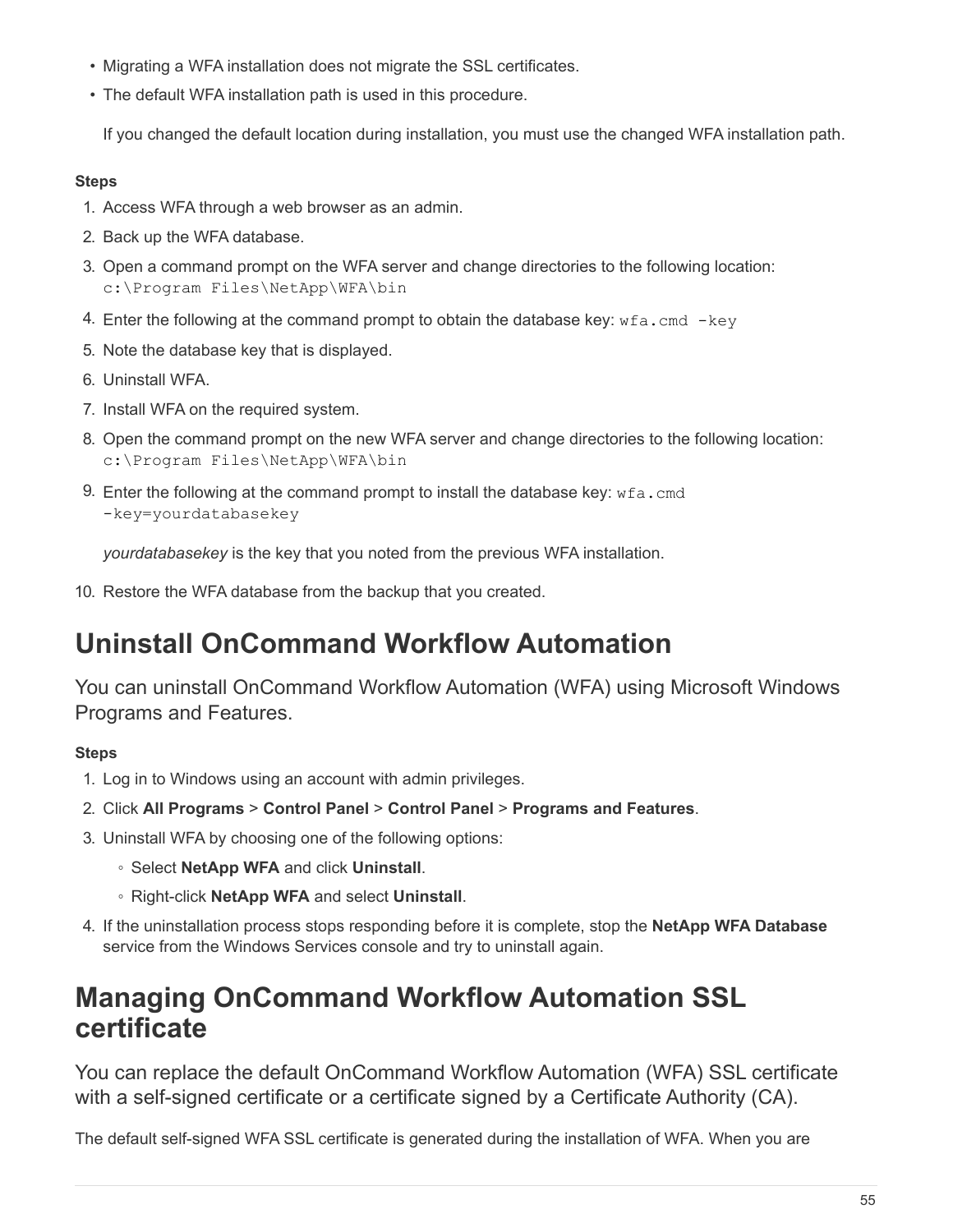upgrading, the certificate for the previous installation is replaced with the new certificate. If you are using a non-default self-signed certificate or a certificate signed by a CA, you must replace the default WFA SSL certificate with your certificate.

# **Replace the default Workflow Automation SSL certificate**

You can replace the default Workflow Automation (WFA) SSL certificate if the certificate has expired or if you want to increase the validity period of the certificate.

### **What you'll need**

You must have Windows admin privileges on the WFA server.

#### **About this task**

The default WFA installation path is used in this procedure. If you changed the default location during installation, you must use the custom WFA installation path.

#### **Steps**

- 1. Log in as the admin user on the WFA host machine.
- 2. Use the Windows Services console to stop the following WFA services:
	- NetApp WFA Database
	- NetApp WFA Server
- 3. Delete the  $wfa$ . keystore file from the following location: <WFA\_install\_location>\WFA\jboss\standalone\configuration\keystore
- 4. Open a command prompt on the WFA server, and change directories to the following location:

<WFA\_install\_location>\WFA\jre\bin

5. Obtain the database key: keytool -keysize 2048 -genkey -alias "ssl keystore" -keyalg RSA -keystore "<WFA\_install\_location>\WFA\jboss\standalone\configuration\keystore\wfa.keysto re" -validity xxxx

xxxx is the number of days for the new certificate's validity.

6. When prompted, provide the password (default or new).

changeit is the default password. If you do not want to use the default password, you must change the password attribute of the SSL element in the standalone-full.xml file from the following location: <WFA\_install\_location>\WFA\jboss\standalone\configuration\

#### **Example**

```
<ssl name="ssl" password="new_password" certificate-key-
file="${jboss.server.config.dir}/keystore/wfa.keystore"
```
- 7. Enter the required details for the certificate.
- 8. Review the displayed information, and enter Yes.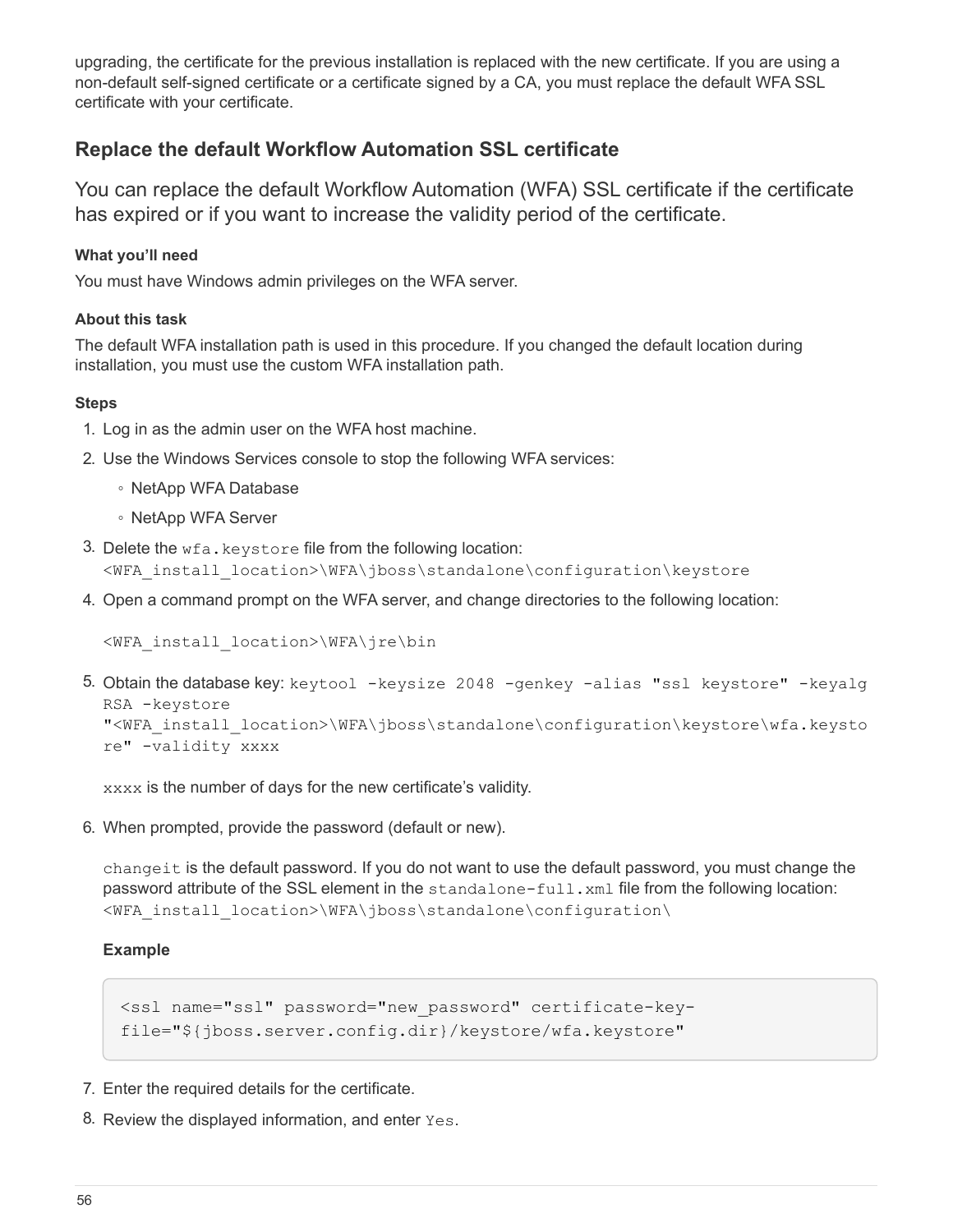- 9. Press Enter when prompted by the following message: Enter key password for <SSL keystore> <RETURN if same as keystore password>.
- 10. Restart the WFA services by using the Windows Services console.

# **Create a certificate signing request for Workflow Automation**

You can create a certificate signing request (CSR) in Windows so that you can use the SSL certificate that is signed by a Certificate Authority (CA) instead of the default SSL certificate for Workflow Automation (WFA).

### **What you'll need**

- You must have Windows admin privileges on the WFA server.
- You must have replaced the default SSL certificate that is provided by WFA.

#### **About this task**

The default WFA installation path is used in this procedure. If you have changed the default path during installation, then you must use the custom WFA installation path.

#### **Steps**

- 1. Log in as an admin user on the WFA host machine.
- 2. Open a command prompt on the WFA server, and then change directories to the following location: WFA install location\WFA\jre\bin
- 3. Create a CSR:

```
keytool -certreq -keystore
WFA_install_location\WFA\jboss\standalone\configuration\keystore\wfa.keystore
-alias "ssl keystore" -file C:\file_name.csr
```
*file\_name* is the name of the CSR file.

4. When prompted, provide the password (default or new).

changeit is the default password. If you do not want to use the default password, you must change the password attribute of the SSL element in the standalone-full. xml file from the WFA install location\WFA\jboss\standalone\configuration\ location.

#### **Example**

<ssl name="ssl" password="new\_password" certificate-keyfile="\${jboss.server.config.dir}/keystore/wfa.keystore"

5. Send the  $file$  name.csr file to the CA to obtain a signed certificate.

See the CA web site for details.

6. Download a chain certificate from the CA, and then import the chain certificate to your keystore:

```
keytool -import -alias "ssl keystore CA certificate" -keystore
"WFA_install_location\WFA\jboss\standalone\configuration\keystore\wfa.keystore
```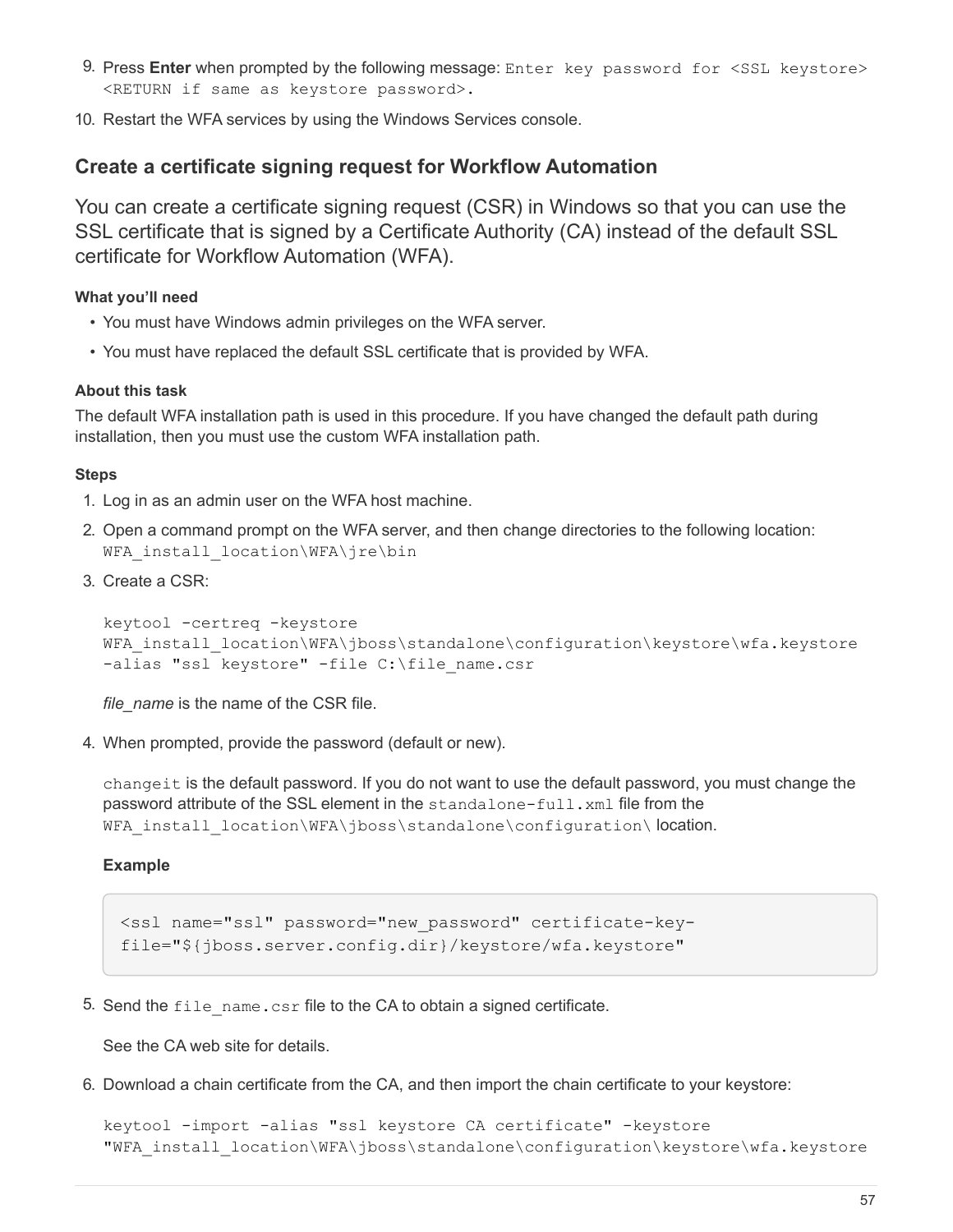" -trustcacerts -file C:\chain\_cert.cer

 $C:\Lambda$  chain cert.cer is the chain certificate file that is received from the CA. The file must be in the X.509 format.

7. Import the signed certificate that you received from the  $CA$ :  $k$ eytool  $-i$ mport  $-ali$ as "ssl

```
keystore" -keystore
"WFA_install_location\WFA\jboss\standalone\configuration\keystore\wfa.keystore
" -file C:\certificate.cer
```
C: \certificate.cer is the chain certificate file that is received from the CA.

- 8. Start the following WFA services:
	- NetApp WFA Database
	- NetApp WFA Server

# <span id="page-59-0"></span>**Managing Perl and Perl modules**

OnCommand Workflow Automation (WFA) supports Perl commands for workflow operations. ActivePerl 5.16 is installed and configured on the WFA server when you install WFA. You can install and configure your preferred Perl distribution and Perl modules.

In addition to ActivePerl, the required Perl modules from the NetApp Manageability SDK are also installed when you install WFA. The NetApp Manageability SDK Perl modules are required for successful execution of Perl commands.

# **Configure your preferred Perl distribution**

By default, ActivePerl is installed with OnCommand Workflow Automation (WFA). If you want to use another Perl distribution, you can configure your preferred Perl distribution to work with WFA.

# **What you'll need**

You must have installed the required Perl distribution on the WFA server.

# **About this task**

You must not uninstall or overwrite the default ActivePerl installation. You must install your preferred Perl distribution at a separate location.

# **Steps**

- 1. Open Windows Explorer and navigate to the following directory: WFA\_install\_location\WFA\bin\
- 2. Double-click the ps.cmd file.

A PowerShell command-line interface (CLI) prompt opens with ONTAP and WFA modules loaded in it.

3. At the prompt, enter the following:

Set-WfaConfig -Name CustomPerl -PerlPath CustomPerlPath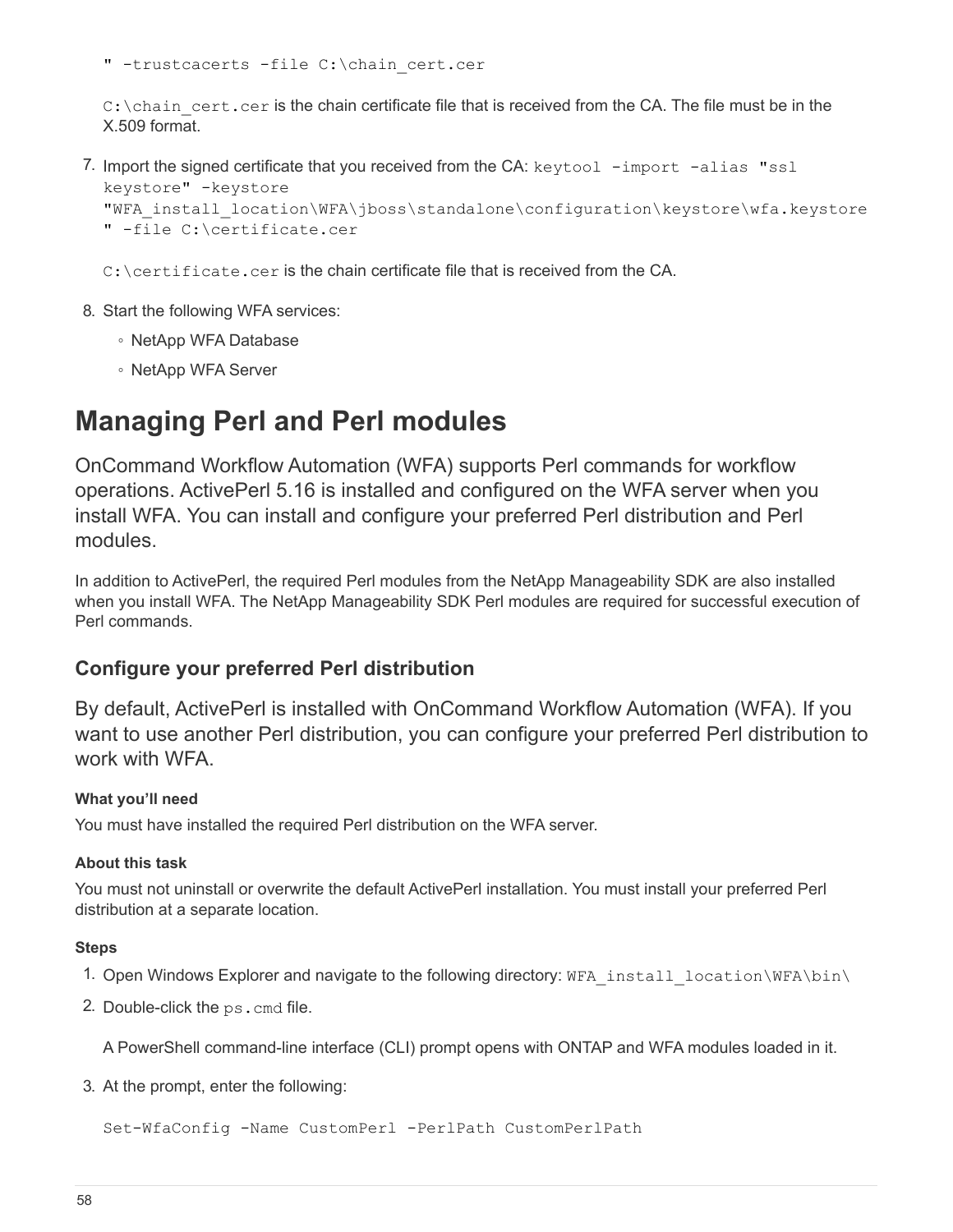# **Example**

Set-WfaConfig -Name CustomPerl -PerlPath C:\myperl\perl.exe

4. When prompted, restart the WFA services.

# **Manage site-specific Perl modules**

You can use the ActiveState Perl Package Manager (PPM) to manage your site-specific Perl modules. You must install your site-specific Perl modules outside the OnCommand Workflow Automation (WFA) installation directory to avoid deletion of your Perl modules during a WFA upgrade.

# **About this task**

Using the PERL5LIB environment variable, you can configure the Perl interpreter installed on the WFA server to use your Perl modules.

Installation of the Try-Tiny Perl module in the user area at c:\Perl is used as an example in this procedure. This user area is not deleted when you uninstall WFA, and you can reuse the area after WFA is reinstalled or upgraded.

# **Steps**

1. Set the PERL5LIB environment variable to the location where you want to install your Perl modules.

#### **Example**

```
c:\>echo %PERL5LIB%
```
c:\Perl

2. **Optional:** Verify that the Perl module area is not initialized by using ppm area list.

# **Example**

c:\Program Files\NetApp\WFA\Perl64\bin>ppm area list

| name  | pkgs           | $ $ lib                                      |  |
|-------|----------------|----------------------------------------------|--|
|       |                |                                              |  |
|       |                | (user) $n/a$ C:/Perl                         |  |
| site* | $\overline{0}$ | C:/Program Files/NetApp/WFA/Perl64/site/lib  |  |
| perl  |                | 229   C:/Program Files/NetAPP/WFA/Per164/lib |  |

3. Initialize the Perl module area by using ppm area init user.

# **Example**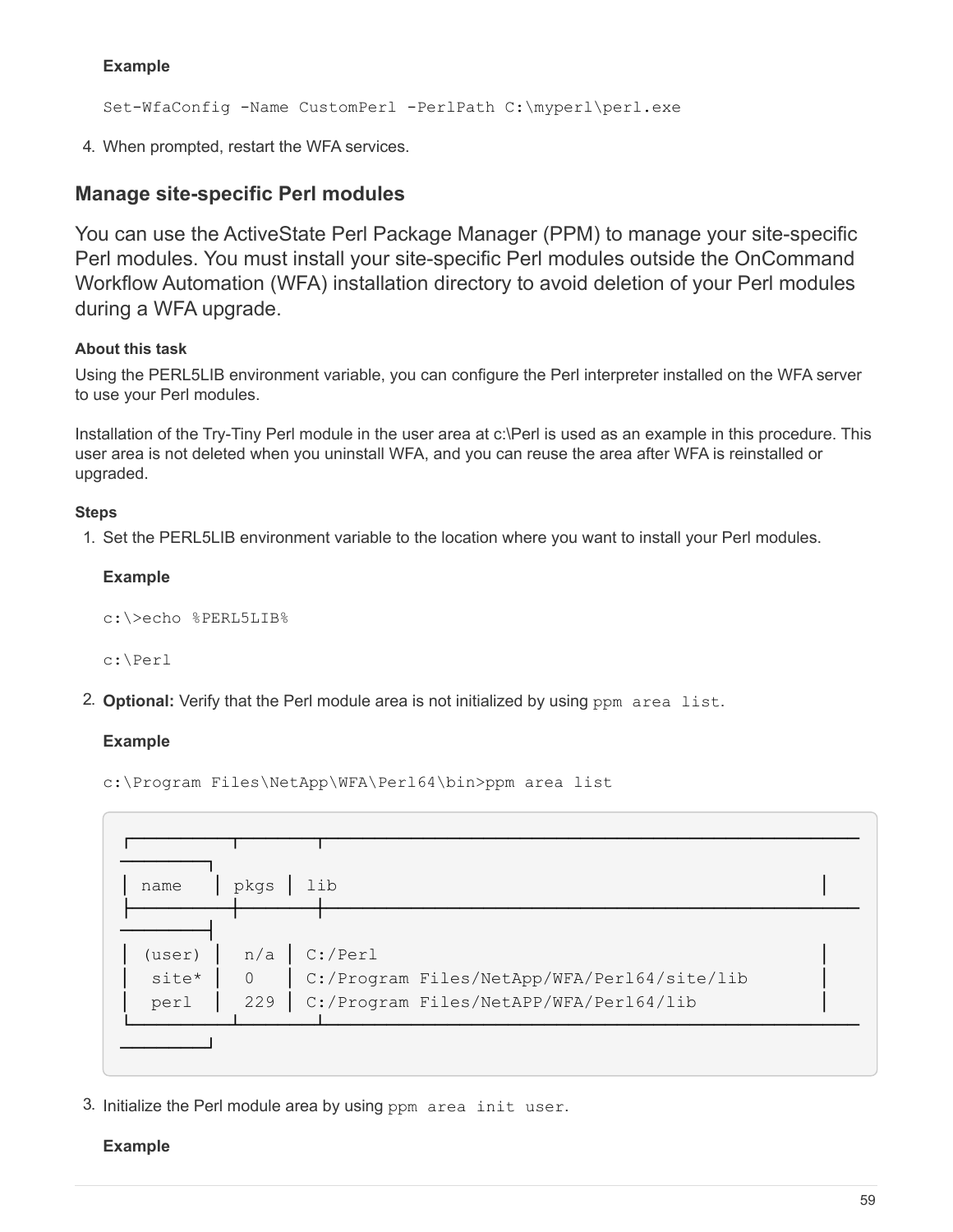```
c:\Program Files\NetApp\WFA\Perl64\bin>ppm area init user
```
Syncing user PPM database with .packlists...done

4. **Optional:** Verify that the Perl module area is initialized by using ppm area list.

#### **Example**

c:\Program Files\NetApp\WFA\Perl64\bin>ppm area list

| name  | lib<br>pkgs                                     |  |
|-------|-------------------------------------------------|--|
|       |                                                 |  |
| user  | $C$ :/Perl<br>$\overline{0}$                    |  |
| site* | 0   C:/Program Files/NetApp/WFA/Per164/site/lib |  |
| perl  | C:/Program Files/NetAPP/WFA/Per164/lib<br>229   |  |

- 5. Add the required repositories and install the required packages.
	- a. Add the required repository by using ppm repo add.

#### **Example**

```
c:\Program Files\NetApp\WFA\Perl64\bin>ppm repo add
http://ppm4.activestate.com/MSWin32-x64/5.16/1600/package.xml
```

```
Downloading ppm4.activestate.com packlist...done
Updating ppm4.activestate.com database...done
Repo 1 added.
```
b. **Optional:** Verify that the required repository is added by using ppm repo list.

# **Example**

```
c:\Program Files\NetApp\WFA\Perl64\bin>ppm repo list
```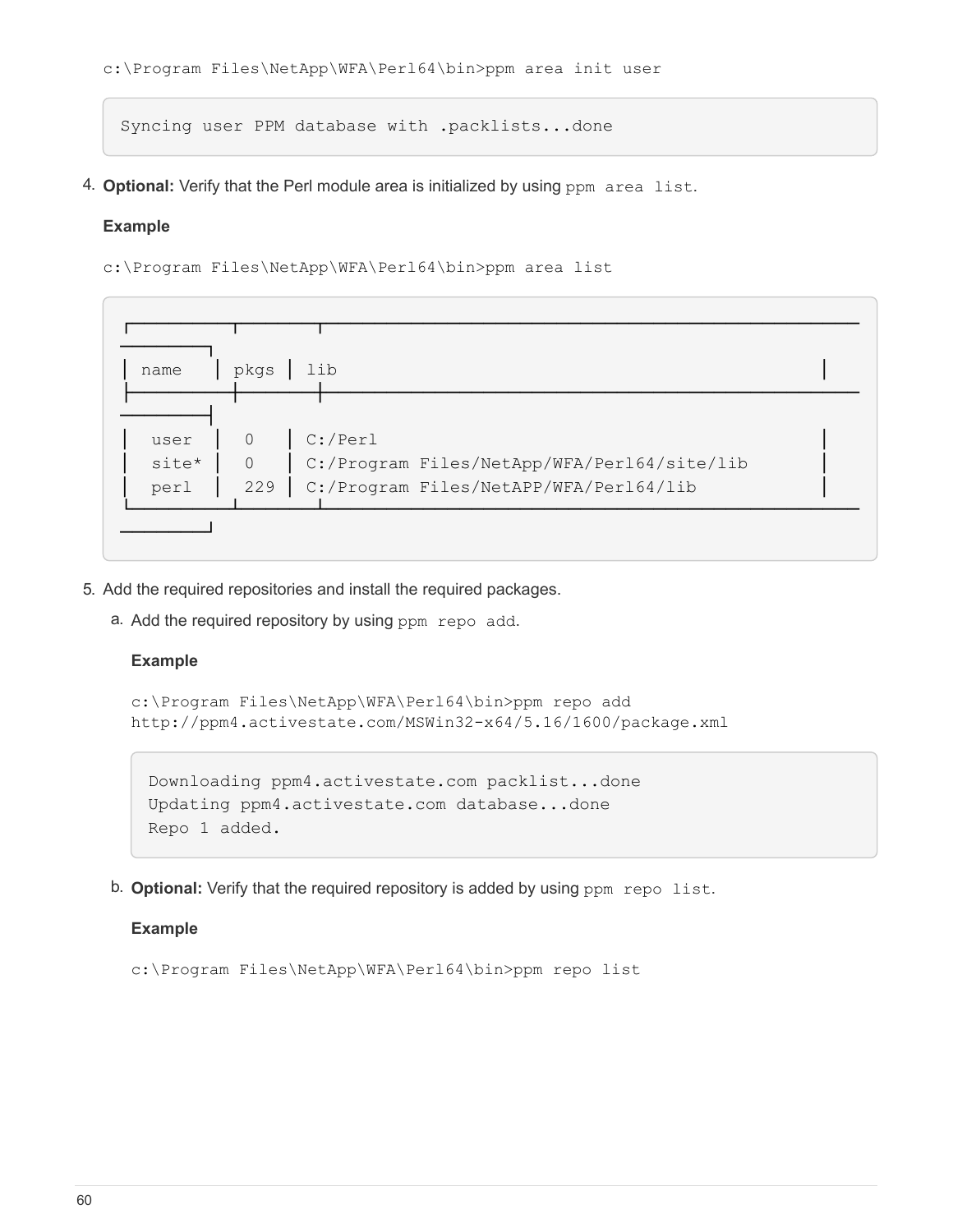

c. Install the required Perl module by using ppm install.

# **Example**

c:\Program Files\NetApp\WFA\Perl64\bin>ppm install Try-Tiny --area user

```
Downloading ppm4.activestate.com packlist...done
Updating ppm4.activestate.com database...done
Downloading Try-Tiny-0.18...done
Unpacking Try-Tiny-0.18...done
Generating HTML for Try-Tiny-0.18...done
Updating files in user area...done
     2 files installed
```
d. **Optional:** Verify that the required Perl module is installed by using ppm area list.

# **Example**

```
c:\Program Files\NetApp\WFA\Perl64\bin>ppm area list
```


# **Repair the ActivePerl installation**

ActiveState ActivePerl is installed on your OnCommand Workflow Automation (WFA)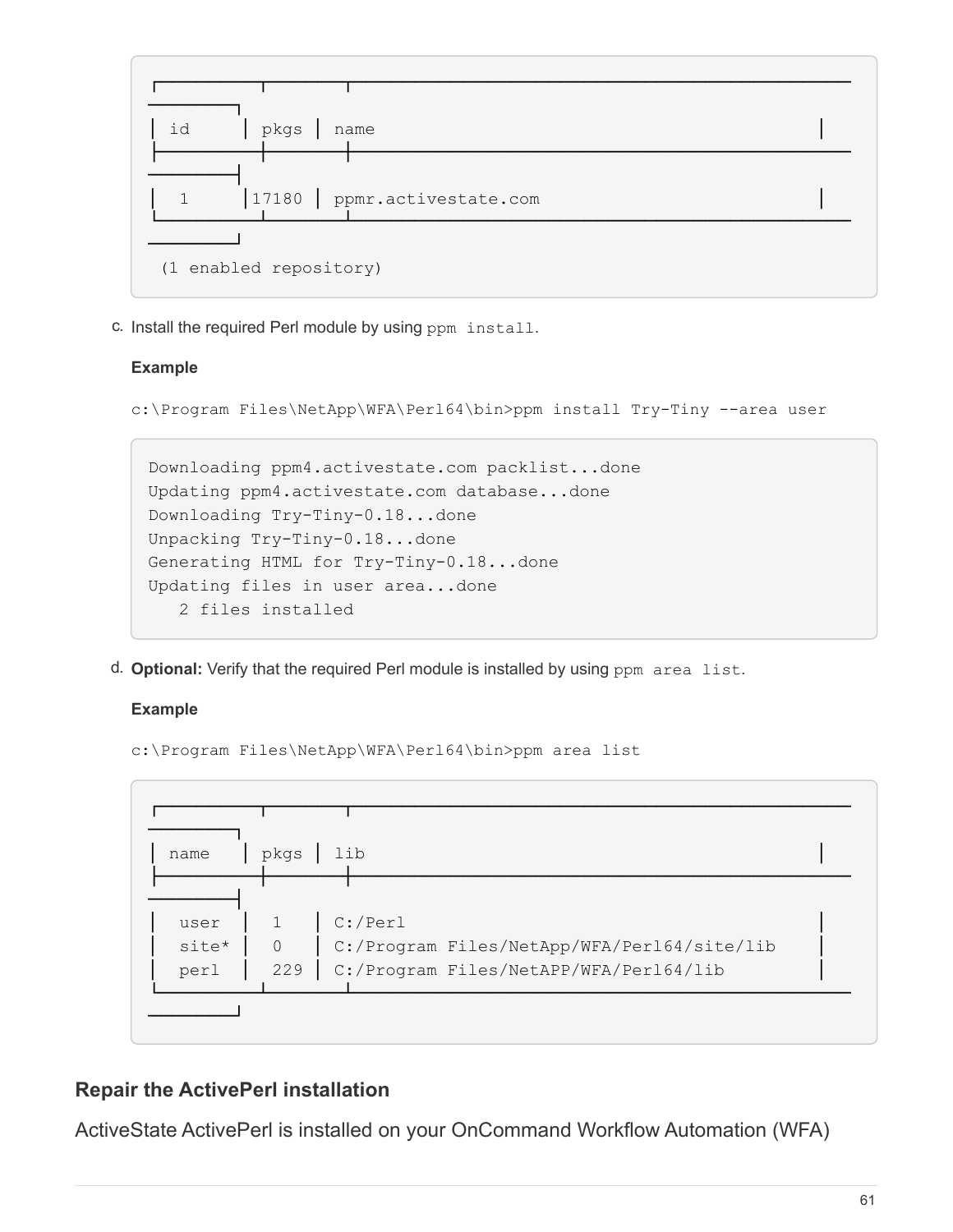server when you install WFA. ActivePerl is required for the execution of Perl commands. If you inadvertently uninstall ActivePerl from the WFA server or if the ActivePerl installation is corrupted, you can manually repair the ActivePerl installation.

# **Steps**

- 1. Back up the WFA database using one of the following options:
	- WFA web portal
	- PowerShell script
- 2. Uninstall WFA.
- 3. Install the version of WFA that you uninstalled.

ActivePerl is installed when you install WFA.

4. Restore the WFA database.

# **After you finish**

You can review the restored content for completeness in functionality—for example, the functioning of your custom workflows.

# <span id="page-63-0"></span>**Troubleshooting installation and configuration issues**

You can troubleshoot issues that might occur while installing and configuring OnCommand Workflow Automation (WFA).

# **Cannot open the OnCommand Workflow Automation login page**

If you have installed .Net 3.5, the Internet Information Services (IIS) is installed with it. The IIS occupies port 80, which is used by WFA.

Ensure that either the IIS role is removed or IIS is disabled in the WFA server.

# **Cannot view Performance Advisor data in WFA**

If you cannot view Performance Advisor data in WFA or if the data acquisition process from the Performance Advisor data source fails, you should perform certain actions to troubleshoot the issue.

- Ensure that you have specified the credentials of an Active IQ Data Center Manager user with a minimum role of GlobalRead when configuring Performance Advisor as a data source in WFA.
- Ensure that you have specified the correct port when configuring Performance Advisor as a data source in WFA.

By default, Active IQ Data Center Manager uses port 8088 for an HTTP connection and port 8488 for an HTTPS connection.

• Ensure that performance data is collected by the Active IQ Data Center Manager server.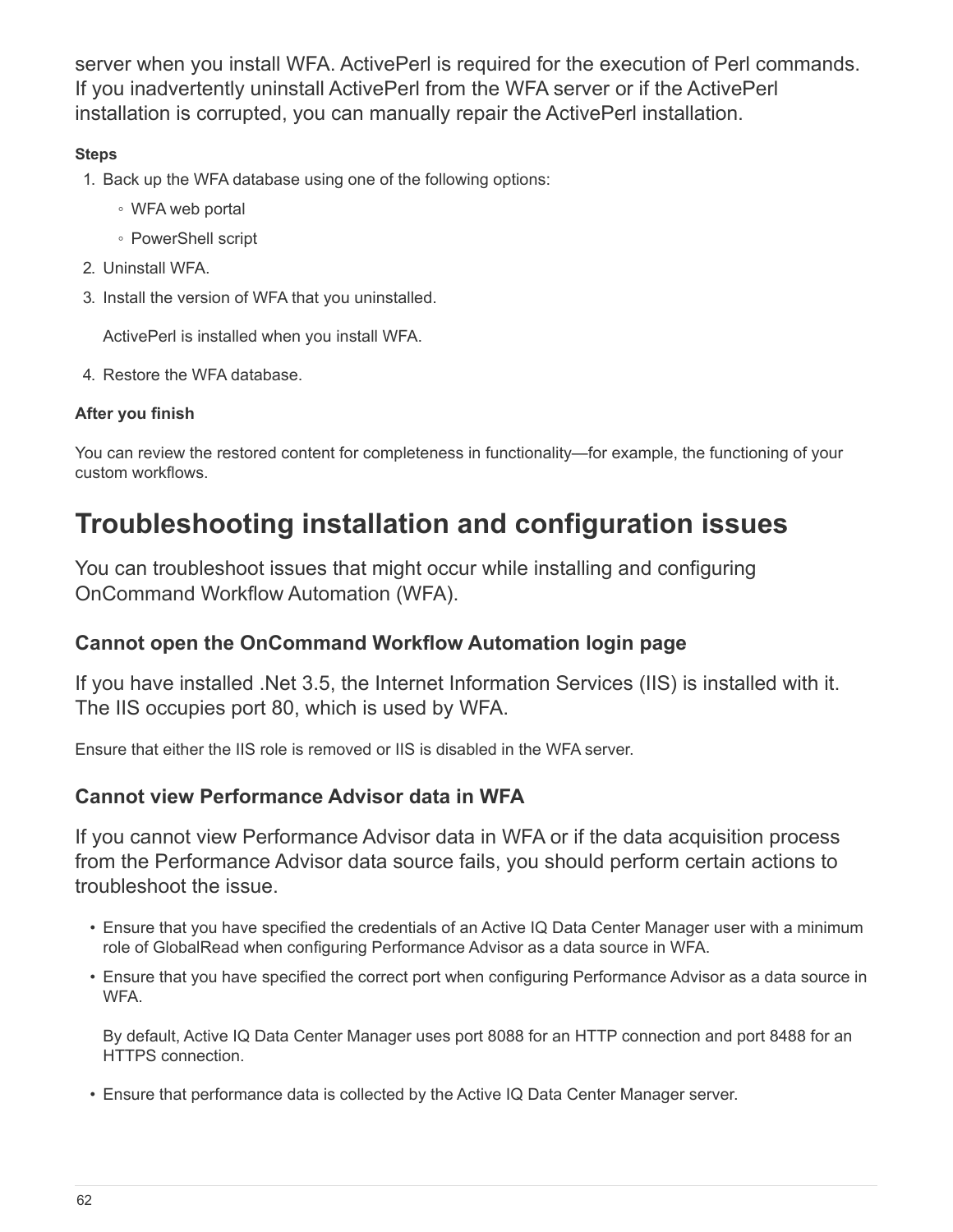# **OnCommand Workflow Automation (WFA) displays a blank page on Windows 2012**

A blank page might be displayed if you have downloaded and installed Adobe Flash Player separately from the Adobe website. You must not download and install the Flash Player separately because it is bundled with Internet Explorer in Windows 2012. Updates for the Flash Player are installed through Windows updates.

If you have downloaded and installed the Flash Player separately, you must perform the following steps:

- 1. Uninstall the Flash Player that you have already installed.
- 2. In Windows, open **Server Manager** > **Local Server** > **ROLES AND FEATURES** > **TASKS** and select **Add Roles and Features**.
- 3. In the Add Roles and Features Wizard, click **Features** > **User Interface and Infrastructure**, select **Desktop Experience** and then complete adding the feature.

Adding Desktop Experience adds the Flash Player to Windows.

4. Restart Windows.

# **Create a support case for OnCommand Workflow Automation**

You can create support cases for OnCommand Workflow Automation (WFA) issues that require assistance from technical support. You must use the technical triage template for creating a support case.

# **About this task**

The technical triage template for WFA provides all the required information for creating a support case. You must use the questions and information in the technical triage template to construct your issue, which helps in improving the time required for the resolution of your case.

# **Steps**

- 1. Access the WFA technical triage template.
- 2. Use the template to construct and send your case to technical support.

# <span id="page-64-0"></span>**Related documentation for OnCommand Workflow Automation**

There are additional documents and tools to help you learn to perform more advanced configuration of your OnCommand Workflow Automation (WFA) server.

# **Other references**

The Workflow Automation space within the NetApp community provides additional learning resources, including the following:

# • **NetApp community**

[NetApp community: Workflow Automation \(WFA\)](http://community.netapp.com/t5/OnCommand-Storage-Management-Software-Articles-and-Resources/tkb-p/oncommand-storage-management-software-articles-and-resources/label-name/workflow%20automation%20%28wfa%29?labels=workflow+automation+%28wfa%29)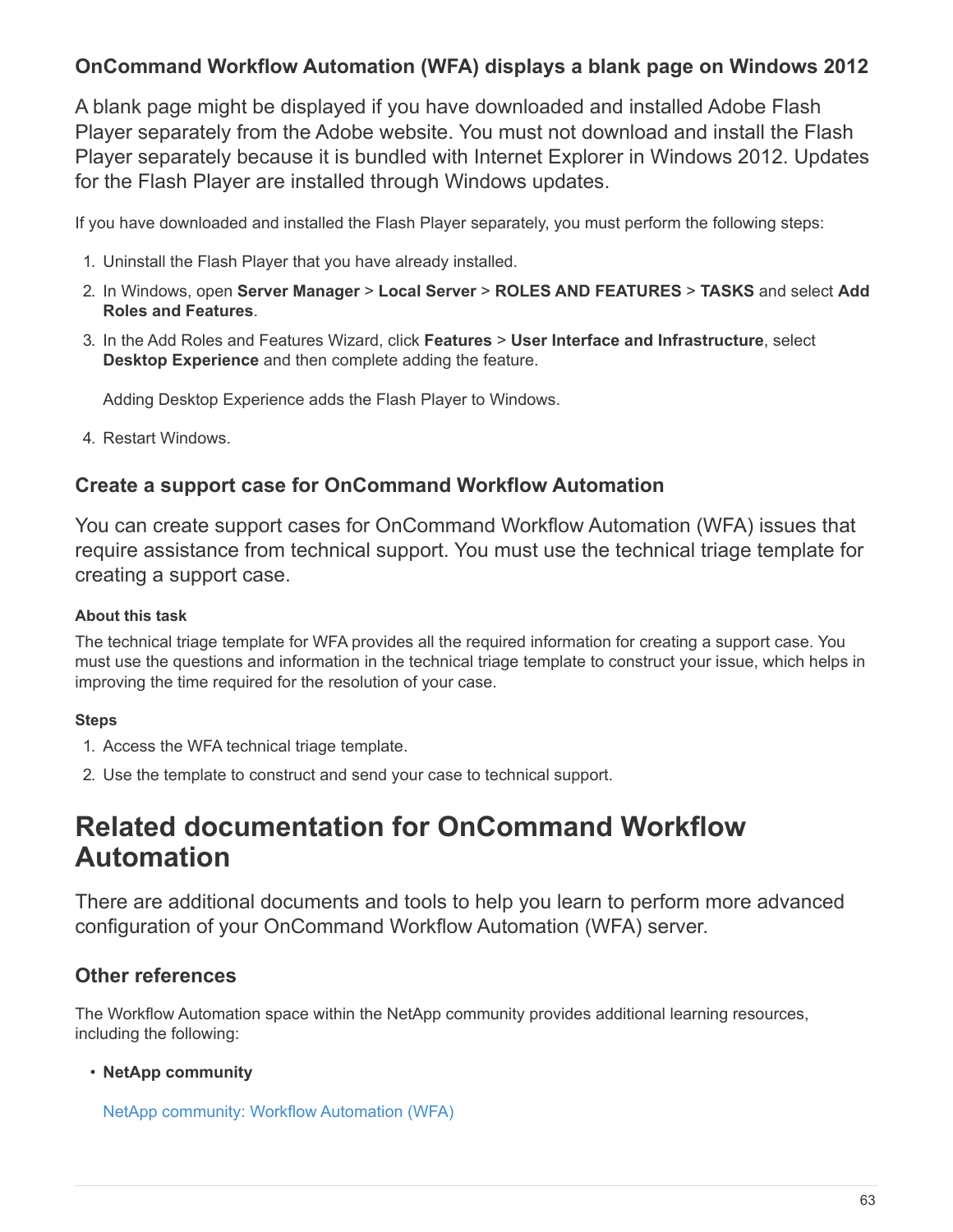# **Tool references**

# • **Interoperability Matrix**

Lists supported combinations of hardware components and software versions.

[Interoperability Matrix](http://mysupport.netapp.com/matrix/)